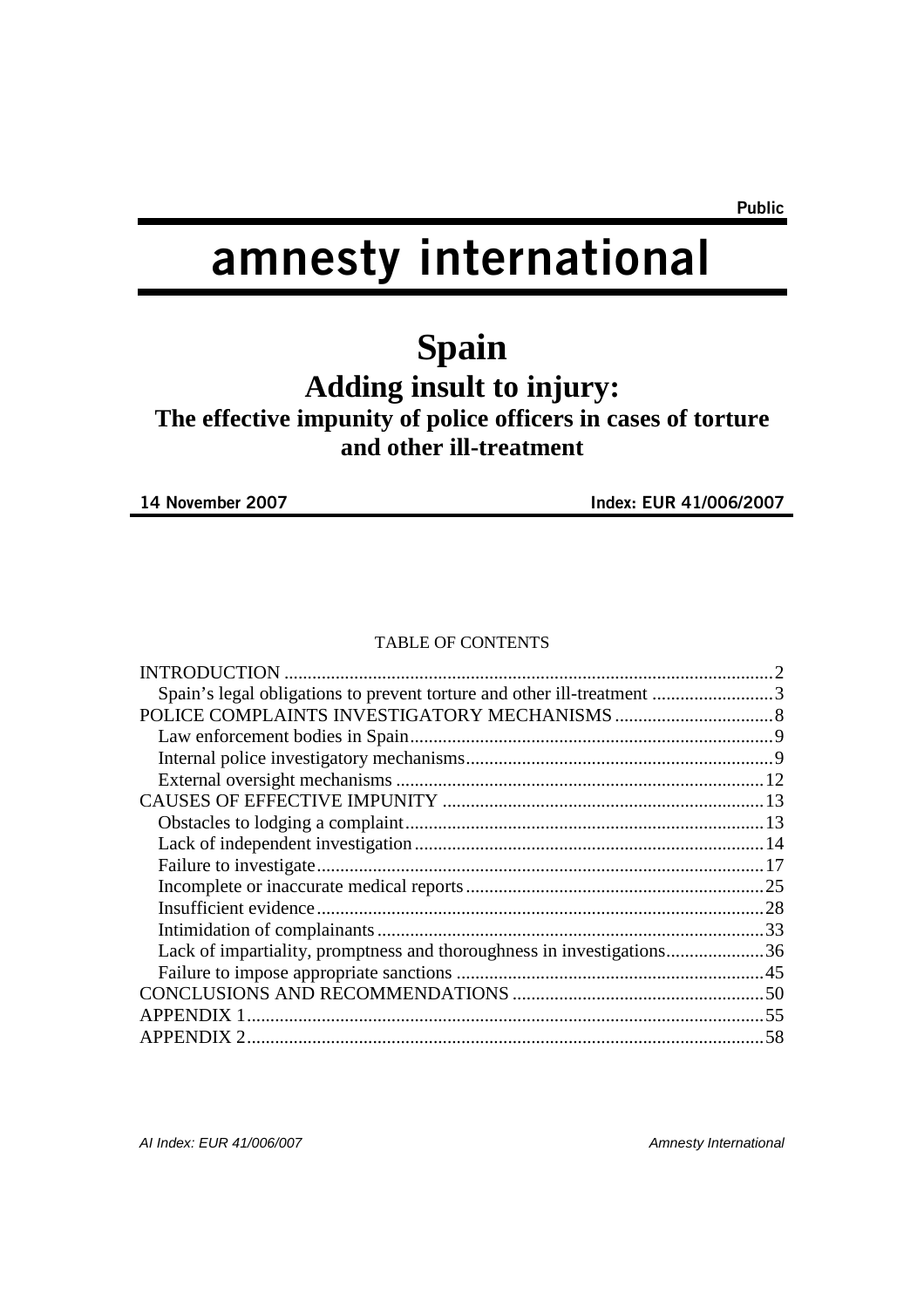# **Spain Adding insult to injury: The effective impunity of police officers in cases of torture and other ill-treatment**

# **INTRODUCTION**

For many years Amnesty International, together with other international and national non-governmental organisations (NGOs), and a range of UN and Council of Europe human rights bodies, have expressed serious concerns regarding torture or other cruel, inhuman or degrading treatment (ill-treatment<sup>1</sup>) committed by law enforcement officials<sup>2</sup> in Spain and the effective impunity enjoyed by many in relation to these acts. This report highlights cases investigated by Amnesty International in which individuals reported they had been hit, kicked, punched and verbally abused by police officers, including while handcuffed, and both in the street and while in police custody. Complainants have also claimed that they were threatened with a gun or knife, whipped on the soles of their feet, and received death threats from police officers. In one case a detainee was told that if he did not cooperate, the police officers would rape his girlfriend. In another case, a man lost hearing in one ear for several weeks as a result of blows to his head from police officers.

Amnesty International considers that the continuing allegations of ill-treatment by police officers result from multiple failings by the Spanish authorities to comply with their international legal obligations which require them to take a range of legislative, judicial, and administrative measures to prevent ill-treatment. These standards also require the authorities to ensure the prompt, independent, impartial and thorough investigation of any case where there is reason to believe ill-treatment may have occurred. Furthermore, the authorities are required to ensure that persons responsible for such human rights violations are brought to justice in fair proceedings and to ensure an effective remedy, including reparation, for the victim. As stated by the European Committee for the Prevention of Torture and Other Inhuman or Degrading Treatment or Punishment (CPT), "The credibility of the prohibition of torture and other forms of ill-treatment is undermined each time officials responsible for such offences are not held to account for their actions."<sup>3</sup>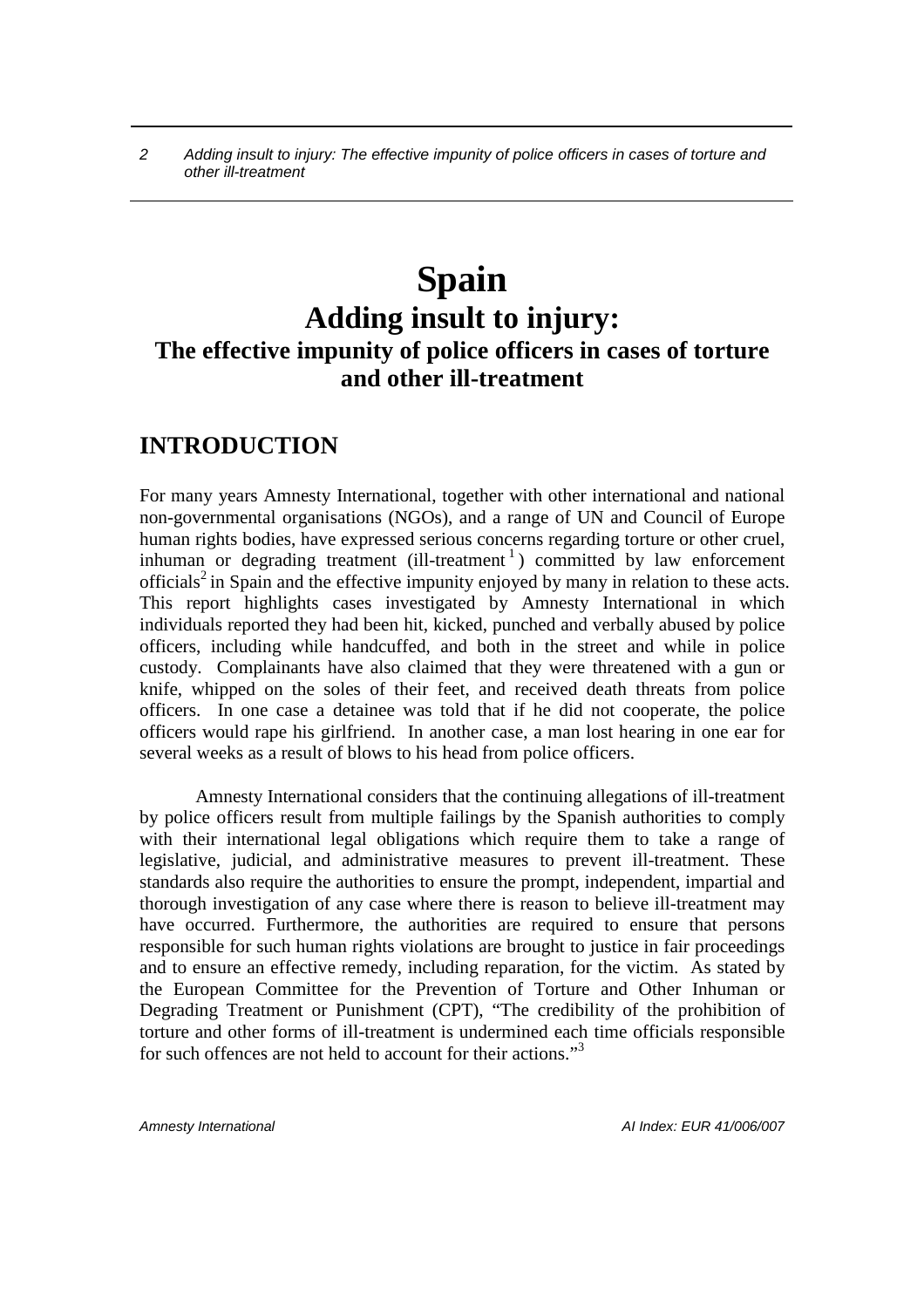#### **Spain's legal obligations to prevent torture and other ill-treatment**

Spain is party to a number of international human rights treaties which impose upon the Spanish authorities obligations to prevent and punish ill-treatment by its agents and ensure redress and reparation to the victims of such treatment. These treaties include the **International Covenant on Civil and Political Rights** (ICCPR), the **UN Convention against Torture and Other Cruel, Inhuman or Degrading Treatment or Punishment** (UN Convention against Torture), and the **European Convention for the Protection of Human Rights and Fundamental Freedoms** (ECHR). In addition, on 6 April 2006 Spain ratified the **Optional Protocol to the UN Convention against Torture**, which, among other things, requires Spain to create, maintain or nominate one or more bodies to carry out regular visits to all places where people are deprived of their liberty, in order to prevent ill-treatment. Spain is also party to the **European Convention for the Prevention of Torture and Inhuman or Degrading Treatment or Punishment**, and as such has permitted regular and ad hoc visits from the  $CPT<sup>4</sup>$  to all places where people are deprived of their liberty.

Article 1 of the UN Convention against Torture defines torture for the purposes of the treaty as "any act by which severe pain or suffering, whether physical or mental, is intentionally inflicted on a person for such purposes as obtaining from him or a third person information or a confession, punishing him for an act he or a third person has committed or is suspected of having committed, or intimidating or coercing him or a third person, or for any reason based on discrimination of any kind, when such pain or suffering is inflicted by or at the instigation of or with the consent or acquiescence of a public official." The UN Convention against Torture also puts obligations on states in relation to "other acts of cruel, inhuman or degrading treatment or punishment which do not amount to torture as defined in article 1, when such acts are committed by or at the instigation of or with the consent or acquiescence of a public official" (Article 16). All forms of torture and other ill-treatment are expressly prohibited under international law, in all circumstances.

Article 7 of the ICCPR and Article 3 of the ECHR require the Spanish authorities to ensure that no person is subjected to torture or other ill-treatment. In the face of allegations that an act of torture or other ill-treatment has occurred, these treaties (including the UN Convention against Torture) require the authorities to ensure that a prompt, independent, impartial and thorough investigation is conducted, and that all persons responsible for such acts are brought to justice. The treaties also require the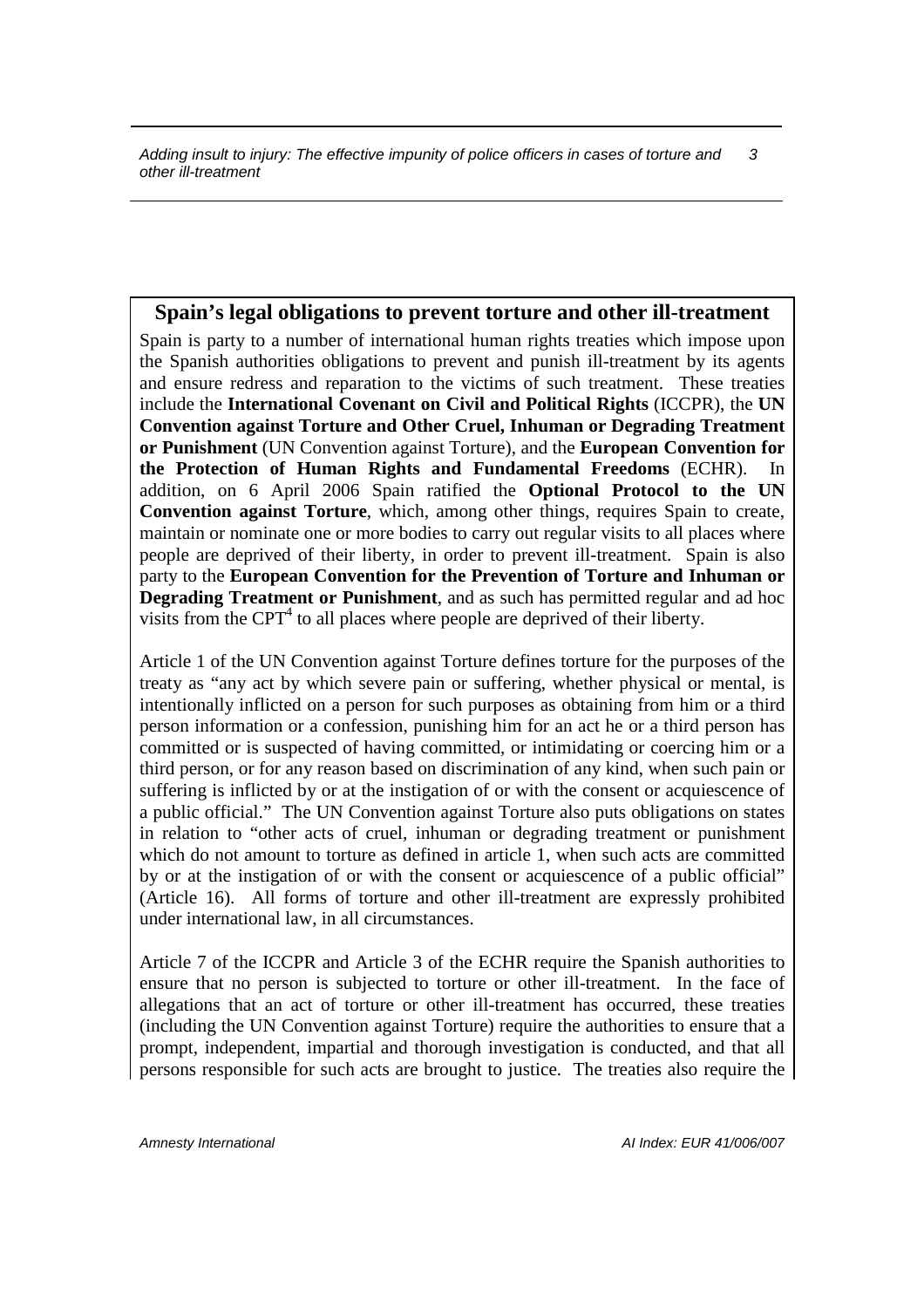Spanish authorities to ensure that victims of such treatment have access to an effective remedy and receive adequate reparation, including compensation, restitution, rehabilitation, satisfaction and guarantees of non-repetition.

Article 15 of the **Spanish Constitution** affirms the right to life and physical integrity, and prohibits torture and degrading or inhuman treatment or punishment in all circumstances<sup>5</sup>. The criminal code of 23 November (1995) defines and establishes the penalties for acts of torture committed by public officials in Articles 174 – 176. The maximum penalty for torture is six years' imprisonment and disqualification from office for up to 12 years. The law also criminalises the actions of a public official who, failing in his or her professional duty, allows torture or other ill-treatment to be committed by another person.<sup>6</sup>

The cases that Amnesty International has researched, including those documented in this report, reveal pervasive and structural shortcomings in the prevention, investigation and punishment of ill-treatment. Similarly, the report of the CPT on its visit to Spain in 2005 noted that, taking into account the standards of the European Court of Human Rights in determining the "effectiveness" of an investigation into ill-treatment, "none of the cases reviewed by its delegation during the 2005 visit could be described as being effective investigations"<sup>7</sup>, concluding as a result "the safeguards currently in place for persons deprived of their liberty by law enforcement agencies do not adequately protect them from ill-treatment."<sup>8</sup> In their reports, the Council of Europe Commissioner for Human Rights and the United Nations Special Rapporteur on torture have referred to many of the issues highlighted in the present report.

In interviews with Amnesty International in 2007, incidents of ill-treatment by law enforcement officials were generally acknowledged by representatives of human rights ombudsperson offices, judicial authorities, and police bodies. Many of them, however, claimed that such incidents occurred only in isolated instances and that the overwhelming majority of complaints of ill-treatment made against law enforcement officials were false (without specifying whether these complaints were actually investigated thoroughly). The response of the Spanish Government to the report of the CPT of its visit to Spain in 2001 showed the same attitude, claiming that "torture or ill-treatment  $\ldots$  by officials of the National Police Corp [is] practically non-existent."<sup>9</sup>

Commenting on similar statements by officials, in 2002 the UN Committee against Torture<sup>10</sup> expressed concern about "the dichotomy between the assertion of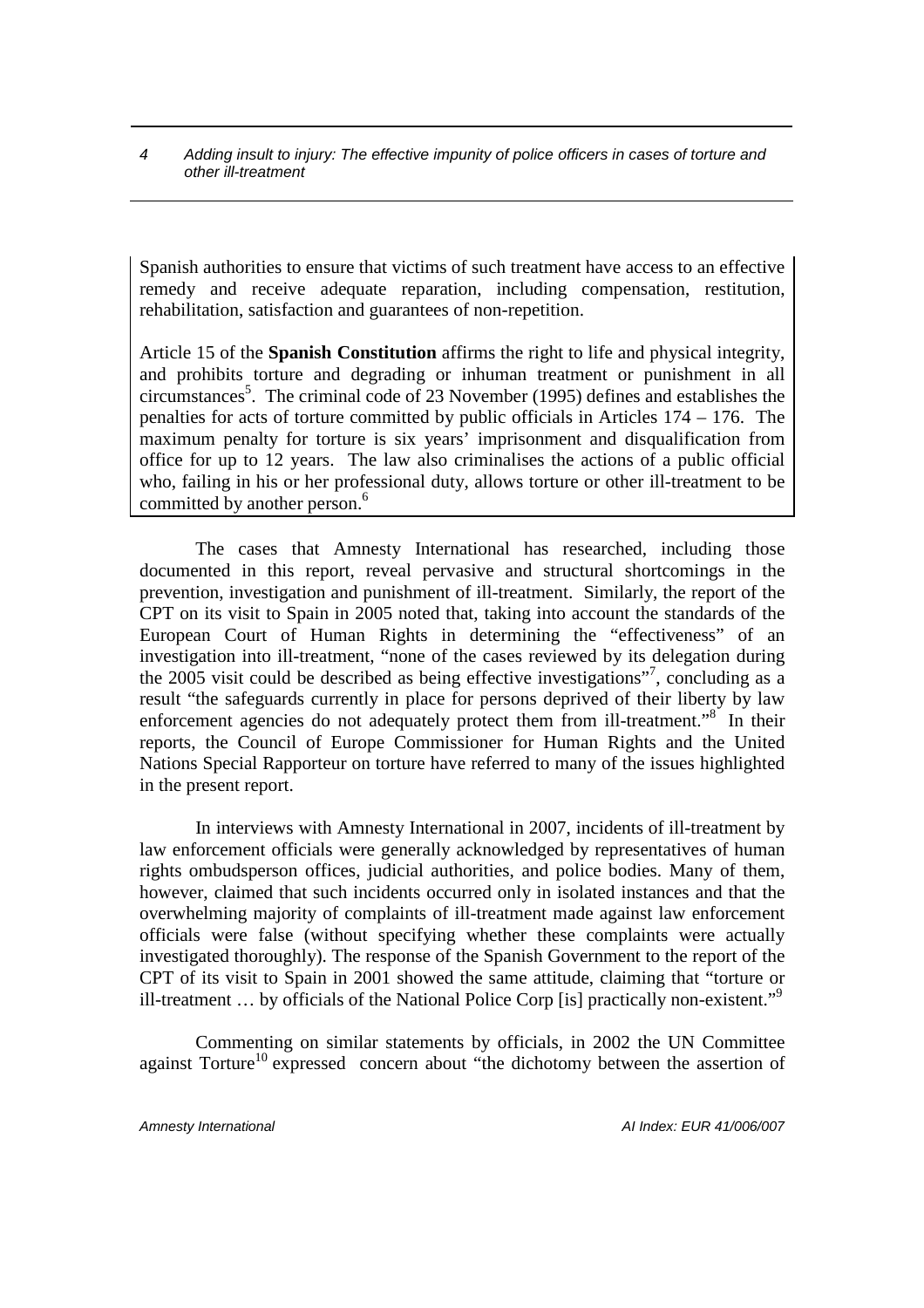the State party that, isolated cases apart, torture and ill-treatment do not occur in Spain … and the information received from non-governmental sources which reveals continued instances of torture and ill-treatment by the State security and police forces"  $11$ . The failure to investigate each individual case also impedes the identification of structural deficiencies that facilitate ill-treatment and thus prevents institutional improvements from being implemented.

While Amnesty International does not consider ill-treatment by the Spanish law enforcement officials to be routine, based on its research the organization does contest the suggestion that it is rare and that the responsibility for its occurrence lies exclusively with a handful of rogue police officers. Amnesty International recognises the difficulties encountered by police officers in carrying out their duties when faced with individuals who may be dangerous and violent, and the personal risks they run. The organisation also recognises that false accusations may sometimes be brought against officers but the organisation considers that the persistent failure adequately to investigate every claim of ill-treatment serves neither to ensure that those responsible are held accountable nor to ensure that those falsely accused have their names authoritatively cleared. Such failures protect neither potential victims of ill-treatment nor officers potentially the victims of false allegations. Amnesty International recognises that the reputation of the vast majority of law enforcement officials, who carry out their duties professionally, is unfairly tarnished by the actions of those officers who commit acts of ill-treatment. Once again, the failure to ensure accountability of those responsible for ill-treatment, including by showing to the public that this has been done, serves further to undermine the credibility of the law enforcement bodies in Spain as a whole. Amnesty International's research indicates that the cases documented in this report are not isolated incidents. Rather, the cases have been chosen as examples of repeated failings in the system.

Certain high-profile cases have received strong condemnation from government representatives and Amnesty International welcomes positive steps taken by the autonomous regional police force of the Basque Country (Ertzaintza) including the introduction of "quality control" mechanisms during detention (consisting of detailed procedures which are closely monitored) and video-recording of large parts of police stations. The organisation also considers positively the proposal of the Catalan autonomous government to create a police ethics committee which would report to the government on cases of ill-treatment, and the proposal to introduce video-recording in all areas of police stations under its control. These measures are all a clear step in the right direction but Amnesty International regrets that they still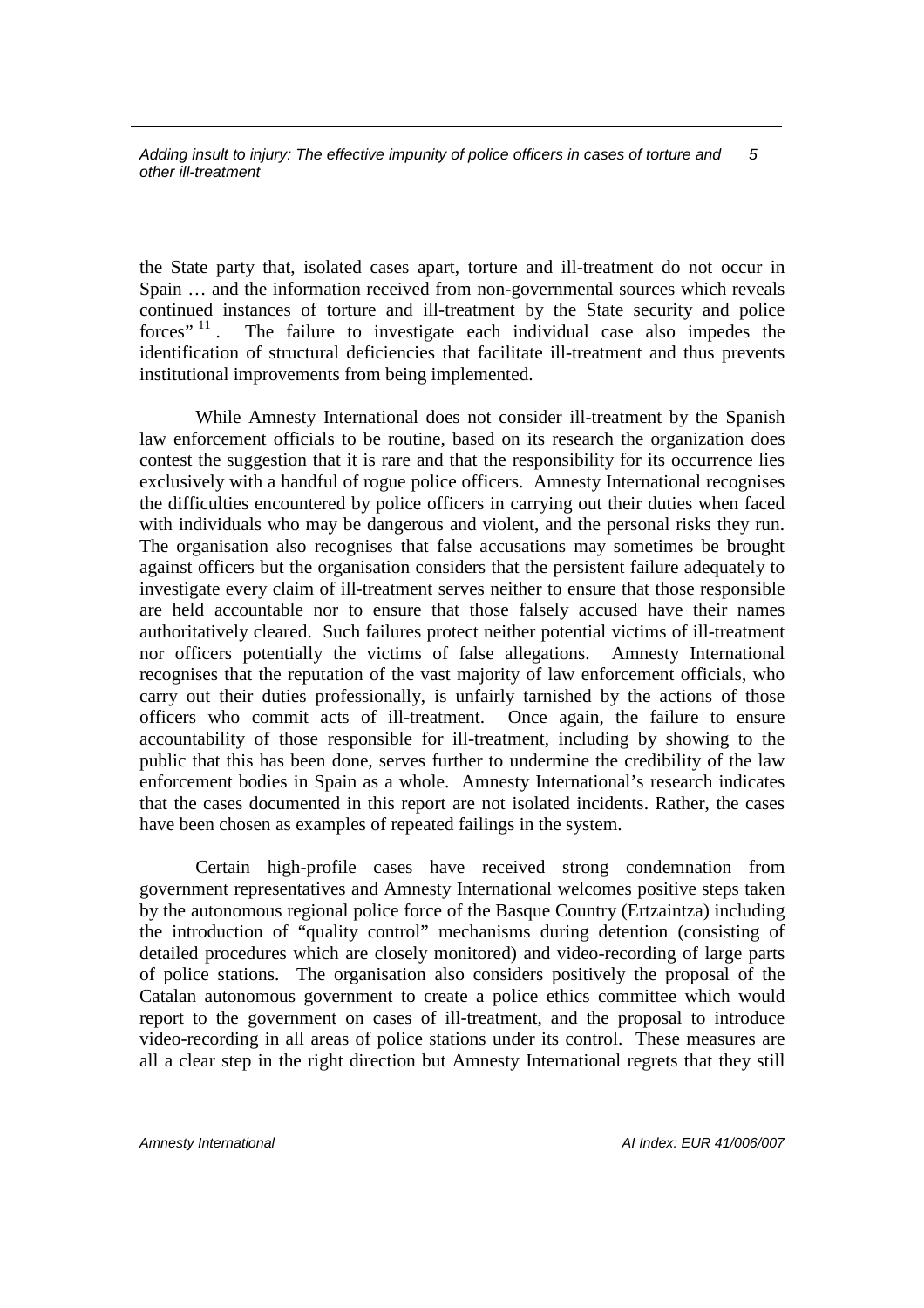fall short of the recommendations made by human rights bodies aimed at combating ill-treatment and impunity most effectively.

Following an incident of alleged ill-treatment by law enforcement officials, cases frequently follow the same pattern: non-existent or inadequate internal investigations and prompt provisional discharge<sup>12</sup> of any judicial complaint on the basis of a lack of evidence, even when medical or other credible evidence exists to support the allegations. When cases do come to trial, they often end in acquittal due to the non-identification of the officers responsible, or in nominal sentences. It is not unusual for the proceedings to continue for several years, following repeated closure of the case by the investigating judge<sup>13</sup>. Victims frequently complained to Amnesty International that investigating judges and prosecutors relied too heavily on statements by police while not giving equal credence to victims or witnesses. Amnesty International is also concerned about cases in which law enforcement officials lodged complaints which appeared designed to discredit the victim's testimony in an attempt to cover up evidence of their own wrongdoing or to intimidate victims of ill-treatment into withdrawing their own complaint against police officers. Other factors identified in this report as contributing to effective impunity for illtreatment by law enforcement officials in Spain include:

- Inadequate initial training and insufficient ongoing training in the appropriate use of force and the applicable human rights standards;
- lack of protocols and clear guidance for police on use of force;
- lack of systematic video- and audio-recording in all areas of police stations where detainees may be present (e.g. cells, communal areas, interrogation rooms);
- failure to ensure that detainees are examined by a medical doctor, outside the presence of the police (unless the doctor concerned requests otherwise in a particular case);
- inaccurate or incomplete medical reports;
- obstacles to an individual being able to register a complaint about police conduct at police stations and courts;
- excessive delay in criminal proceedings and complaints by police being heard much sooner than complaints against them, even when relating to the same incident;
- difficulty identifying officers responsible because they are not wearing identifying badges or wear balaclavas;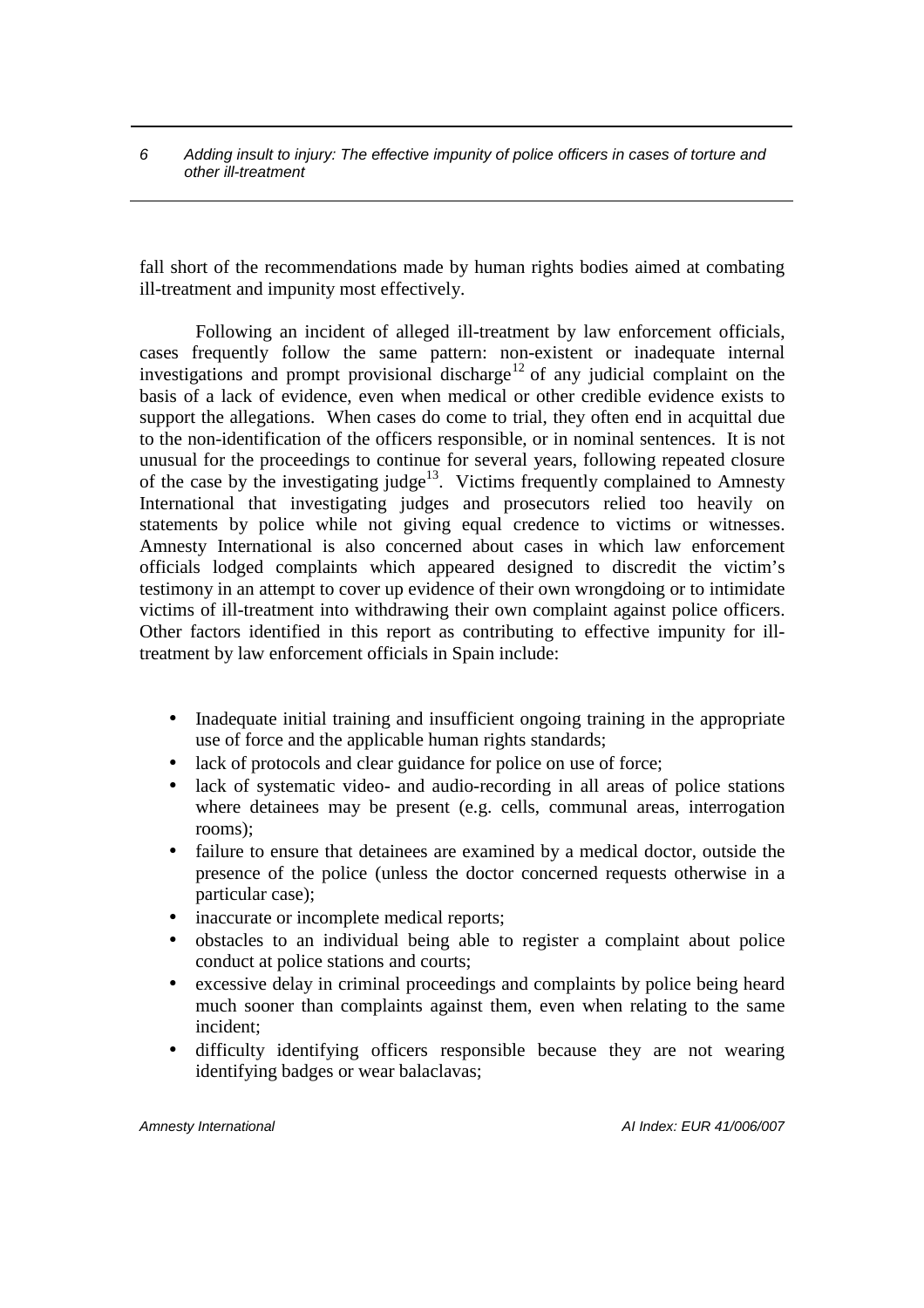- failure by police officers to prevent and/or report ill-treatment by colleagues, and a misguided "esprit de corps" which leads to officers covering up unlawful behaviour of others;
- failure of the internal police complaints mechanisms to ensure allegations are promptly, thoroughly and impartially investigated;
- failure of the government to establish an effective independent mechanism to investigate allegations of serious human rights violations by police officers;
- granting of pardons to police officers convicted of ill-treatment;
- failure to dismiss or apply other appropriate disciplinary sanctions, and even in some cases, promotion of officers convicted of ill-treatment.

Amnesty International is deeply concerned that the reluctance of the Spanish government to face up to the problem of ill-treatment by law enforcement officials and the failings of the internal disciplinary and judicial investigation system is exacerbating the climate of impunity which fosters further incidents of ill-treatment. The failures of the Spanish authorities in this area constitute a violation of its obligations under international law. Until the government takes effective action to investigate allegations and bring to justice all those responsible for ill-treatment, law enforcement officials will remain above the law.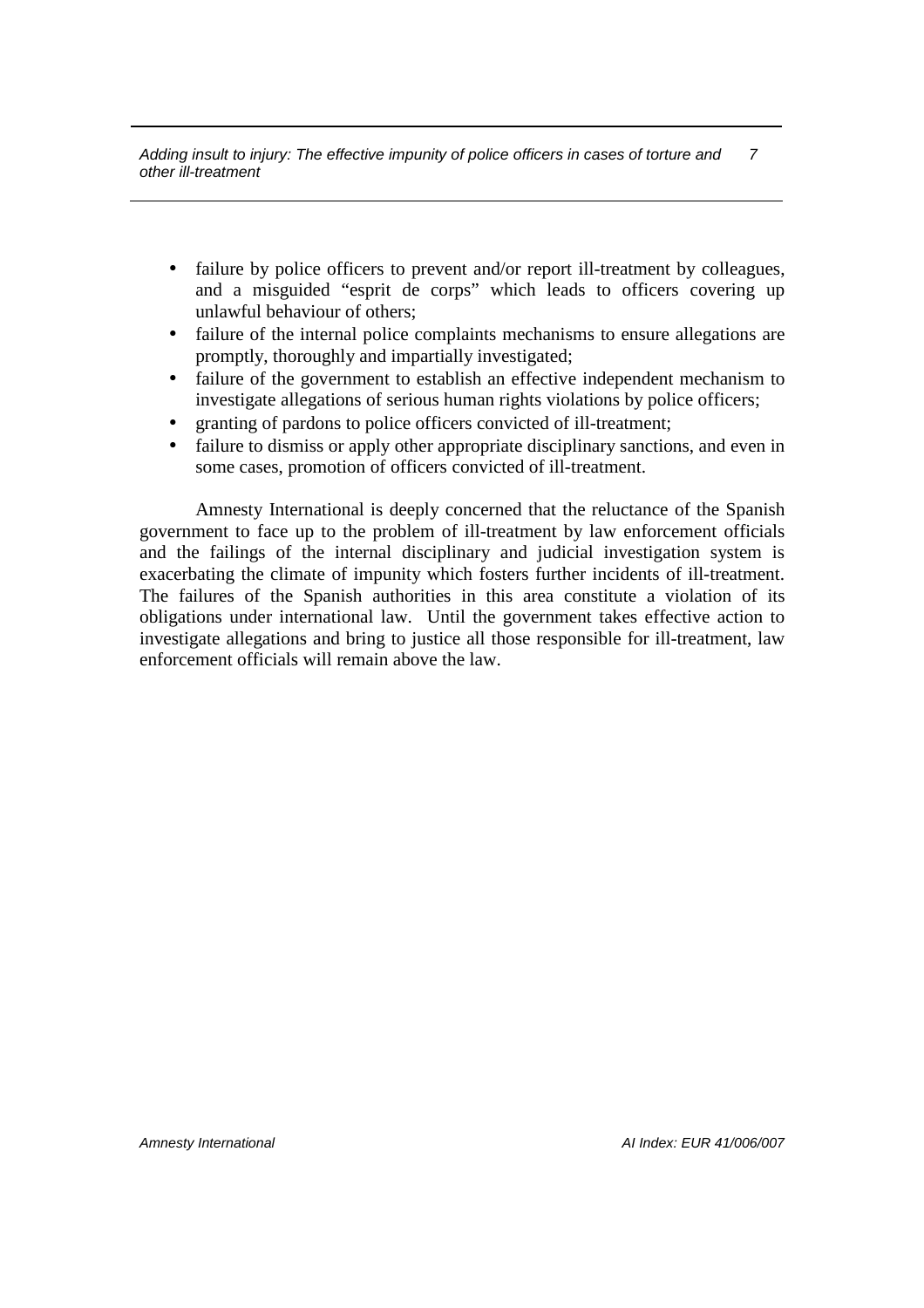# **POLICE COMPLAINTS INVESTIGATORY MECHANISMS**

Outside of the criminal justice system, incidents of alleged police ill-treatment may be investigated through the internal affairs (disciplinary) unit of the police force involved. Additionally, the national or regional human rights ombudsperson has some limited powers of investigation.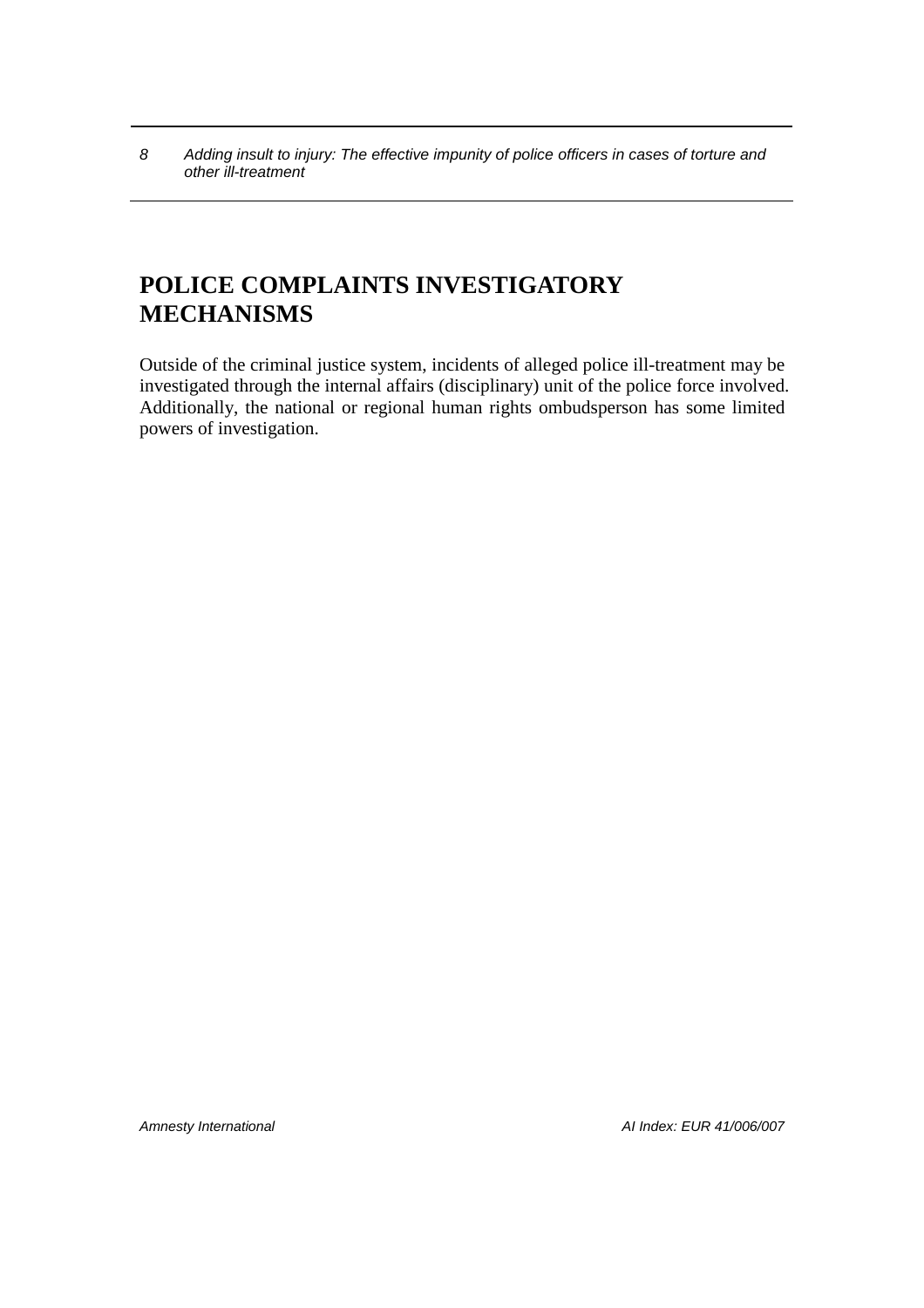# **Law enforcement bodies in Spain**

Responsibility for law enforcement in Spain is divided among a number of bodies operated at national, autonomous regional (*Comunidades Autónomas*) and local level. There is also a distinction between forces of an exclusively civilian nature and the Civil Guard, which is both a civilian and military force under the control of both the Ministry of Interior and the Ministry of Defence.

#### **State level**

There are two state-wide law enforcement agencies – the National Police (*Cuerpo Nacional de Policía*, CNP) and the Civil Guard (*Guardia Civil*). The National Police is responsible for law enforcement primarily within large towns and cities while the Civil Guard operates in rural areas, smaller towns and territorial waters, and is also responsible for traffic and border control. The Civil Guard may also act as a military force under the command of the Ministry of Defence.

#### **Autonomous regional level**

Three of Spain's autonomous communities operate their own autonomous regional police forces which have assumed competencies previously held by the National Police or Civil Guard in that area. The forces currently in operation are the Mossos d'Esquadra in Catalonia, the Ertzaintza in the Basque Country, and the Policía Foral in Navarra. In Galicia, Valencia and Andalucía, special police units exist which form distinct police bodies within the National Police.

#### **Local level**

District or town council (*ayuntamiento*) police forces also exist, known as Municipal or Local Police. They act under authority of the council and their jurisdiction extends only to the area governed by that same council. Their responsibilities traditionally have included areas such as traffic regulation and administration but these are increasing and some now also have public security functions.

#### *Internal police investigatory mechanisms*

Each police force has its own internal disciplinary structures which are responsible for investigating offences allegedly committed by their officers. Serious disciplinary offences by officers within the National Police are investigated by the Directorate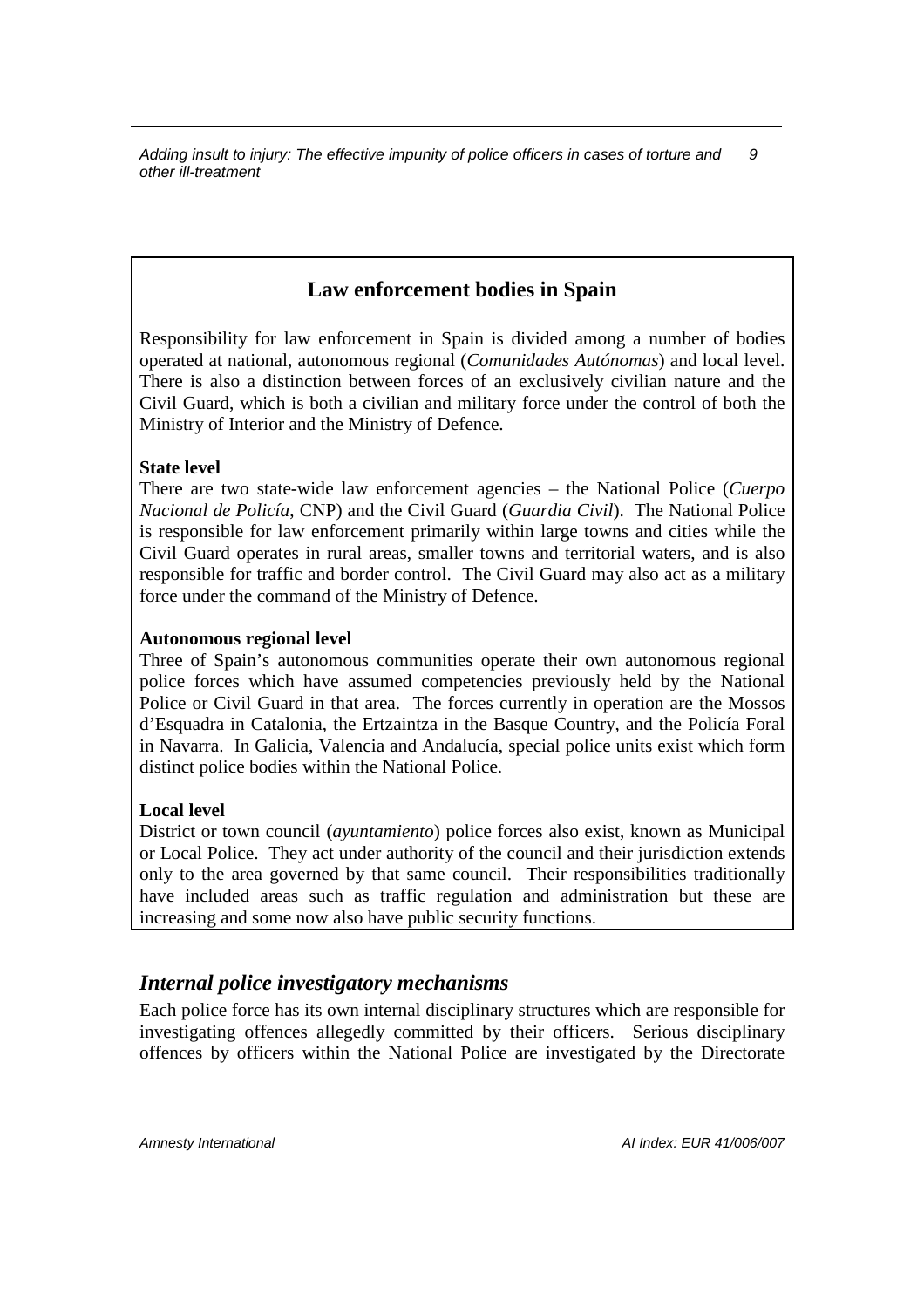General's Personnel Division (National Police Discipline Unit). Lesser offences are examined at the local level, in the officer's unit or regional post. In the Civil Guard all alleged disciplinary offences are investigated in the officer's territorial division. This process is overseen centrally by the Civil Guard Discipline Service within the Personnel Sub-Directorate.

Within the Ministry of the Interior's Secretariat of State for Security there exists an inspectorate for investigating citizens' complaints, whose powers are based on the Royal Decree of 208/96 of 9 February 1996. In cases relating to the national level police services (the National Police and the Civil Guard), the Secretary of State can order an investigation, but the aim of the investigation is to prevent recurrence of such an incident rather than to provide restitution for the victim or sanction misconduct in a particular case. The investigators have the power to interview the alleged victim and possible witnesses and ask for information from the relevant police station. If the information provided is incomplete or inadequate they must ask the Secretary of State to give them a mandate to investigate further. The staff responsible for conducting these investigations lack specific guidelines on how to operate. Amnesty International is concerned that, as a result, the work of the inspectorate staff is conducted on the basis of personal discretion in each case.

The results of an investigation may lead to new instructions to the law enforcement bodies from the Secretary of State if a systemic failing is identified. Alternatively, the Secretary of State may order the opening of a disciplinary investigation. If evidence of criminal misconduct arises the Secretary of State will transmit this information to the public prosecutor and the internal affairs unit of the relevant law enforcement body. If the case is already under judicial investigation, the Secretary of State can continue investigating but cannot order any disciplinary sanction until the judicial proceedings conclude, and is then bound by the judicial findings.

The autonomous regional police forces (for example, the Ertzaintza in the Autonomous Community of the Basque Country and Mossos d'Esquadra in Autonomous Community of Catalonia) have their own internal affairs units. The internal affairs unit of the Ertzaintza is directly responsible to the Autonomous Vice-Counsellor for Security rather than to a superior in the police body itself. The Ertzaintza also operates a "quality control" regulatory system which gives detainees the opportunity to complete confidential questionnaires regarding their experience in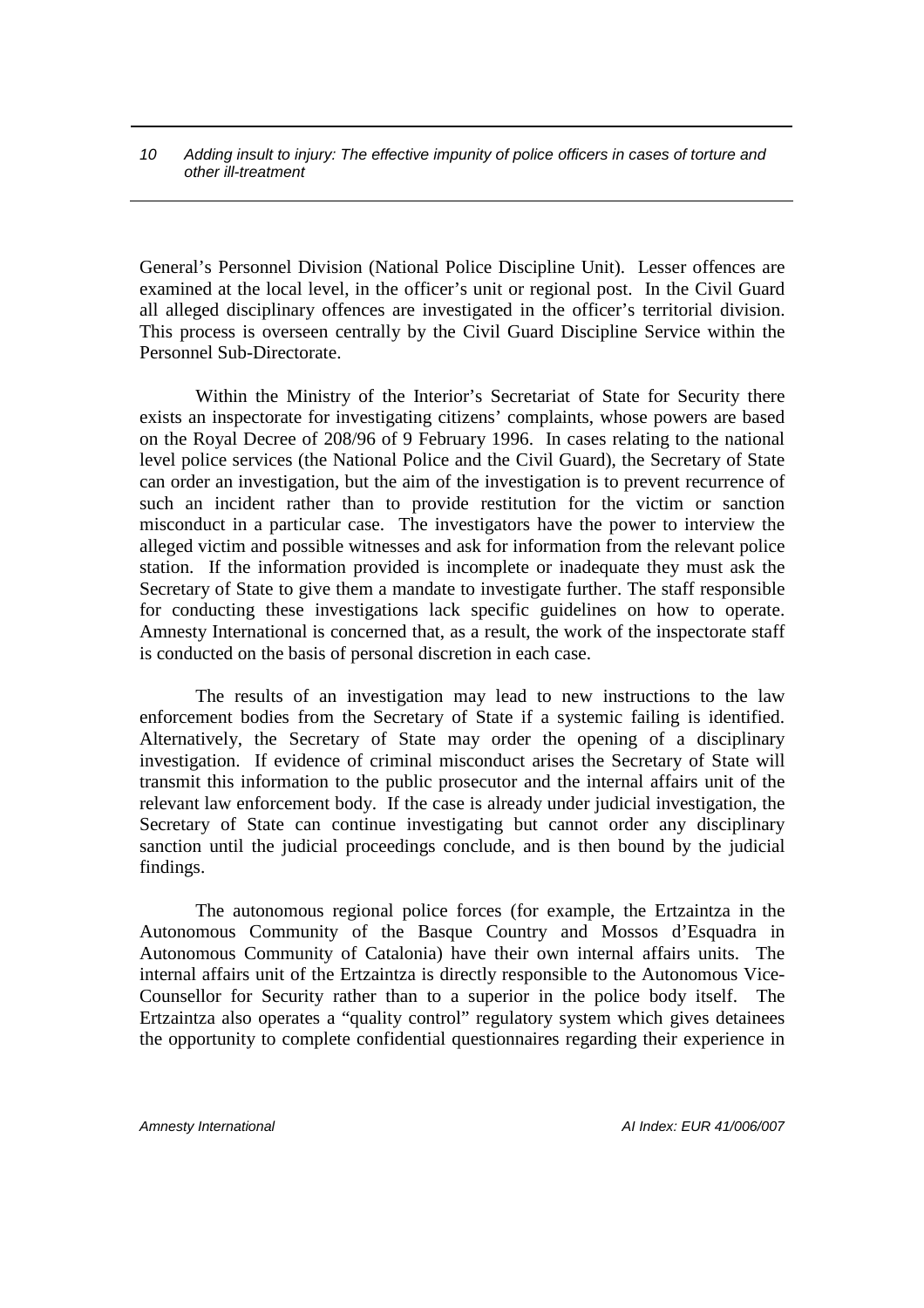custody. Any breach of the quality standards is investigated by a body under the Ertaintza Technical Secretariat.

Where a disciplinary investigation uncovers evidence of possible criminal wrongdoing, it is referred to an investigating judge or public prosecutor. In this situation, all disciplinary investigations are suspended pending the outcome of a final judicial decision. The findings of the court must be taken as fact. As a result, disciplinary proceedings cannot conclude until the legal process is complete. This frequently takes several years to finalise and as a result can have a negative impact on internal investigations and disciplinary sanctions.

According to the report on its mission to Spain in 2001, the CPT found that personnel responsible for investigating alleged disciplinary offences by the national police and Civil Guard enjoyed substantial discretion in their management of an investigation and lacked adequate guidance on how to exercise such discretion fairly and consistently.

The CPT has questioned the efficacy of the current model and recommended the creation of a fully independent investigating agency to process complaints against law enforcement officials. The UN Special Rapporteur on torture has also commented on "the questionable independence and impartiality of internal accountability mechanisms with regard to law enforcement officials [in Spain]" citing this as a factor in the lack of effective investigations. $14$ 

During its visit to Spain in July 2001, the CPT gathered "ample evidence, including of a medical nature, consistent with allegations of ill-treatment."<sup>15</sup> The CPT assessed the existing internal accountability mechanisms of the National Police and Civil Guard and concluded that these were inadequate. It recommended the government consider the creation of "a fully independent investigating agency to process complaints against law enforcement officials." This body "should have the power to instigate disciplinary proceedings against law enforcement officials and refer cases to the judicial authorities which are competent to consider whether criminal proceedings should be brought."<sup>16</sup> Amnesty International regrets that the government has taken no action to implement these recommendations since they were made, more than six years ago.

The Council of Europe Commissioner for Human Rights at the time, Álvaro Gil-Robles, visited Spain in March 2005. His report on the visit raised a number of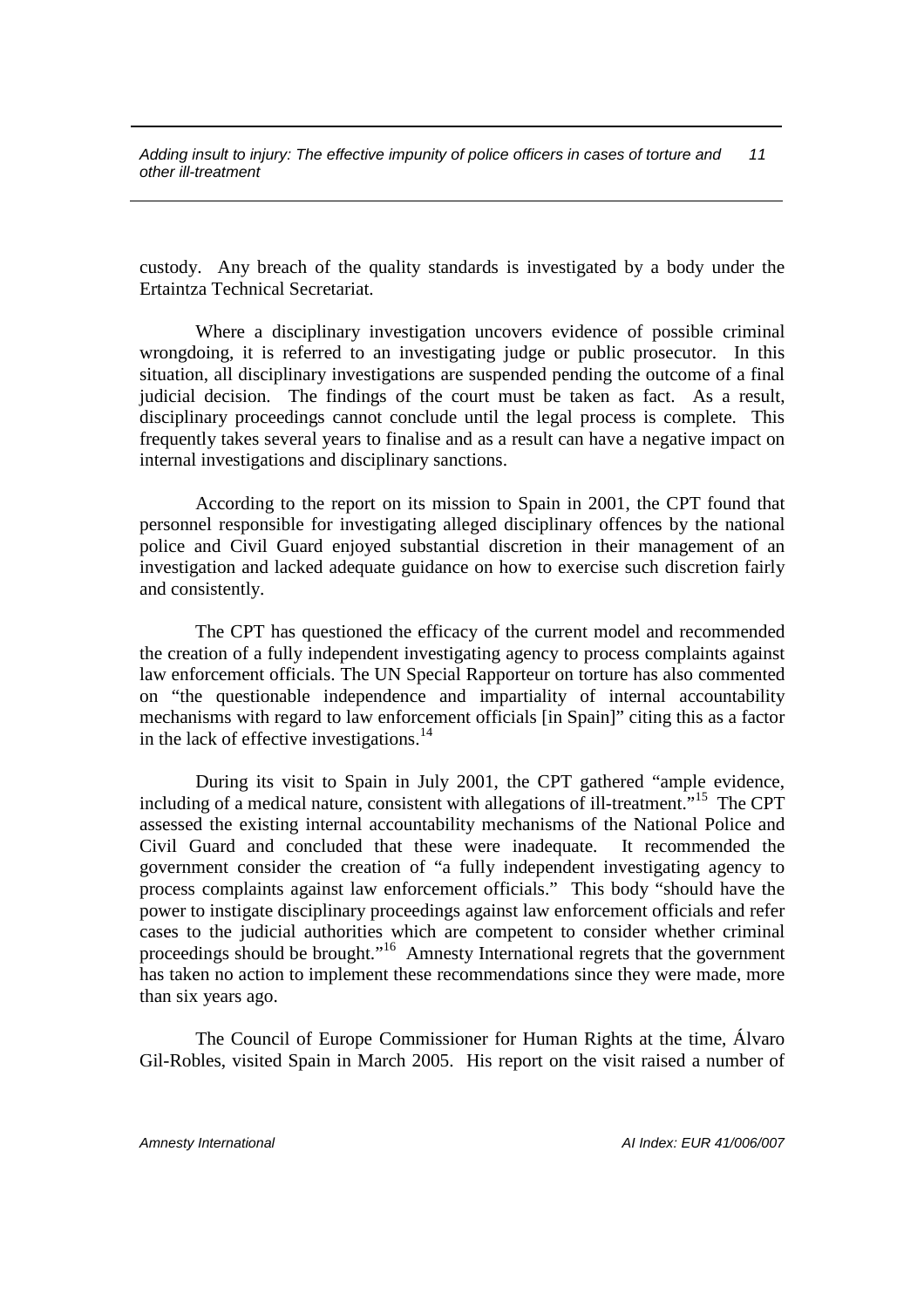concerns relating to allegations of ill-treatment by law enforcement officials and notes, "Establishing the truth in cases of alleged ill-treatment clearly calls for a thorough overhaul of the current internal investigation procedures of the law enforcement agencies, with the development of new action protocols which are transparent in terms of the procedure followed and the results obtained … If the firmest possible action is not taken in this respect, suspicions will remain concerning the truthfulness of allegations of torture or ill-treatment, and official denials will be powerless to dispel them. $\cdots$ <sup>17</sup>

#### *External oversight mechanisms*

It is also possible for complaints against law enforcement officials to be examined by the National Ombudsperson (*Defensor del Pueblo*) or the regional equivalent where this exists, for example, the *Ararteko* in the Basque Country and the *Síndic de Greuges* in Catalonia. The ombudspersons can receive complaints from individuals or open a case on their own initiative, although the latter is rare. These ombudspersons have the competency to enter into correspondence with the relevant police body to seek further information on an incident and can make recommendations on their findings, but have no independent powers of investigation and their recommendations are not binding.

The ombudspersons can refer a case to the public prosecutor if there is evidence that it may constitute a criminal offence, but in practice this rarely occurs as cases received by the ombudsperson have usually already been submitted as criminal complaints. As with internal investigatory mechanisms, the ombudspersons are bound by the findings of the court.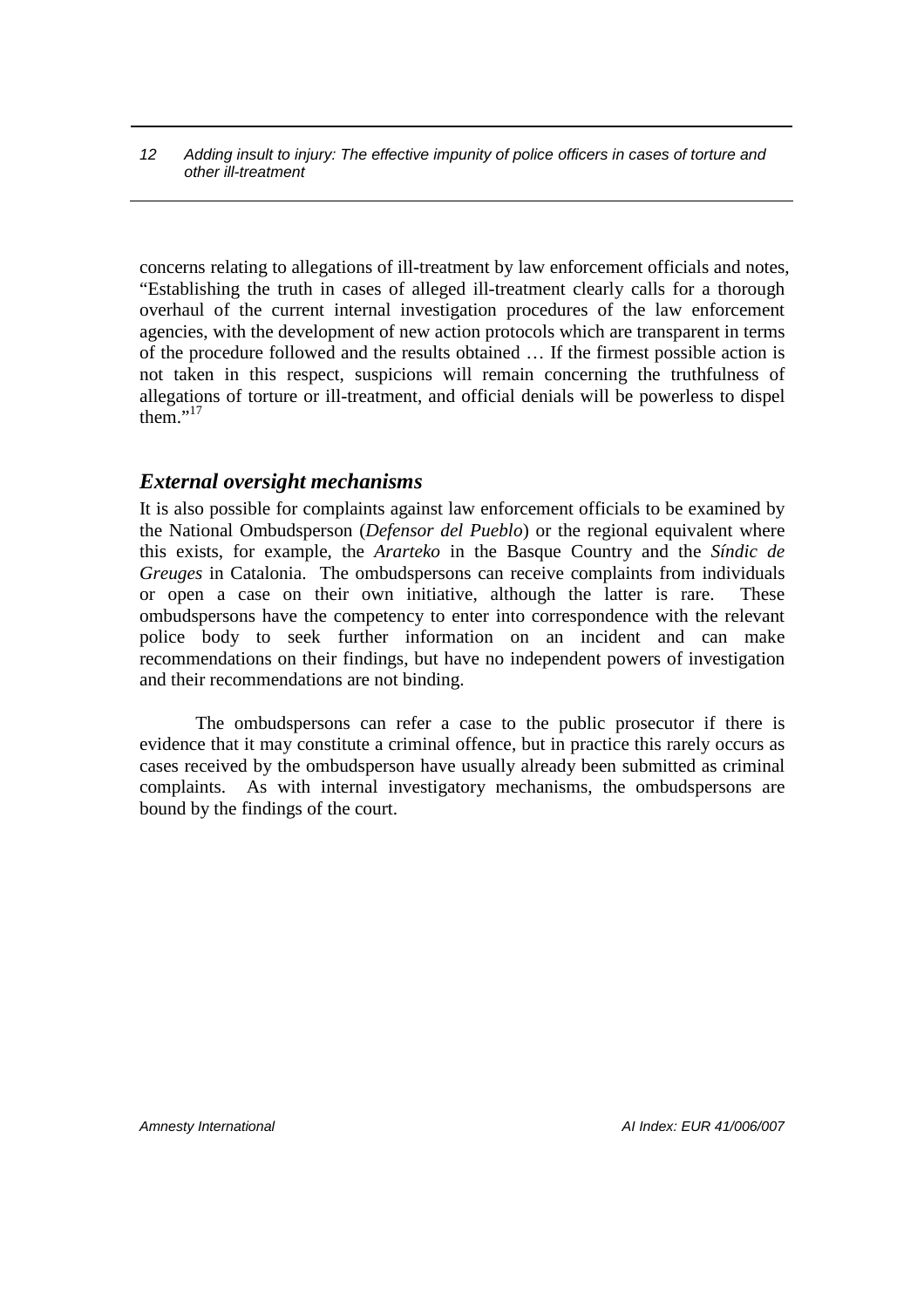# **CAUSES OF EFFECTIVE IMPUNITY**

The effective impunity enjoyed by many police officers results from a number of factors that range from obstacles to lodging a complaint to failure by the authorities to impose appropriate sanctions. Other causes include the lack of independent investigations or the failure to investigate thoroughly; incomplete or inaccurate medical reports; insufficient evidence; intimidation of complainants; lack of impartiality in the investigation and excessive delays in the procedure.

The cases below illustrate these factors and also highlight the range of illtreatment experienced, which in some cases has led to death or serious injury. In the majority of cases those accused of ill-treatment have not been subject to disciplinary measures, and in many instances preliminary criminal investigations were closed at an early stage so officers were not brought to trial. In one of the few instances where an officer was convicted of torture by the Supreme Court, he was later promoted to chief of police in his region.

#### *Obstacles to lodging a complaint*

**Each State Party shall ensure that any individual who alleges he has been subjected to torture in any territory under its jurisdiction has the right to complain to and to have his case promptly and impartially examined by, its competent authorities.** 

*Article 13, UN Convention against Torture*

**Great care should be taken to ensure that persons who may have been the victims of ill-treatment by public officials are not dissuaded from lodging a complaint.** 

*Para. 39, CPT General Report 14*

Amnesty International's research revealed that some victims of alleged ill-treatment by police officials were obstructed in their quest for justice from the outset as a result of impediments they encountered when trying to lodge a complaint.

*The case of Lucian Padurau*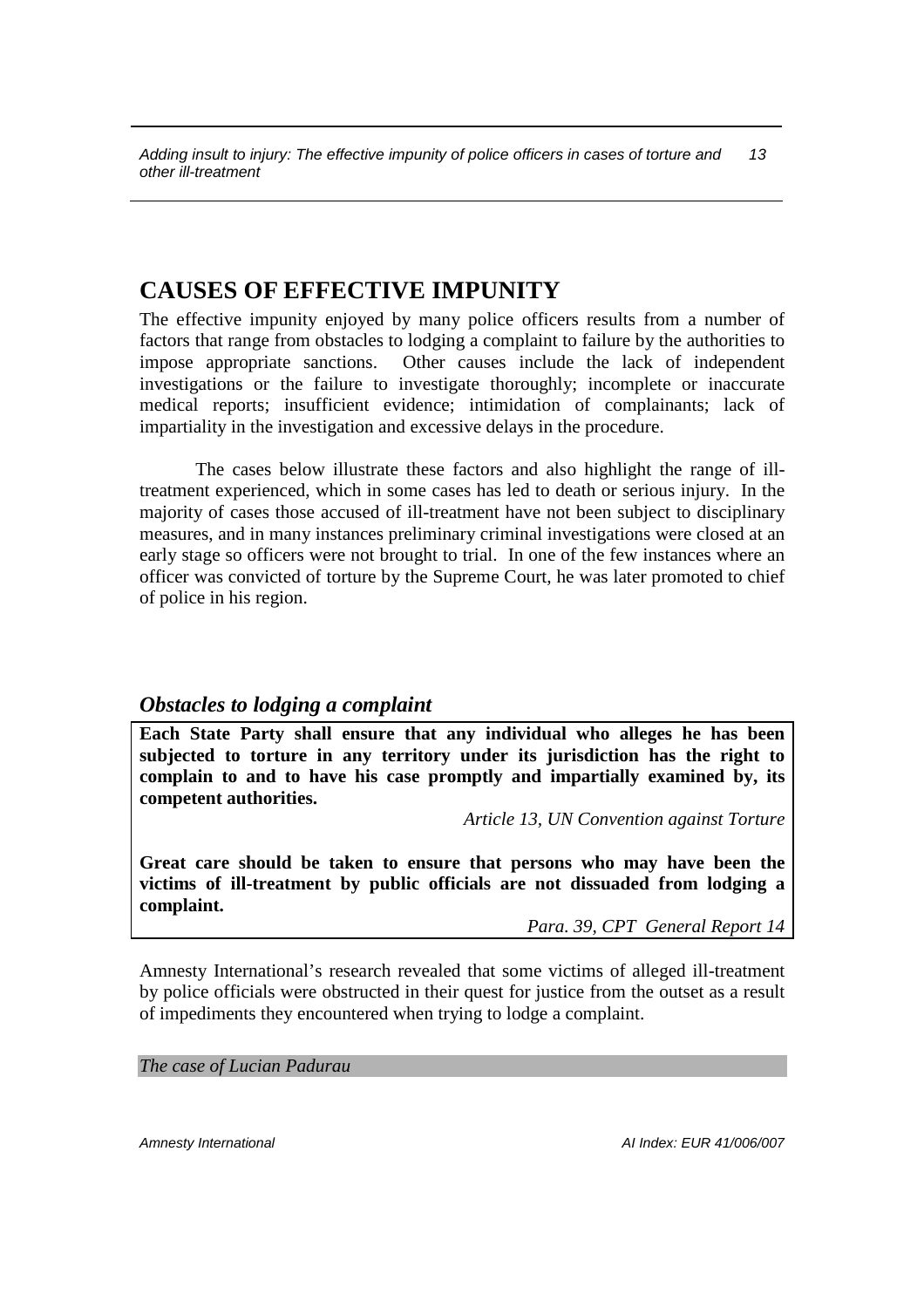Lucian Padurau was arrested on 27 July 2006 by five autonomous regional police officers (Mossos d'Esquadra) outside his house in Barcelona, in a case of mistaken identity. Speaking to Amnesty International he described how he was beaten on the street as he was being arrested and how his pregnant wife, who was with him at the time, was also physically assaulted. He reported being physically assaulted again while in the police car on the way to the police station, as well as being threatened with a gun and told "You'd be better off confessing to everything. If the judge lets you off we'll kill you." He said police officers continued to beat him until they arrived at Les Corts police station, and that that upon their arrival a police officer at the station told those who had arrested him, "Don't hit him anymore, there are cameras here."

The next day Lucian Padurau was released from custody after the police realised he was not the man they had been seeking. He told Amnesty International that the police officers who had assaulted him apologised, saying "Sorry, it's just the way life is" and offered to "help him out" if he ever had any "problems with anyone."

A few days after his release from custody, Lucian Padurau went to an investigating court to report the ill-treatment. He told Amnesty International that when he tried to register his complaint the court official told him it could not be recorded unless he could give the name and identification number of each of the officers involved. The court official recorded the complaint only after he threatened to inform the media of what had occurred. Following judicial investigation, the case was pending trial in September 2007.

#### *Lack of independent investigation*

**States shall ensure that complaints and reports of torture or ill-treatment are promptly and effectively investigated…The investigators, who shall be independent of the suspected perpetrators and the agency they serve, shall be competent and impartial.** 

*Principle 2, Principles on the Effective Investigation and Documentation of Torture*

**Independent entities are essential for investigating and prosecuting crimes** 

Amnesty International **All 2006/007** All 2006/007 All 2006/007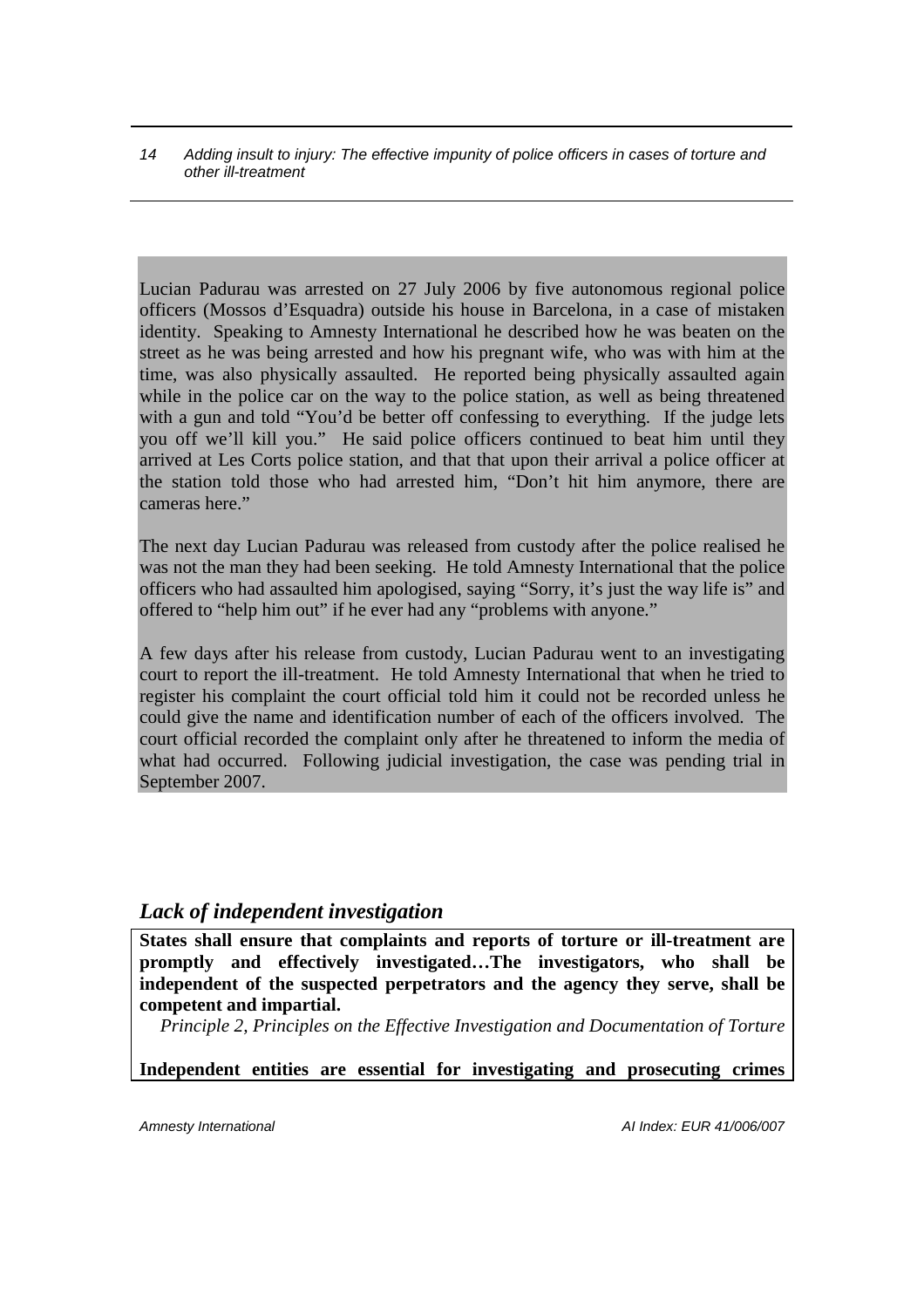#### **committed by those responsible for law enforcement.** *Para.1310, E/CN.4/2001/66, Special Rapporteur on torture*

Many of the investigations into complaints of ill-treatment that Amnesty International researched demonstrated an apparent lack of impartiality and objectivity. At present, criminal investigations into cases of alleged ill-treatment are investigated by investigating judges with the assistance of the judicial police. In some instances the investigating judge will request that evidence be gathered by officers from a police force different to that being investigated (for example, Civil Guards could be asked to investigate allegations against a national police officer, or national police officers might investigate allegations against officers from autonomous regional police forces) but this practice is not standardised or compulsory. In some cases investigated by Amnesty International an officer from the same force as those alleged to have been responsible for the ill-treatment was assigned to investigate the allegations against them. Such investigations do not meet the requisite standards of independence. The CPT has noted that even in a legal system where a judge or prosecutor leads the investigation "it is not unusual for the day-to-day responsibility for the operational conduct of an investigation to revert to serving law enforcement officials… It is important to ensure that the officials concerned are not from the same services as those who are the subject of the investigation. Ideally, those entrusted with the operational conduct of the investigation should be completely independent from the agency implicated."<sup>18</sup>

Police trade union representatives interviewed by Amnesty International considered that police officers would not attempt to cover up wrong-doing by colleagues, but some of them also reported that ill-treatment was tolerated to a certain degree by those in authority "turning a blind eye" to less severe incidents and as a result of a misguided "esprit de corps." Amnesty International considers it to be of key importance that investigations into cases of alleged police ill-treatment be investigated by personnel who are independent from the rest of the police force.

#### *The Case of Sandra Guzmán*

Sandra Guzmán told Amnesty International that on 25 December 2006 she witnessed a police officer from the autonomous regional police force (Ertzaintza) partially strip search, hit and kick several men of North African origin in a park in La Casilla, Bilbao. The officer's colleagues (approximately seven in total) did nothing to intervene. Sandra Guzmán says she never saw the men offering any resistance to the police officers. She attempted to intervene, telling the police officers to arrest the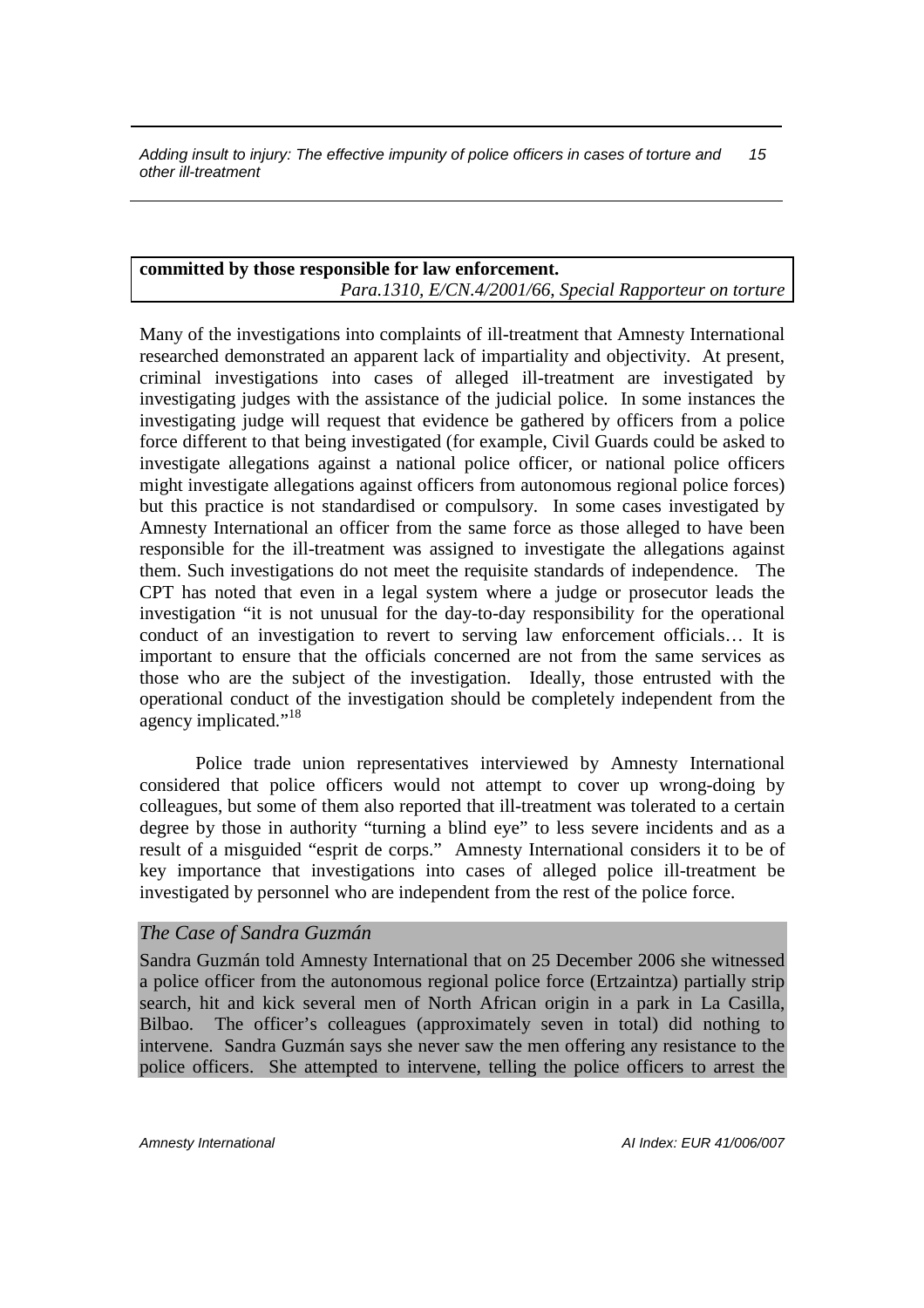men if they had committed a crime but to stop treating them in such a violent manner. One of the police officers told her that if she did not approve of what was happening she could make a complaint.

On 27 December Sandra Guzmán made a complaint regarding the incident at the autonomous Basque government's Department of the Interior (which has responsibility for the autonomous regional police force) and a few days later she registered a criminal complaint at Investigating Court 1 of Bilbao.

Sandra Guzmán told Amnesty International that in mid-January 2007 a police officer from the internal affairs unit of the Ertzaintza visited her elderly parents' house in Bilbao in search of her. Sandra Guzmán's parents told her that this officer said that the officer involved in the incident had "overdone it" and had acted "out of line" but tried to convince her mother that Sandra Guzmán should withdraw the complaint because it would inconvenience her to have to give a formal witness statement.

The following day Sandra Guzmán telephoned the internal affairs officer (who had left a message for her to contact him). She says the officer told her that he had just received notification of her criminal complaint (to the investigating court) which would take priority over the internal investigation. She says he attempted to question her, stating that he was acting in the capacity of judicial police (police acting on behalf of the investigating judge) and that "sooner or later" he would be the one to take her statement. She refused to speak with him further on the matter without consulting her lawyer, commenting on the lack of impartiality that she was being questioned by an officer of the same force as the agents she had reported and who had, in addition, appeared at her parents' house and recommended that she withdraw the complaint.

When commenting on another case (that of Juan Martínez Galdeano, below) the Council of Europe Commissioner for Human Rights at the time, Álvaro Gil-Robles, expressed his surprise and alarm that the investigating court initially "did no more than apply for information to the very Guardia Civil post where the offences had allegedly been committed and to the very lieutenant accused of committing them. Needless to say, the officers concerned flatly denied the allegations and the legal proceedings were dropped."<sup>19</sup> The case was subsequently re-opened and three police officers were convicted of ill-treatment. Amnesty International shares this concern about a system that has no formal procedure to ensure that judicial authorities do not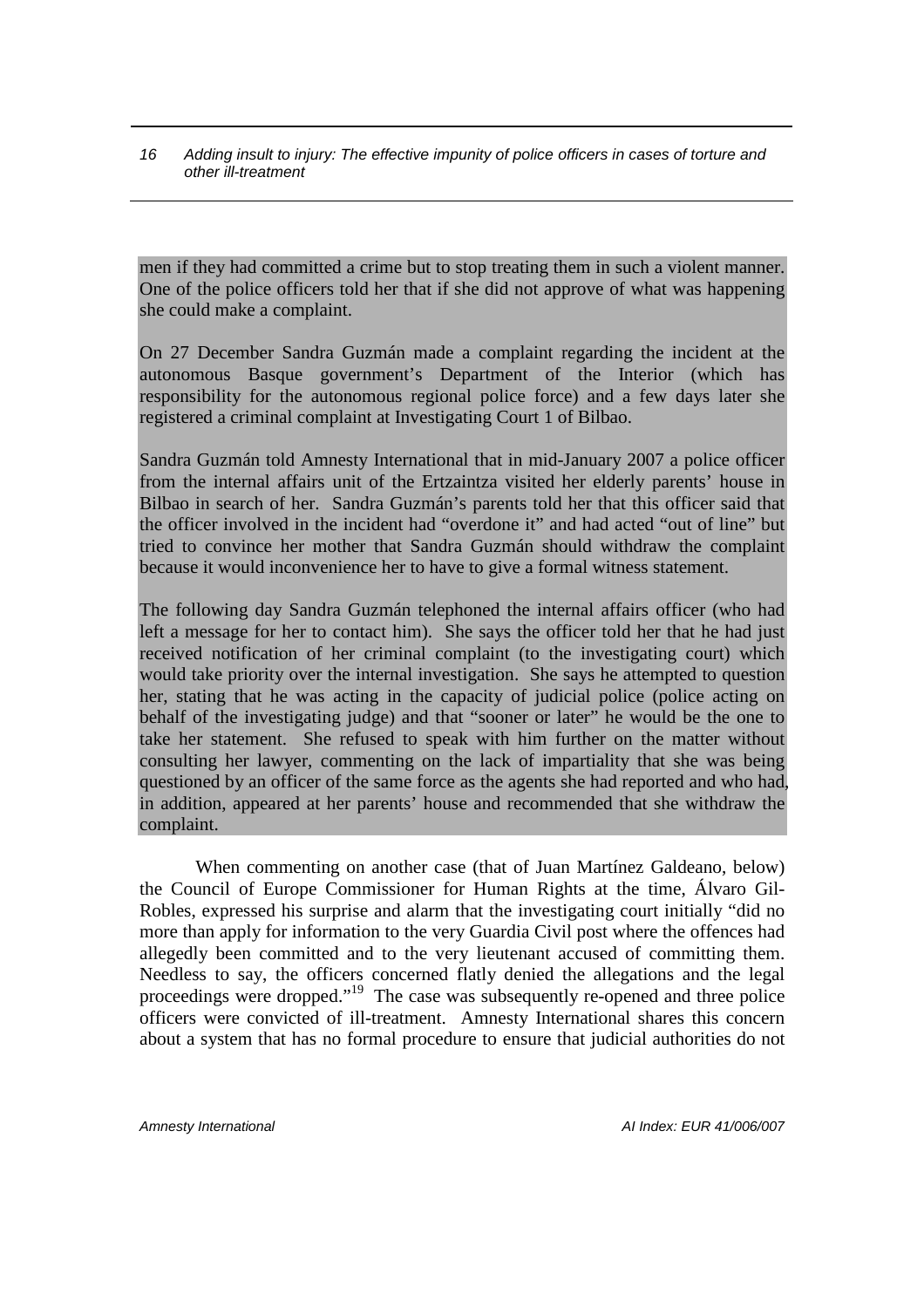call on police officers to conduct investigations against officers from the same police force, let alone being called upon to investigate themselves.

#### *Failure to investigate*

**Each State party shall ensure that its competent authorities proceed to a prompt and impartial investigation, wherever there is reasonable ground to believe that an act of torture [or other cruel, inhuman or degrading treatment or punishment] has been committed in any territory under its jurisdiction.** 

*Article 12, UN Convention against Torture*

**The responsibility for investigations falls under the State party's obligation to grant an effective remedy.**  *UN Human Rights Committee, Hugo Rodríguez v. Uruguay, 19 July 1994, para.12.3.*

Amnesty International has documented a pattern throughout Spain where complaints against the police are frequently provisionally discharged by investigating judges immediately or after minimal investigation. This appears to be the result, in many cases, of judges and prosecutors relying too heavily on statements by police while not giving equal credence to the statements of victims or other witnesses.

The importance of a thorough investigation is highlighted in the report of the CPT's visit to Spain in 2005, in which it noted that "one of the most effective ways of preventing ill-treatment by law enforcement officials lies in the diligent examination by the competent authorities of all such complaints brought before them and, where ill-treatment is found, the imposition of appropriate disciplinary and/or criminal penalties. If the judicial authorities act promptly and effectively to investigate complaints, it will be more likely that true allegations will be substantiated and false complaints revealed as unfounded."<sup>20</sup>

This reiteration of the importance of thorough investigations was emphasised by the European Court of Human Right in its judgment in the case of Martínez Sala and Others v. Spain (a description of the judgment follows below).

*The Case of Beauty Solomon*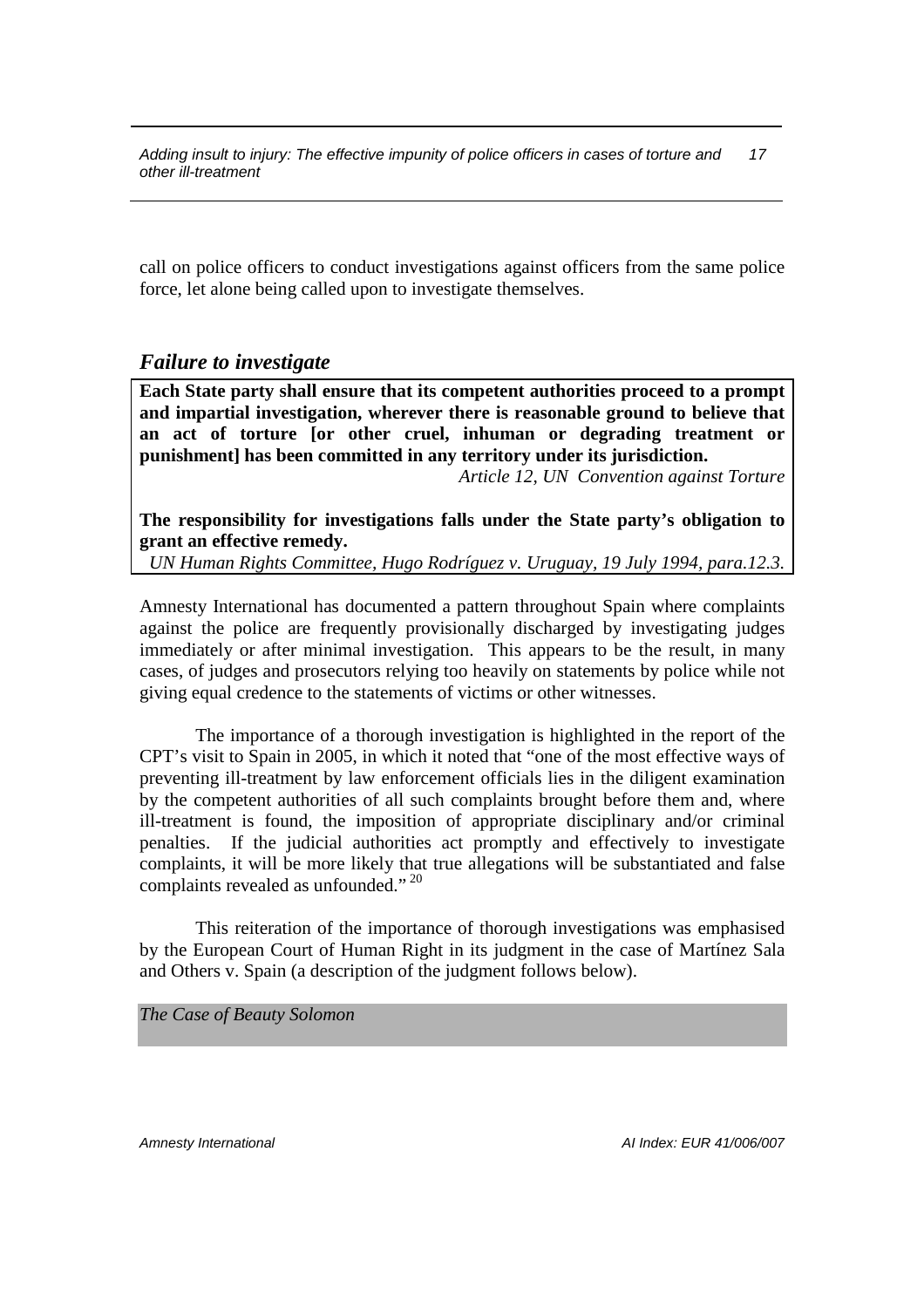Beauty Solomon submitted two complaints of physical assaults by the same two national police officers relating to three separate incidents. She presented a complaint to Investigating Court 8 of Palma de Mallorca on 21 July regarding the first two alleged assaults (that occurred on 15 and 21 July), and submitted a second complaint on 25 July to Investigating Court 2 of Palma de Mallorca July concerning an alleged assault which occurred on 23 July. When submitting the complaints she included medical certificates issued by a public hospital recording evidence of her injuries.

In a report addressed to the first investigating court dated 11 October 2005, the chief of police confirmed that identity checks involving Beauty Solomon had taken place on 15 and 21 July as indicated by the complainant, but stated that no violent incident had occurred. In a report relating to the third alleged assault, addressed to the second investigating court and dated 28 December 2005, the same chief of police stated that police registers had no record of an identity check, or any other incident, taking place involving the complainant on 23 July. Neither of the investigating courts called any witnesses from the scenes of the incidents or conducted an identity parade, as requested by Beauty Solomon's lawyer, and the complaints were not investigated further.

Beauty Solomon's first complaint was dismissed on 17 October 2005 and Women's Link Worldwide, an international NGO representing Beauty Solomon, submitted an appeal against the dismissal. This appeal remained pending in September 2007. The second complaint was also dismissed by the investigating court (on 22 February 2006) on the basis that there was insufficient evidence of a crime to proceed with an investigation. Beauty Solomon appealed against this decision on 1 June 2006 but the Provincial Criminal Court of Palma de Mallorca upheld the original decision on 7 March 2007. The decision by the appeal court referred only to the letter of 28 December 2005 in its ruling, without mentioning the letter of 11 October 2005.

On 10 April 2007 Women's Link Worldwide presented a case to the Constitutional Court on behalf of Beauty Solomon on grounds of violation of her rights to due process (as well as non-discrimination, physical and moral integrity, dignity, and not to be subjected to torture or other inhuman or degrading treatment) as enshrined in international human rights law and the Spanish constitution. This case remained pending in September 2007.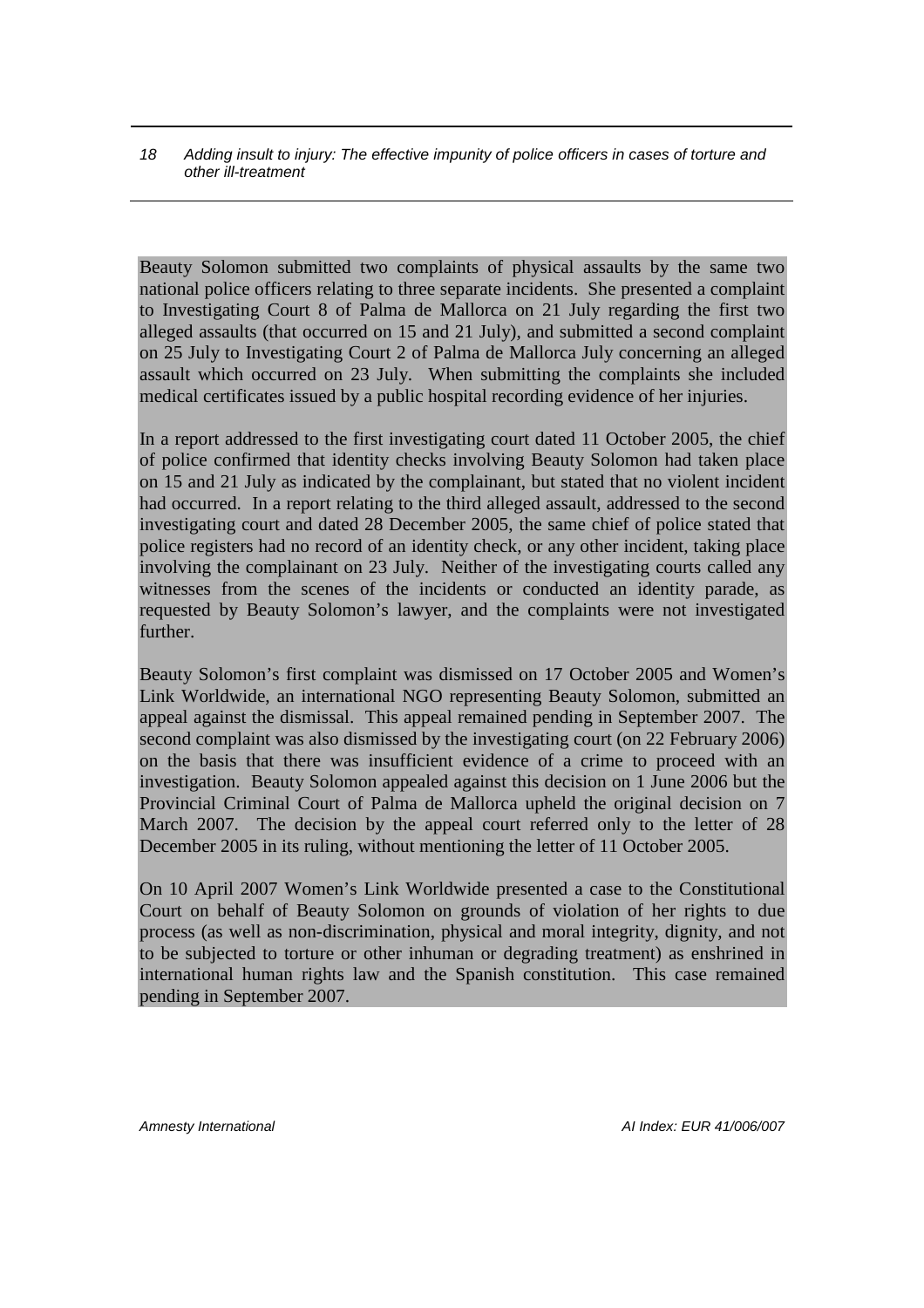Another case illustrating the reluctance of a judicial body to thoroughly investigate allegations of ill-treatment is that of Jordi Vilaseca, a young man from Torà in Catalonia who was arrested in April 2003 on suspicion of setting fire to an automatic cash machine.

#### *The case of Jordi Vilaseca*

Jordi Vilaseca's complaint to the investigating court states that:

On 1 April 2003 Jordi Vilaseca was arrested by autonomous regional police officers while driving home from work at about 7pm. He was taken to the regional police station in Lleida where he was brought into a large windowless room, searched and his possessions were confiscated. Jordi Vilaseca was left in the cell overnight, where he was forced by guards to remain standing in the corner facing the wall without leaning against it. After approximately 10 hours he collapsed from exhaustion and remained lying on the floor. The following morning he was made to kneel without resting on his heels for approximately four hours. Later that day he was taken to his home while police officers searched it. He remained handcuffed throughout the search. He was then returned to the police station.

Upon return to the same cell he was aggressively interrogated by a national police officer<sup>21</sup> who pretended to strangle Jordi Vilaseca with his own dreadlocks, stating "These would be good for tying you to the radiator." At one point the officer pinned him to the wall by the neck, shouting, "Don't look at me!" and "Everyone talks in the end!" He was told he would be sent to prison in the Canary Islands where he would catch AIDS. He was also told that his girlfriend would be arrested and the police officers would rape her. After these interrogations Jordi Vilaseca was taken to make a formal police statement. He says it was obvious during the interrogations what the police officers wanted him to say, so he said it in his statement even though it meant incriminating himself. A duty roster lawyer was present while he made the statement but they were not able to speak to each other. He said that the officers were apparently not satisfied with the statement and took Jordi Vilaseca back to the cell for further interrogations and told him "he hadn't said enough." Some time later he was taken to make a new statement, accompanied by a hooded police officer. A new roster lawyer was present who asked for Jordi Vilaseca's home phone number so he could advise the family of the detention, but the police told him "Don't get involved."

After making his second police statement Jordi Vilaseca says he was transferred to another cell and given a ham sandwich to eat. He started to eat it but then lost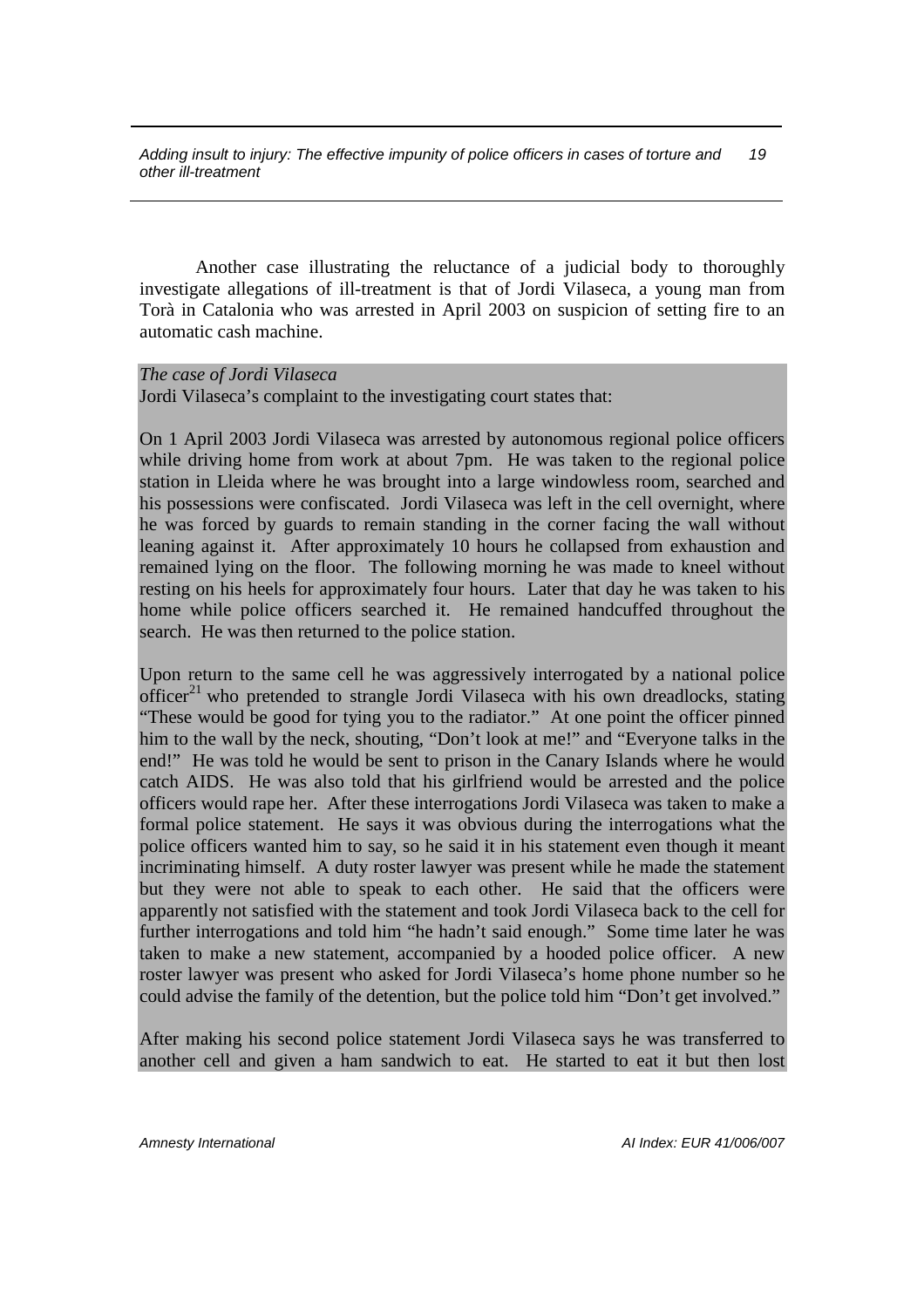consciousness. When he woke he was in hospital, unable to speak, walk or control his bowels. There were police officers guarding his bed while doctors examined him. After a few hours he was sent to the Santa María psychiatric hospital where he remained until being discharged on 8 April 2003.

Jordi Vilaseca told Amnesty International that after leaving hospital he hired a private lawyer, who immediately made a complaint against the police for torture. As a result a judicial investigation into the case was opened by Investigating Court 2 of Lleida, but in May 2005 the investigating judge ordered the provisional discharge of the investigation at the request of the public prosecutor who argued that there was a lack of evidence and contradictory versions of events from the complainant and the police. Jordi Vilaseca's lawyer appealed against the decision to the Provincial Criminal Court – arguing that during the initial investigatory stage of proceedings the existence of contradictory testimonies was to be expected – and on 18 November 2005 the Provincial Criminal Court ordered the lower court to reopen the case. However, Jordi Vilaseca told Amnesty International that after the case was officially reopened no action was taken and in February 2007 the court then closed it again. Once again an appeal was introduced against the decision but it was rejected on 12 May 2007. Jordi Vilaseca lodged a case with the Constitutional Court at the end of May 2007 which remained pending in September 2007.

#### **European Court of Human Rights Chamber Judgement Martínez Sala and Others vs. Spain, 2 November 2004**

On 2 November 2004, in the case of Martínez Sala and Others vs. Spain the European Court of Human Rights unanimously ruled that the failure to hold an effective official investigation into allegations of ill-treatment in custody violated the applicants' rights under Article 3 of the ECHR to be free from torture and other inhuman or degrading treatment or punishment.

The applicants were arrested in 1992 in connection with investigations into terrorist offences relating to a Catalan independence movement. After being released from custody they lodged a complaint of ill-treatment with an investigating judge in Madrid. The case was provisionally discharged on the grounds that the forensic doctors' reports showed no proof of ill-treatment. Appeals by the applicants were dismissed.

The applicants repeated their claims of ill-treatment when they were brought to trial at

Amnesty International **All 2006/007** All 2006/007 All 2006/007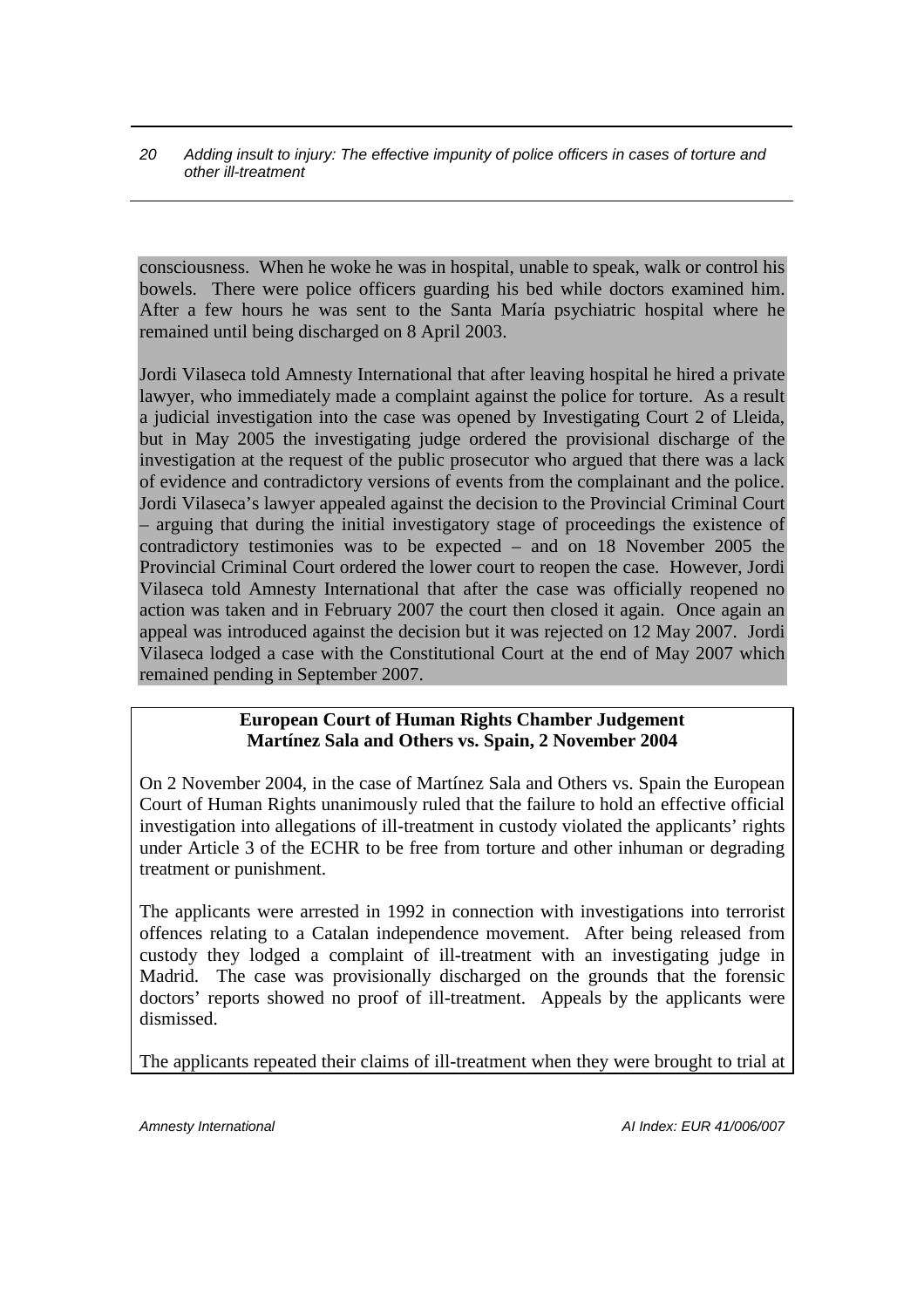the National Criminal Court, but the court declined to investigate this matter at the hearing. After the trial the investigating judge reopened the investigation into alleged ill-treatment, at the applicants' request. In November 1997 it was provisionally discharged again on the grounds of lack of evidence. This decision was upheld by the Provincial Criminal Court of Madrid and the Constitutional Court.

The European Court of Human Rights noted that the Spanish court had relied solely on the report of the forensic doctor when it found there was a lack of evidence to sustain the allegations of ill-treatment, and considered it "unfortunate" that the court had not taken statements from the arresting officers, the custodial officers, or the applicants. By denying all requests of the applicants for specific evidence to be obtained, the court had denied any reasonable opportunity to establish the veracity of their claim.

The Court held that there had been insufficient evidence submitted to establish the claim of ill-treatment and thus found no violation of Article 3 with respect to the substantive aspect of the claim. However, the Court found that there was a violation of Article 3 of the ECHR arising from the lack of a thorough and effective investigation into the allegations. This ruling underscores that the requirement to conduct a prompt, independent and impartial investigation is inherent in the state's obligations under the ECHR to prohibit torture and other ill-treatment.

The case of Sergio LD demonstrates a similar reticence by the investigating court to investigate the allegations of ill-treatment thoroughly.

#### *The case of Sergio LD<sup>22</sup>*

On 16 March 2002, Sergio LD attended an anti-globalisation demonstration in the centre of Barcelona. Towards the end of the event some violent incidents occurred and around 100 people were arrested. Sergio LD was arrested and later charged with public disorder, damaging property and causing injury to several national police officers. He has always denied responsibility for these offences and claims he was the victim of mistaken identity. He reported that during his arrest and detention he was subjected to a series of assaults and threats which resulted in physical injuries that lasted for several months. For the past five years he has been undergoing counselling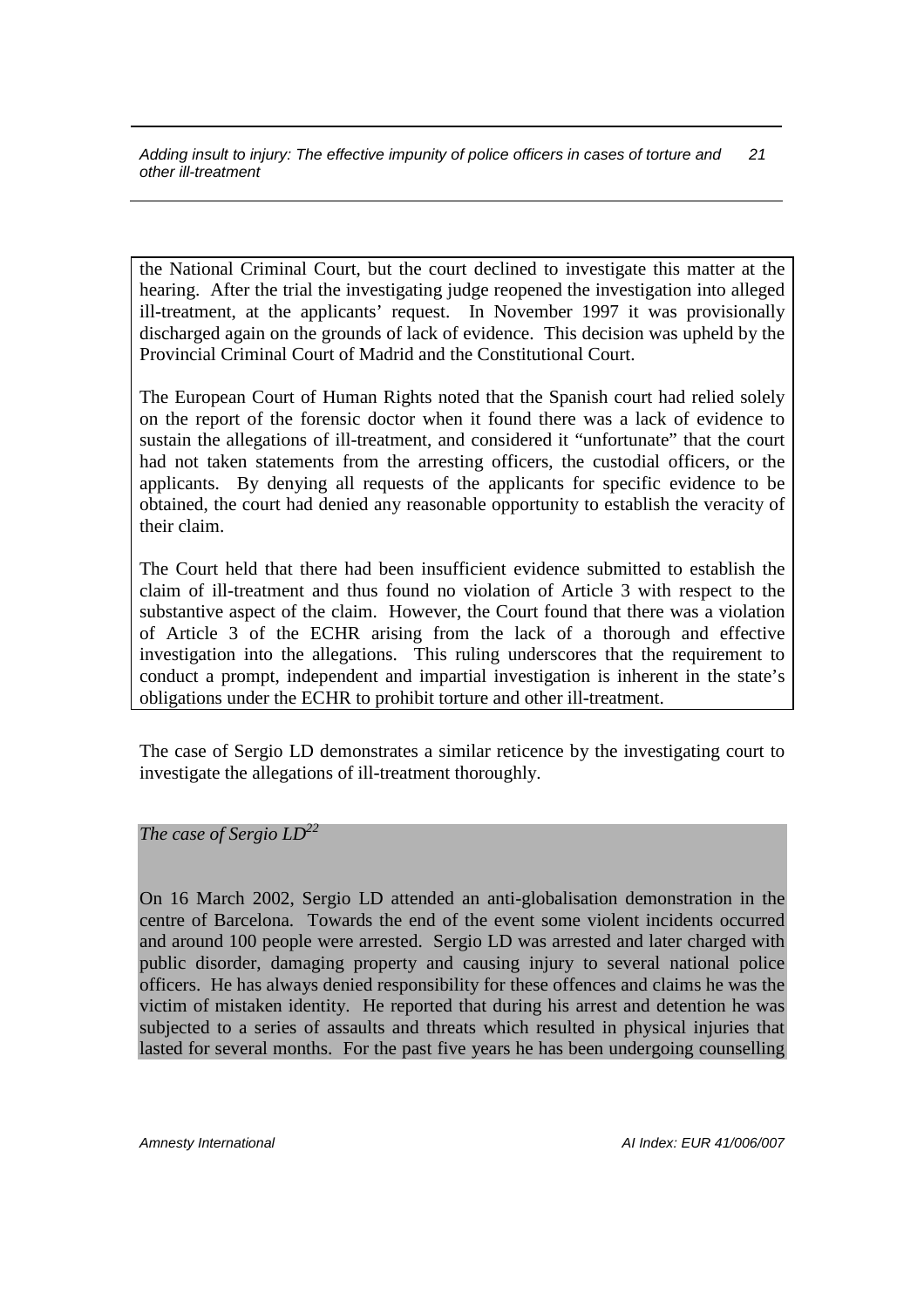for the resulting psychological harm. In his complaint to the investigating court, Sergio LD states that:

Sergio LD was arrested in the Plaza de Colón (Barcelona) by four masked plainclothes national police officers who threw him to the ground, handcuffed him and then pushed him into a police van where he landed on the floor. There were no other detainees present in the van. As he lay immobile one of the police officers closed the door repeatedly on his right leg causing injury to his shin and ankle. The same officer then beat him repeatedly on the left leg with his truncheon and pinched the injured areas roughly with his hand. Another police officer stamped on his head several times. Another officer tried to twist back his fingers. At the same time, police officers were spitting on him and threatening him, saying, "We're going to kill you, you'll pay for all of them." They also called to the driver of the van saying, "What a pain it's your turn to drive, you're missing all the fun."

The van was driven away and after a short time Sergio LD was pulled out of the vehicle and thrown to the ground. Two officers then picked him up and transferred him to a police car, forcing him violently against it head first "like a battering ram" before pushing him inside. Upon arrival at the La Verneda national police station an officer from the station punched Sergio LD in the stomach. He was then transferred to a room where he was made to kneel and look at the floor, while still wearing handcuffs. A police officer closed the window blinds and then three officers kicked and punched Sergio LD all over the body until he began to have muscle seizures and became temporarily incontinent. He believed they were going to kill him. Following this Sergio LD was made to sit on a chair with his hands tied behind his back while another officer took his identity papers. Sergio LD had begun to vomit at this time and the police officer gave him a rubbish bin to be sick in. Afterwards a police officer dressed in riot gear entered the room and, encouraged by those already present, hit Sergio LD in the face so hard that he fell off the chair. The officer then stamped on his head.

At this point, Sergio LD was taken to the medical unit inside the police station where his injuries were cleaned. The police officers remained present throughout the medical examination, leaving Sergio LD unable to speak to the doctor in private and report the abuse he had suffered. He was given a tranquilizer and the doctor recommended that he be taken to the emergency ward at the hospital due to his head injuries. Instead, he was returned to the room where he had been assaulted. A police officer wearing a scarf which covered the bottom part of his face took out a knife and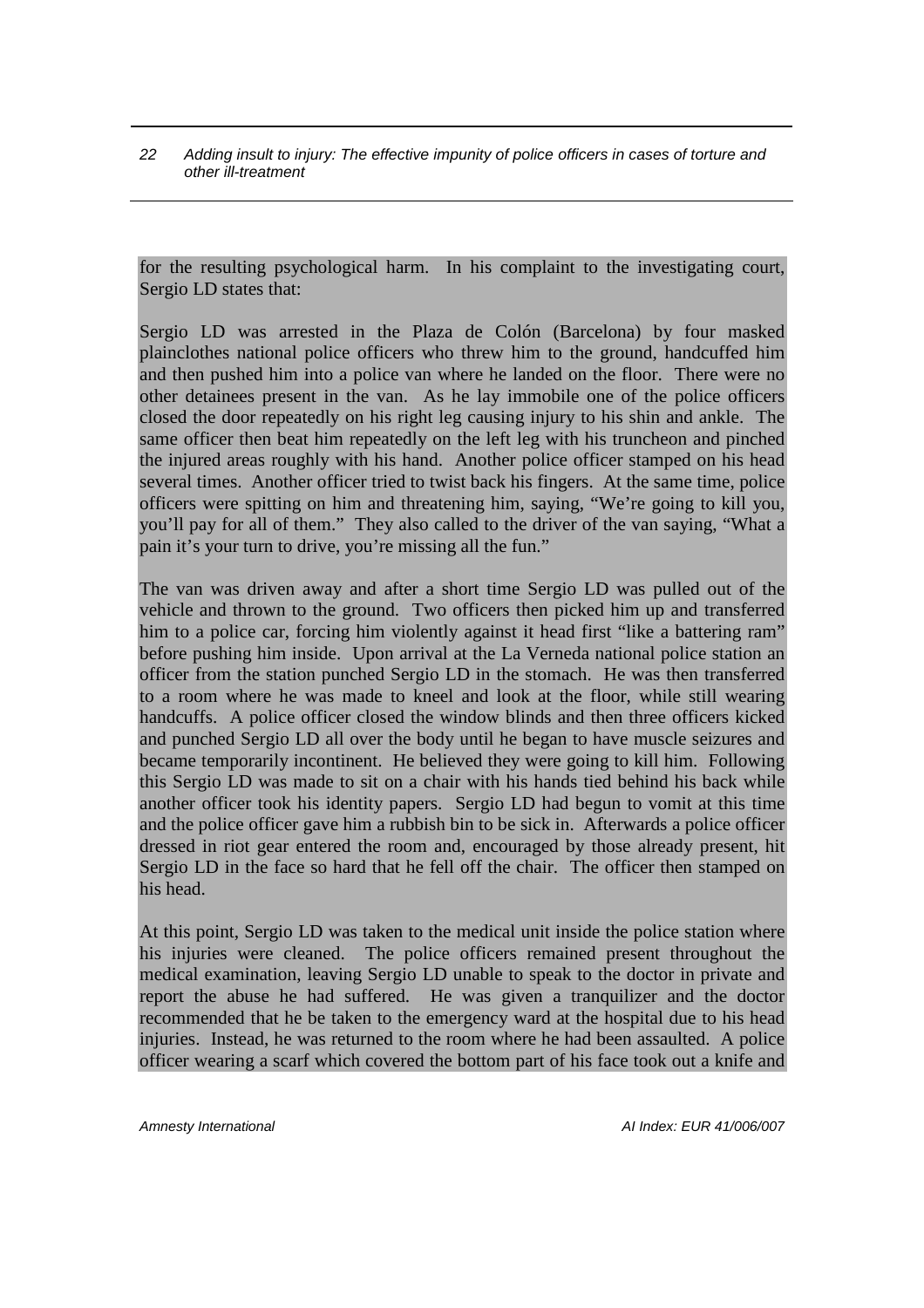pressed it against Sergio LD's leg saying "Now you're going to tell me everything." He was transferred to another room where the same officer and another, who also had his face covered with a scarf, began to interrogate him regarding the demonstration he had attended and personal details about himself. They asked him repeatedly about a tattoo on his body, at which point he realised he had been wrongly identified as he does not have such a tattoo. While they interrogated him, one of the officers took out a leather whip and used it to beat Sergio LD on the soles of the feet. The threats continued and they told him they would throw him out of the window.

Finally Sergio LD was taken for fingerprinting and moved to a cell with other detainees. During the night he did not sleep but lost consciousness several times and suffered nausea. Throughout the night his cellmates requested medical attention for him but he was not taken to the hospital until 9am the following morning, after which he was returned to the police station and then taken before the judge to be charged with public disorder, damage to property and assaulting a police officer.

Sergio LD told Amnesty International that on 6 September 2002 he made a formal complaint to Investigating Court 2 of Barcelona regarding torture, assault on personal integrity and injury. As there were no CCTV cameras in the police station there was no video evidence to substantiate his allegations, but they were supported by numerous medical reports and positive identification of several of the officers during identity parades. Despite the gravity of the facts alleged, the public prosecutor and investigating judge classified the case as one of "faltas" (misdemeanours) instead of "delitos" (crimes) which meant that no in-depth preliminary investigation was conducted into the incident and the case was provisionally discharged in January 2003 on the basis of a lack of evidence. Sergio LD presented an appeal against this decision to the Provincial Criminal Court of Barcelona which ruled, on 9 December 2003, that the actions of the lower court had been incorrect and "absolutely unacceptable" and ordered the lower court to open an investigation into a possible crime of torture. At the time of this report going to print the case was still in the investigatory stage.

Amnesty International has also noted the failure of investigating judges to open investigations on their own initiative into apparent ill-treatment in cases where the victim does not make a formal complaint but evidence exists to indicate illtreatment may have occurred. Such a duty is expressly stated in international standards which note that "Even in the absence of an express complaint, an investigation shall be undertaken if there are other indications that torture or ill-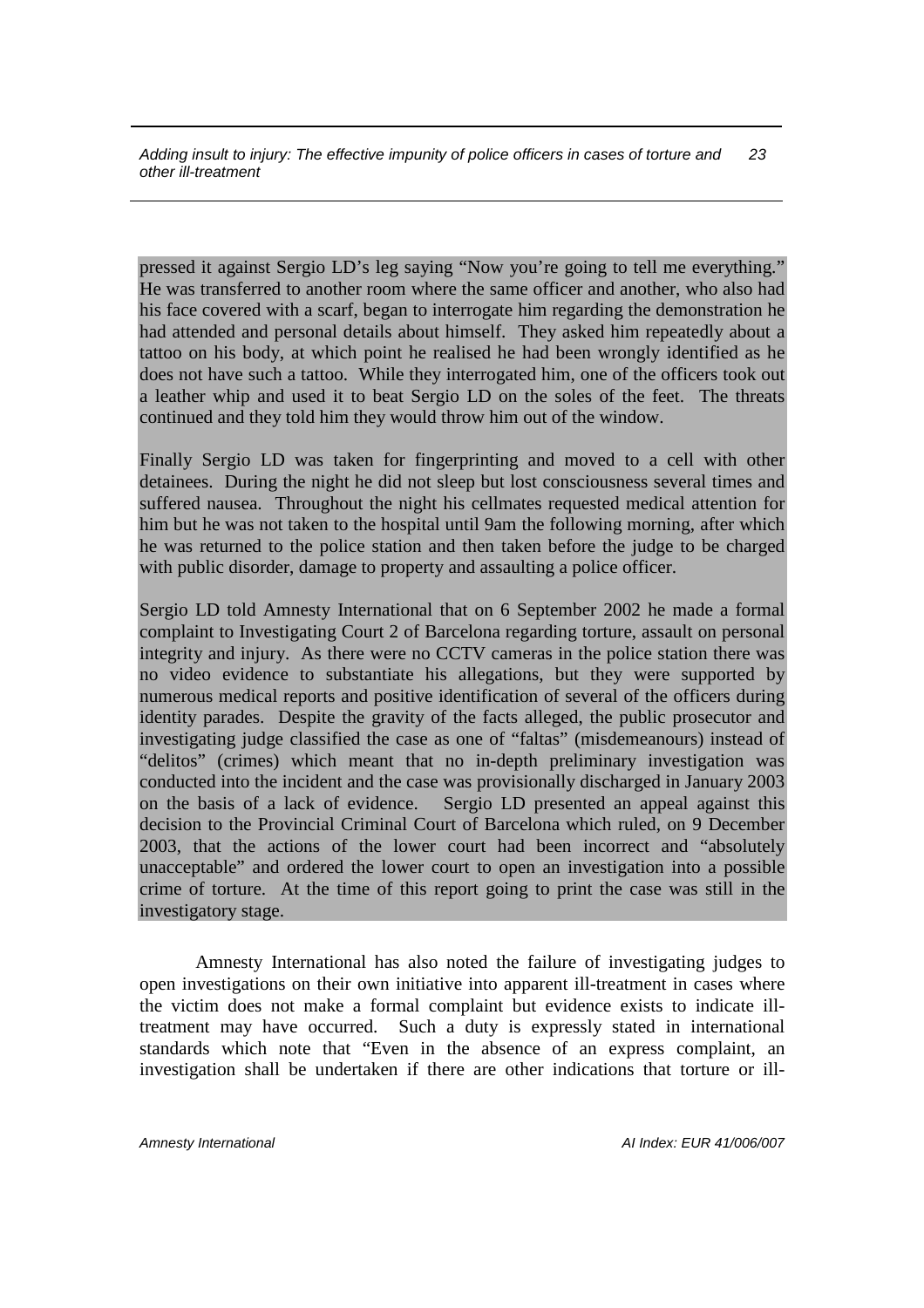treatment might have occurred." <sup>23</sup> This obligation was reiterated by the UN Committee against Torture in its decision on a complaint brought against Spain in 1995 when it stated that "article 13 of the UN Convention against Torture does not require the formal submission of a complaint of torture. It is sufficient for torture only to have been alleged by the victim for the state to be under an obligation promptly and impartially to examine the allegation."<sup>24</sup> The CPT has stated that "even in the absence of a formal complaint, [prosecutorial] authorities should be under a legal obligation to undertake an investigation whenever they receive credible information, from any source, that ill-treatment of persons deprived of their liberty may have occurred."<sup>25</sup>

#### *The Case of Iona Collins*

Iona Collins, a British citizen, went on holiday to Barcelona with a friend in June 2006. Following her attempt to intervene in what appeared to be a violent assault on a young woman by several police officers from the autonomous regional police force (Mossos d'Esquadra) Iona Collins was arrested by the same officers. She told Amnesty International that she was punched in the face by an officer as she tried to photograph the scene. This incident was witnessed by a friend accompanying her and two security guards outside a bar nearby. She was then taken to the Les Corts police station in Barcelona where she says she was subjected to further ill-treatment by police officers. She explained that when she was taken to a cell by approximately five police officers she started crying in a state of panic and tried to hold on to the bars of the cell to avoid being pushed inside. She was forced inside the cell by the officers, where they then began to beat her. She was kicked and punched all over the body and head. She was handcuffed while she lay on the ground and she was kicked in the head. The fear and panic made her temporarily incontinent and she believes that at one point she may have lost consciousness.

Iona Collins was persuaded by her lawyer not to make a complaint against the police officers involved because the lawyer considered that there were limited chances of success, despite the medical reports and photographs obtained after her release from custody which recorded her injuries, and testimony from witnesses at the scene of arrest.

Although Iona Collins made no formal complaint, in her testimony to the investigating court on 14 June she stated that she had been punched by police officers

Amnesty International **All 2006/007** All 2006/007 All 2006/007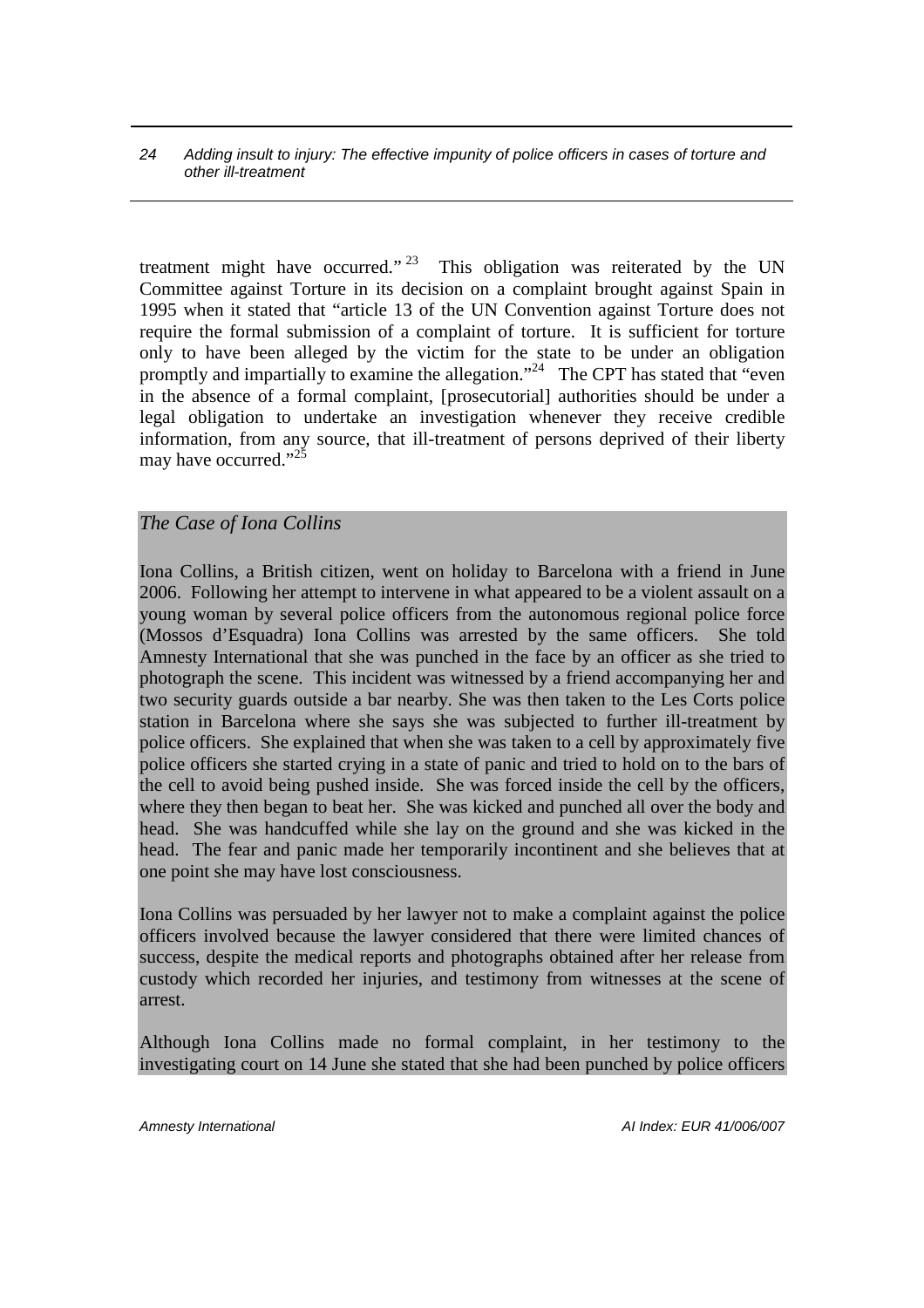at the scene of arrest and later in the police station, and that she had been kicked in the head after approximately five officers pushed her to the ground while trying to make her enter the police cell. She also told the court that she had bruising in various parts of her body. In accordance with Articles 12 and 13 of the UN Convention against Torture the court should automatically have ordered that an investigation be launched into these allegations. However, no such investigation was opened and Amnesty International was informed that no internal disciplinary inquiry had been conducted.

Iona Collins was convicted of resisting authority. The investigating judge did not take a statement from the friend of Iona Collins who was present at the scene and did not question the contradiction in the testimonies given by the two security guards. Iona Collins was ordered to pay compensation to the two police officers allegedly injured in the incident, as well as court costs, and initially sentenced to a six-month suspended jail term which was later replaced by a fine totalling 2,180euros.

#### *Incomplete or inaccurate medical reports*

**A proper medical examination shall be offered to a detained or imprisoned person as promptly as possible after his admission to the place of detention or imprisonment, and thereafter medical care and treatment shall be provided whenever necessary.** 

*Principle 24, Body of Principles on the Protection of All Persons under Any Form of Detention or Imprisonment* 

**Persons in police custody should have a formally recognised right of access to a doctor... Further, the right of access to a doctor should include the right of a person in custody to be examined, if the person concerned so wishes, by a doctor of his/her own choice (in addition to any medical examination carried out by a doctor called by the police)… All medical examinations of persons in police custody must be conducted out of the hearing of law enforcement officials and, unless the doctor concerned requests otherwise in a particular case, out of the sight of such officials.** 

*Para. 42, CPT General Report 12* 

**In particular, examinations shall be conducted in private under the control of the medical expert and outside the presence of security agents and other government**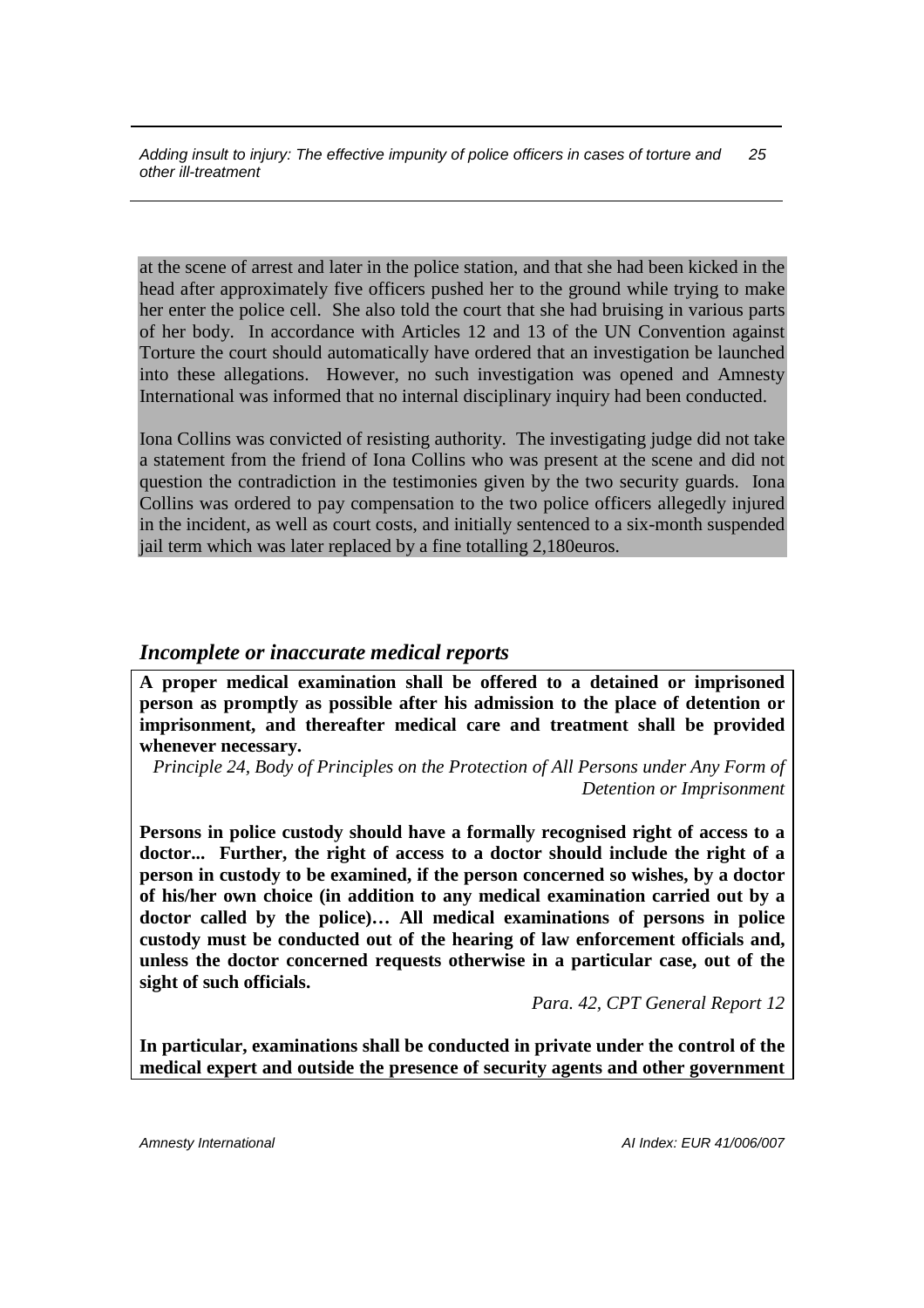#### **officials.**

*Principle 6, Principles on the Effective Investigation and Documentation of Torture and Other Cruel, Inhuman or Degrading Treatment or Punishment*

**It is a gross contravention of medical ethics, as well as an offence under applicable international instruments, for health personnel, particularly physicians, to engage, actively or passively, in acts which constitute participation in, complicity in, incitement to or attempts to commit torture or other cruel, inhuman or degrading treatment or punishment.** 

*Principle 2, Principles of Medical Ethics relevant to the Role of Health Personnel, particularly Physicians, in the Protection of Prisoners and Detainees against Torture and Other Cruel, Inhuman or Degrading Treatment or Punishment*

International standards set out the right of detainees to medical care and medical examinations as required while in detention. The effective exercise of this right is an important tool in preventing ill-treatment from occurring and is also of great importance in successfully prosecuting those responsible when ill-treatment occurs. The importance of having accurate medical reports that record injuries suffered in detention or during arrest was repeatedly underscored by judicial and prosecution representatives with whom Amnesty International delegates spoke. Many considered such reports to be the most important piece of evidence available in cases of alleged ill-treatment by police, particularly in cases in which the ill-treatment had taken place in custody where it is likely to have taken place out of sight of independent witnesses. As noted above, under international law the Spanish authorities are obliged to ensure that investigations into allegations of ill-treatment are effective. In some circumstances the existence of an accurate medical report is vital to the effectiveness of an investigation.

However, Amnesty International has received reports that in cases of alleged ill-treatment police officers have remained present during the medical examination of the victim. This is contrary to international standards (cited above) as it is likely to intimidate the victim into remaining silent about any ill-treatment and the causes of their injuries. It may result in medical reports that do not accurately reflect the detainee's physical and mental state at the time of examination if the victim does not indicate all their injuries to the examining doctor. This can make the report ineffective as a piece of evidence and may even prejudice the prosecution's case against the accused officers by apparently confirming that no ill-treatment took place (see for example the case of Daniel Díaz, below).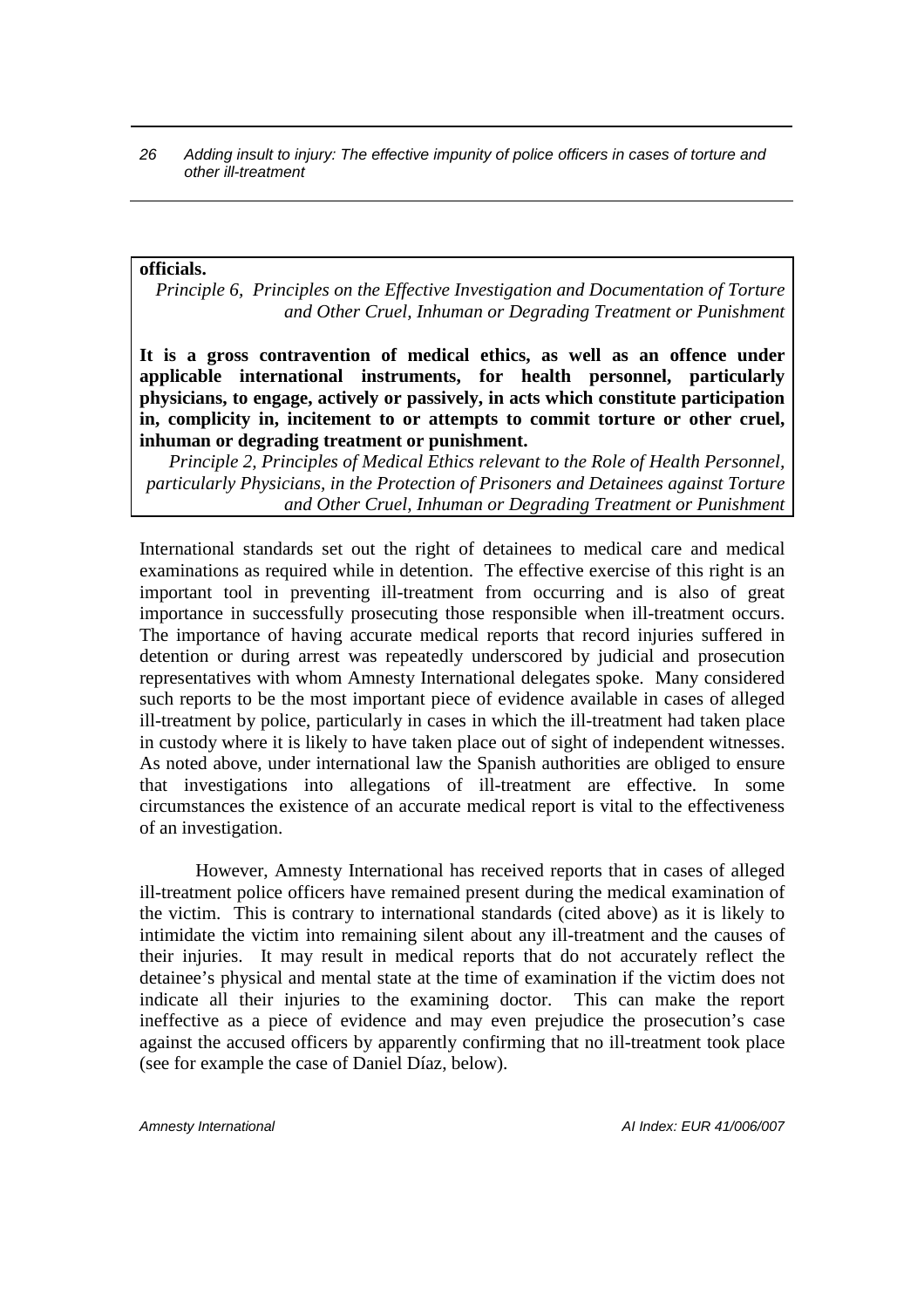Amnesty International was alarmed to discover that some judges believed it was compulsory for police officers to remain present during medical examinations (in case of risk of flight or injury to the doctor), even stating that they would prosecute police officers for negligence if they left detainees alone with a doctor. This is in direct contradiction of the human rights standards elaborated by the CPT.

In other cases researched by Amnesty International it appeared that the examining doctor's own lack of diligence may have resulted in an inadequate medical report. Two days after being released from custody, Lucian Padurau, who suffers from haemophilia, was admitted to the Vall d'Hebron hospital where he required a blood transfusion due to his injuries. He had received two medical examinations while in custody but he says in neither case did the doctor enquire into the injuries he had received or report suspicions of ill-treatment, despite the fact Lucian Padurau told him he had been beaten by the police. In the view of Amnesty International this behaviour was in contradiction of the UN Principles of Medical Ethics in the Protection of Prisoners and Detainees against Torture (cited above). When the investigating judge asked the examining doctor why he had not reported the suspected ill-treatment he responded that it did not matter to him how the injuries had been caused as the patient could have been a rapist injured by his victim. The investigating judge stated that the doctor's actions had been an "inadequate" fulfilment of his professional duties and has reported him to the Catalan Health Board.

# *The Case of Marcos V<sup>26</sup>*

In his complaint of ill-treatment submitted to the investigating court, Marcos V (see below) stated that when he was taken to a local hospital in Madrid and examined by a doctor while he was in police custody on 1 December 2001, the doctor addressed him in a degrading tone and asked him "Is anything really wrong with you or did you come here to amuse yourself and waste my time?" Marcos V indicated where he felt pain but says the doctor told him there was nothing wrong with him and he was returned to the police station.

Marcos V's complaint of ill-treatment it was provisionally discharged (on 5 February 2003) on the grounds that there was no evidence that a crime had been committed, as there was no certified physical injury.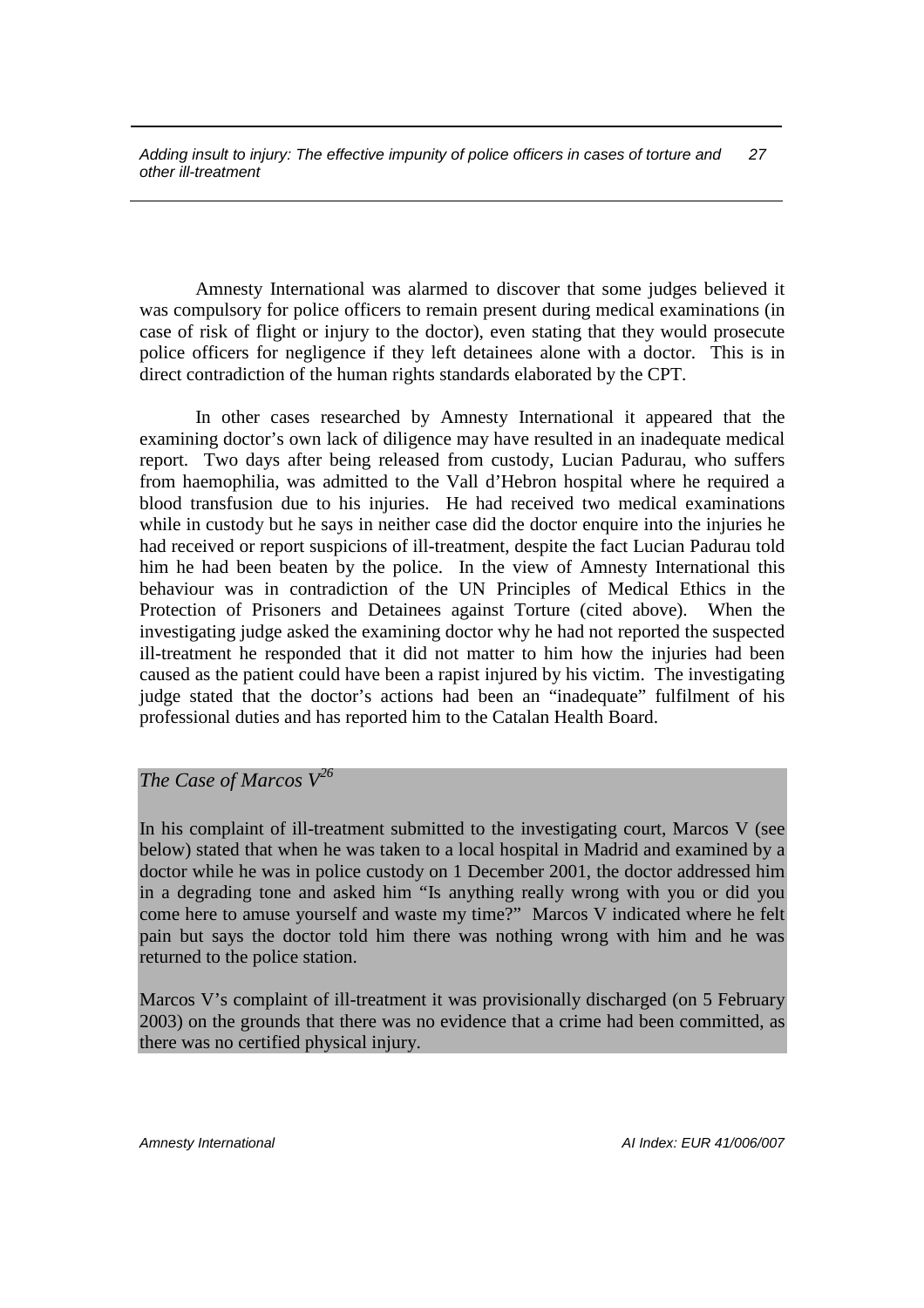# *Insufficient evidence*

**All interrogation sessions should be recorded and preferably video-recorded, and the identity of all persons present should be included in the records.** 

*Para 39.f, Consolidated recommendations of the Special Rapporteur on torture, A/56/156, 3 July 2001*

**The duration of any interrogation of a detained or imprisoned person and of the intervals between interrogations as well as the identity of the officials who conducted the interrogations and other persons present shall be recorded and certified in such form as may be prescribed by law.**

*Principle 23, UN Body of Principles for the Protection of All Persons under Any Form of Detention or Imprisonment*

**The electronic (i.e. audio and/or video) recording of police interviews represents an important additional safeguard against the ill-treatment of detainees.**  *Para. 36, CPT General Report 12*

A particular challenge in effectively prosecuting cases of alleged police ill-treatment is the fact that in many cases there is often a lack of evidence beyond the victim's own testimony. This is because many incidents of police ill-treatment take place behind closed doors, where there are no independent witnesses present. For this reason human rights bodies, Amnesty International and other NGOs have for many years recommended systematic and comprehensive video and audio recording in all areas of police stations where detainees may be present (except where it would violate their right to consult with their lawyer or a doctor in private). The evidence provided by these tapes could prove crucial to demonstrating that ill-treatment has occurred, particularly in cases where officers admit that force was used but argue that it was proportionate. Not only would these measures protect detainees from ill-treatment but they would also provide protection for law enforcement officials from false allegations. Such an impact has been noted by police and internal affairs representatives from the Ertzaintza interviewed by Amnesty International who state that accusations of ill-treatment have shown a significant decline since the introduction of video surveillance in the detention areas and interrogation rooms of their police stations. In its 2001 General Report the CPT noted that "Such a facility can provide a complete and authentic record of the interview process, thereby greatly facilitating the investigation of any allegations of ill-treatment. This is in the interest

Amnesty International **All 2006/007** All 2006/007 All 2006/007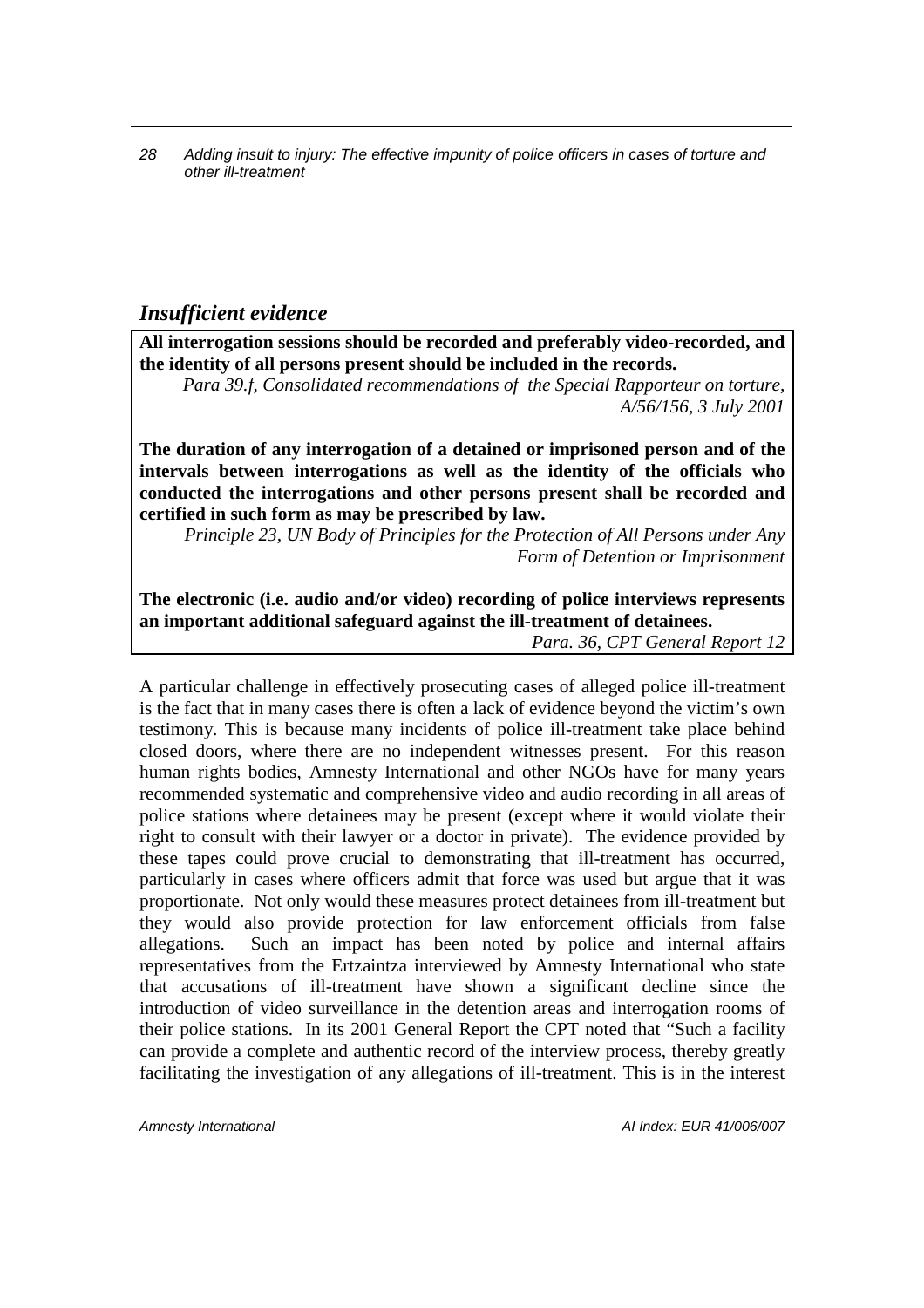both of persons who have been ill-treated by the police and of police officers confronted with unfounded allegations."<sup>27</sup>

The proposed use of video and audio recording in police stations was widely supported by all of those interviewed by Amnesty International delegates in Spain, including police representatives from various trade unions, representatives of the Office of Public Prosecutions, representatives of human rights ombudspersons' offices, ministers and judges. Despite this overwhelming support the use of recording equipment continues to be highly limited in areas of police stations where detainees may be present, although the Ertzaintza police force has taken positive steps by introducing CCTV surveillance in communal areas of the custody areas of its stations.

Where video recording is available in police stations it is essential that tapes are kept for an adequate period of time in order to be of use for potential investigations. In the case of Lucian Padurau, the judge and prosecutor asked to see recordings from the police station made on the day of Lucian Padurau's detention. They were told, however, that the tapes had already been erased (in line with what was claimed to be the standard procedure to erase tapes after 11 days). In such circumstances, the usefulness of video surveillance is completely undermined.

#### *The case of Driss Zraidi*<sup>28</sup>

Driss Zraidi, a Moroccan national, was detained and subjected to torture in the autonomous regional police force station of Roses, Catalonia, on 3 August 1998. As a result of his ill-treatment he suffered several fractured ribs and numerous head injuries which required eight days' hospital treatment as an inpatient.

Driss Zraidi made a complaint regarding his ill-treatment to the Investigating Court 5 of Figueres on 5 August 1998, which led to the opening of an inquiry by the General Directorate of Citizen Security (Direcció General de Seguretat Ciutadana). In January 2003, 10 officers were charged with torture and bodily harm and four more were charged for failing to prevent the crime. However, on 20 May 2004 all 14 of the accused were acquitted by the Provincial Criminal Court of Girona, despite medical reports attesting to the injuries suffered and an audio tape recording of the incidents which apparently recorded five different conversations in which officers, believed to include some of the accused, discussed the assault, and another which recorded the sounds of blows and cries. The court found that the incident "without doubt constituted the crime of torture" but claimed that it was impossible to determine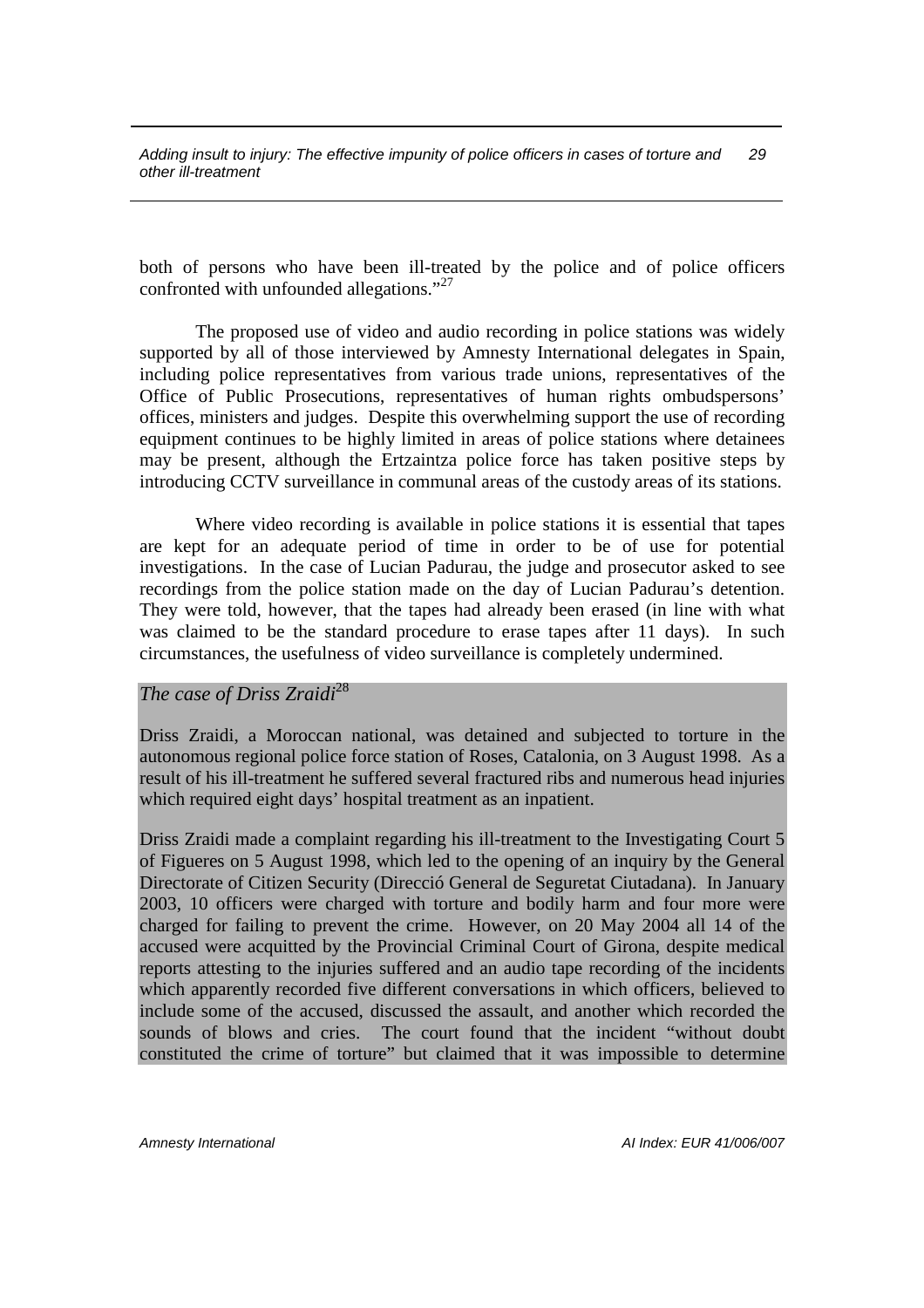which of the accused officers was personally responsible for the attacks. A prior internal investigation within the police force had established the identity of the officers believed to be responsible but a key witness changed his testimony during the criminal investigation, making identification impossible. The internal investigation findings were not admissible to the court because the witnesses had not had access to a lawyer at the time that they made their statements.

The case was appealed to the Supreme Court, which confirmed the ruling of the Provincial Criminal Court. A case was filed on 26 October 2005 in the Constitutional Court claiming violations of due process and the prohibition of torture and other inhuman treatment. The judgment remained pending in September 2007.

The following case illustrates how lack of video surveillance and incomplete medical reports were obstacles to a successful prosecution.

#### *The case of Daniel Díaz Gallego, Manuel Matilla Parrilla, Israel Sánchez Jiménez, and Marcos V*

On 1 December 2001, Daniel Díaz Gallego, Manuel Matilla Parrilla, Israel Sánchez Jiménez, and Marcos V, participated in a demonstration in the centre of Madrid protesting against a new law relating to higher education. Towards the end of the demonstration the situation became volatile and a number of violent incidents occurred, which resulted in assaults on police officers, as well as damage to public goods and private property.

The four men were arrested on suspicion of involvement with these incidents. They claim that while in police custody they were subjected to serious ill-treatment by police. Upon release from custody they each presented criminal complaints against the police, which related very similar events. In his complaint of ill-treatment submitted to the investigating court, Daniel Díaz states that:

Towards the end of the demonstration he was grabbed from behind by a national police officer, pushed to the ground where his head hit the curb, and handcuffed. He was pushed into a police car where a police officer forced Daniel Díaz's head between his legs, causing him significant pain and impeding his breathing.

Upon arrival at Leganitos police station, Daniel Díaz was removed from the car and led inside the building by a police officer holding him by the neck who repeatedly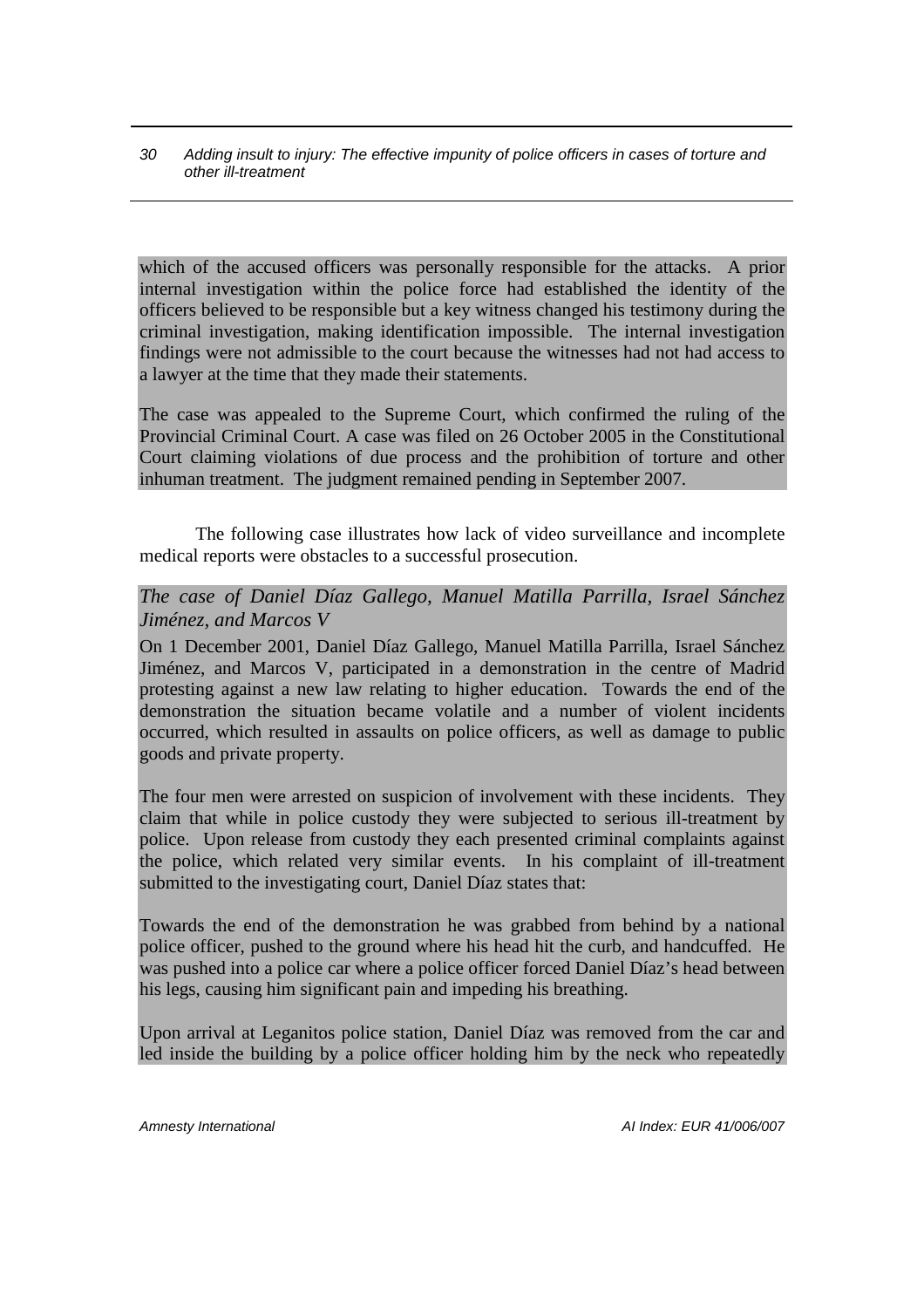banged him against the doors and walls of the corridors. He was taken to an area by the lifts where he was pushed against a wall and the police officer kicked him from behind before searching him. He was constantly insulted and told to face the ground. He was slapped in the face several times and told that a police officer had been injured and "he would really have to pay for it." He was beaten and kicked until he fell to the ground, where he was kicked again. He saw another detainee also being beaten on the ground by the same officer. A police officer, identified in the complaint as "X", removed from Daniel Díaz's backpack a carpentry chisel (which he was carrying home for a course he was studying) and pressed it hard against Daniel Díaz's ear, causing considerable pain and breaking the skin. He did the same to the other detainee.

Daniel Díaz continued to be beaten and slapped while being told not to look at the officers present. Officer X threatened him repeatedly, saying the police officers would kill him but first they had to decide "how to enjoy it most." At one point Daniel Díaz was slapped hard on the right ear and felt a small pop inside his ear followed by a buzzing sound. He lost hearing in that ear for a period of one month as a result. He was repeatedly threatened and told that he was responsible for throwing a brick that injured a police officer and that "we caught you and that's it – you're going to pay for it. You're going to spend a long time in prison with all the trash like you, that's if you get there alive."

Officer X threatened him with a knife, saying "What do you think I'm going to do with this?" Other officers shouted, "Cut his neck" and "Cut off his balls so he'll remember us." The officer cut off two of Daniel Díaz's dreadlocks telling him they would be a "war trophy." They continued to slap him in the face.

Daniel Díaz and the other detainee were later taken to a small health clinic for a medical exam. When they entered the clinic they were taken to an empty waiting room. In this room the two detainees were beaten by four police officers who kicked them, punched them and kneed them. The beating ended when the officer X punched Daniel Díaz in the stomach, expelling all the air from his lungs and making him fall to the floor where another officer kicked him as he tried to regain his breath. The two detainees were put against the wall, handcuffed. A short while later the second detainee was taken for a medical examination and Daniel Díaz was left alone in the room. Officer X told him "Don't even think about shouting" before kneeing him in the thigh and then giving him three small electric shocks in the same spot saying "this hurts, eh?"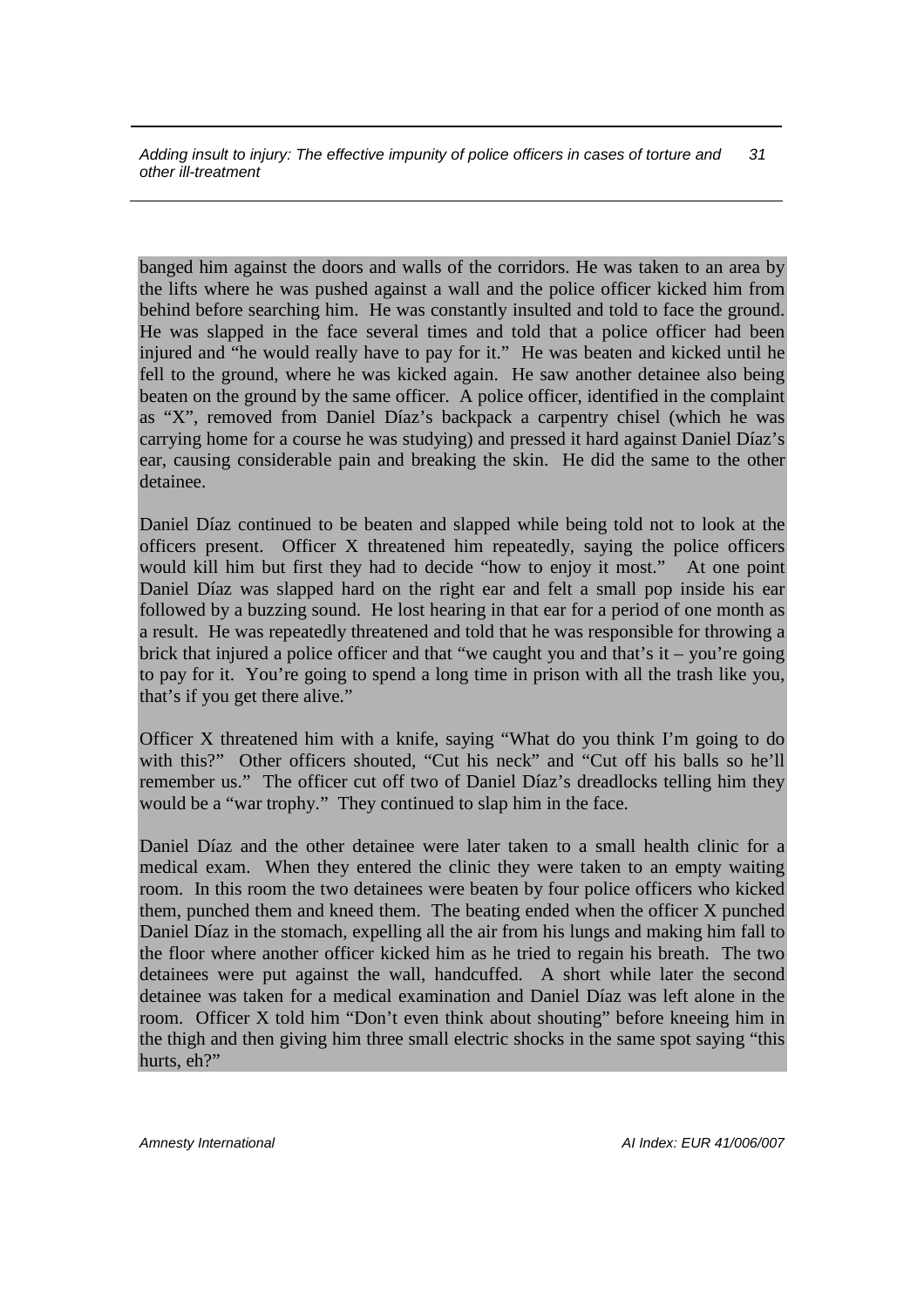Daniel Díaz was taken for a medical examination and asked what injuries he had. He said he did not know but that his whole body hurt and he pointed out various injuries, some of which he thinks the doctor did not note down. He did not say he had been beaten by the police because he was afraid of the consequences – two police officers (including Officer X) were present in the room throughout the examination. At this point he was told for the first time that he was under arrest for assault on a public agent and they were going to take him to a cell at the Moratalaz police station.

Daniel Díaz and the other detainee were consequently taken by police car to the Moratalaz station. Officer X brought him into the building pulling his hair and making him look at the ground continuously. Both detainees were made to stand against a wall while numerous police officers entered the room and hit them from behind.

Daniel Díaz was then taken to another room where he was read his rights, told the accusations against him, and given a duty roster lawyer. The officers told Daniel Díaz to tell them who had thrown the brick at the police officer. When he said he did not know who it was they told him they would blame him and he would go to prison for a long time.

He was returned to the other room where Officer X punched him twice in the face and then in the back of the head. He threatened to throw Daniel Díaz out of the window saying, "You wouldn't be the first." Daniel Díaz was beaten again in the stomach and backside and forced to remain standing facing the wall without leaning on it. Two police officers, with their faces covered, arrived and one of them told the other officer, "Stop hitting him, damn it!" when the latter assaulted him again. Daniel Díaz was taken down to the cells and questioned again over who had thrown the brick. Finally, he was searched again and placed in a cell with the three other detainees mentioned above.

On 14 January 2002, Daniel Díaz presented this complaint of illegal detention, torture and ill-treatment, threats, degrading treatment and assault on physical integrity to Investigating Court 2 of Madrid, supported by medical reports. On 24 June 2003 the court acquitted both accused police officers on the grounds that it could not be proven that they were responsible for the ill-treatment, despite confirming the evidence of Daniel Díaz's physical injuries. Marcos V, Manuel Matilla and Israel Sánchez also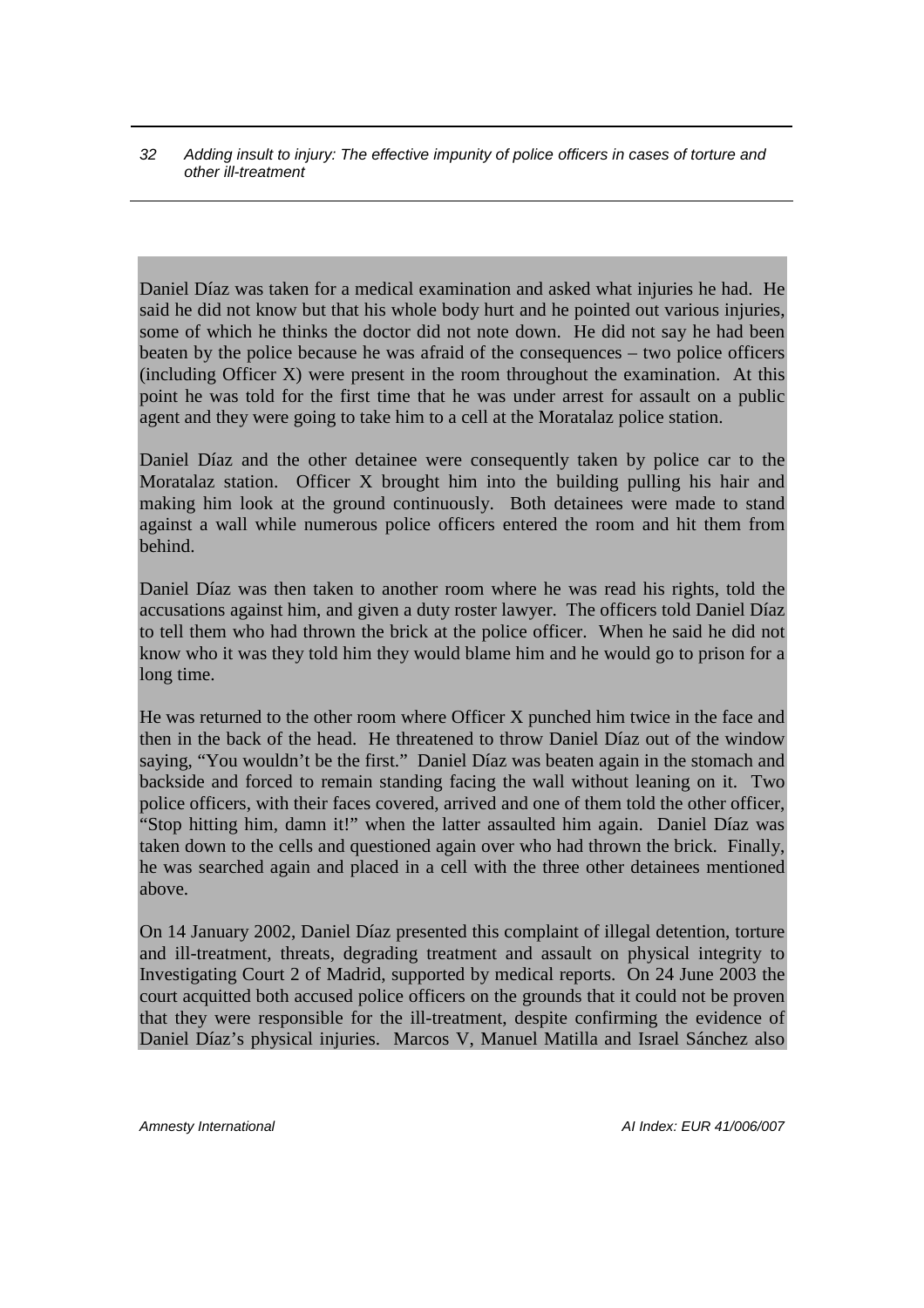presented complaints alleging ill-treatment very similar to that described by Daniel Díaz but they were all rejected on the grounds of lack of evidence.

#### *Intimidation of complainants*

**Steps shall be taken to ensure that the complainant and witnesses are protected against all ill-treatment or intimidation as a consequence of his complaint or any evidence given.** 

*Article 13, UN Convention against Torture* 

**Alleged victims of torture or ill-treatment, witnesses, those conducting the investigation and their families shall be protected from violence, threats of violence or any other form of intimidation that may arise pursuant to the investigation.** 

*Article 3(b), UN Principles on the Effective Investigation and Documentation of Torture and Other Cruel, Inhuman or Degrading Treatment or Punishment*

**The Committee calls upon the State party to … ensure the right of victims of torture to lodge a complaint without the fear of being subjected to any kind of reprisal, harassment, harsh treatment or prosecution […]** 

*Para.102, Concluding Observations of the UN Committee against Torture (Tunisia) A/54/44* 

Amnesty International has found that in many cases of ill-treatment it has investigated, individuals making claims of ill-treatment by police have found themselves charged with resisting authority, resisting arrest, assault on a public officer, or other serious offences. Complainants in such cases have told Amnesty International that they believed such charges were filed in order to pressurise or intimidate them into withdrawing their complaint, or used as a tactic to undermine the credibility of their own complaint and testimony. This practice was recognised by members of various police forces interviewed by Amnesty International who acknowledged the "automatic habit" of filing such charges as a "self-defence tactic" aimed at protecting themselves against accusations of false imprisonment or assault. One officer remarked to Amnesty International delegates that it was difficult even for other officers to know if their colleague's claim was true or not as some officers had been known to tear their own uniforms in order to lend credence to their story if they knew they had used excessive force. The CPT has noted that in such situations, "steps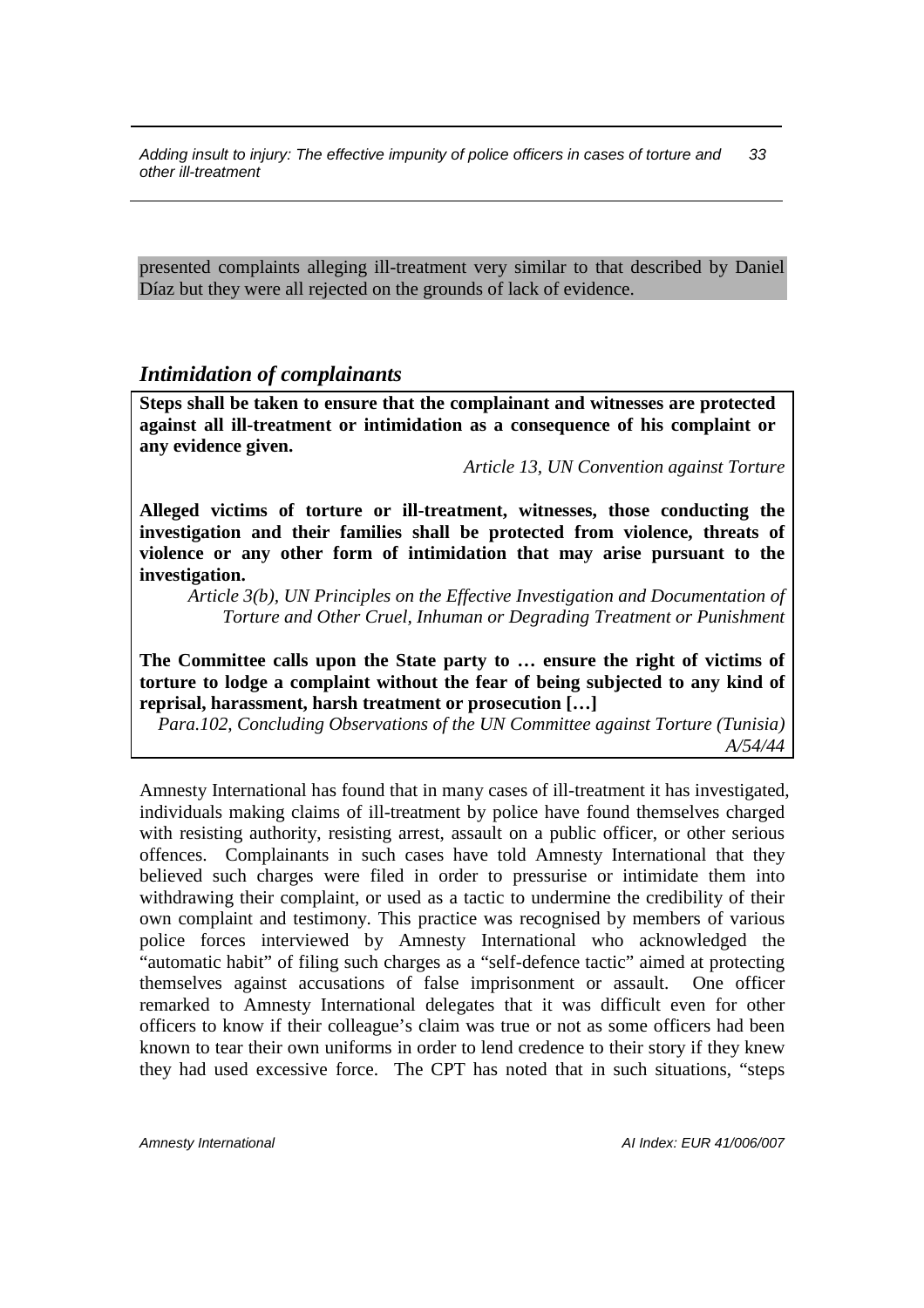should be taken to ensure that the equitable nature of proceedings is manifest" and "any use of force in the context of detention should, therefore be subject to serious scrutiny and should not be treated summarily".<sup>29</sup>

Furthermore, judicial bodies are faced with a particular difficulty in adjudication in cases of ill-treatment if an officer admits force was used but claims it was proportional and necessary. The determination of what force was "necessary" appeared to be interpreted broadly by some of those interviewed by Amnesty International. One police officer said, "The first thing you have to do [during arrest] is overcome their resistance, make them see who's in charge. You have to hit them."<sup>30</sup> This practice contravenes the UN Code of Conduct for Law Enforcement Officials, which states that "Law enforcement officials may use force only when strictly necessary and to the extent required for the performance of their duty."<sup>31</sup> The Commentary to this article states that the "the use of force by law enforcement officials should be exceptional" and "in accordance with the principles of proportionality."<sup>32</sup> Likewise, the UN Basic Principles on the Use of Force and Firearms by Law Enforcement Officials states that "Law enforcement officials, in their relations with persons in custody or detention, shall not use force, except when strictly necessary for the maintenance of security and order within the institution, or when personal safety is threatened."<sup>33</sup> The examples highlighted in this report include use of force which goes beyond that which could be considered necessary and proportionate in accordance with international standards.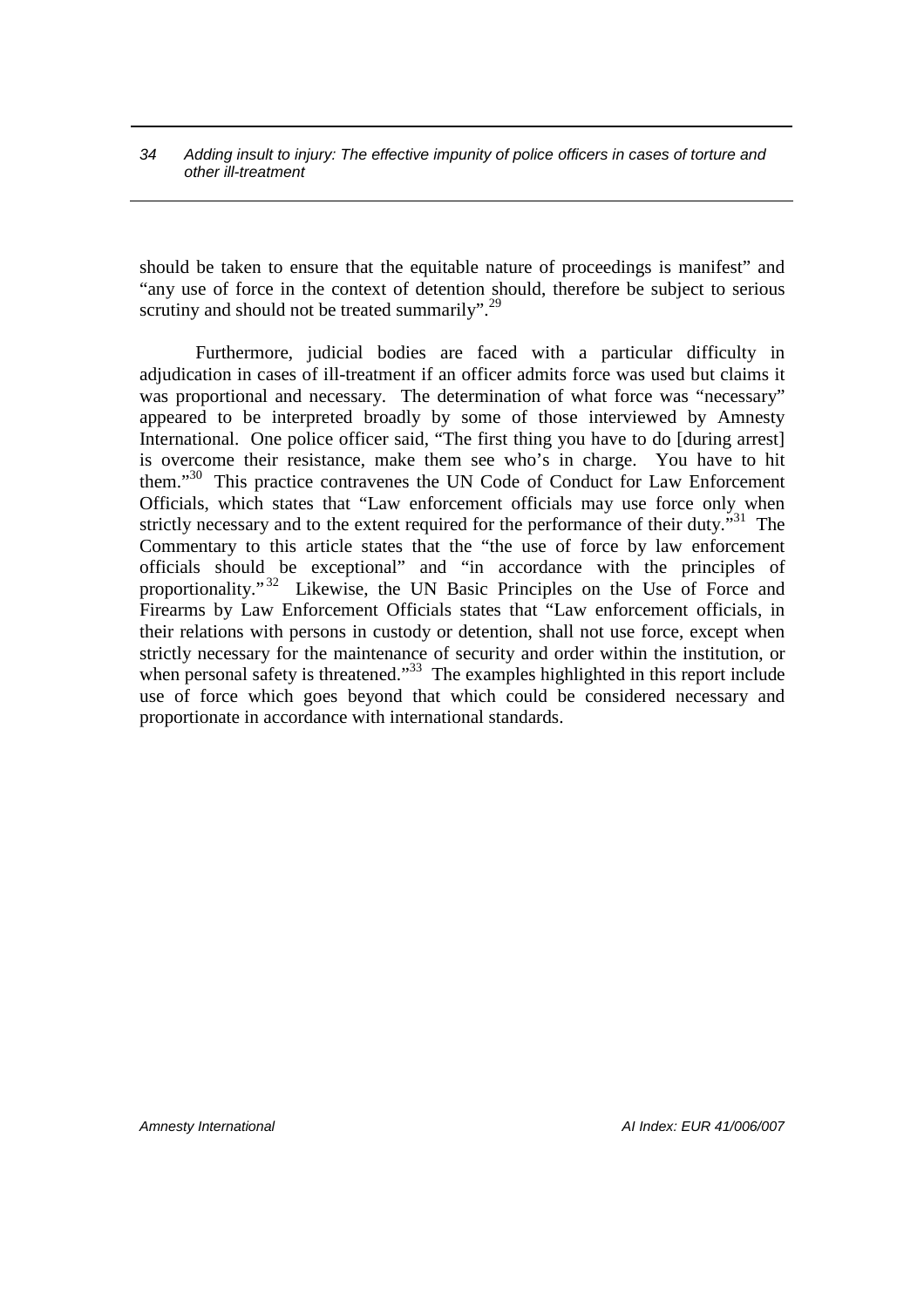#### *The case of Daniel Guilló Cruz*

According to his complaint to the investigating court, repeated in interviews with Amnesty International:

On the night of 11 January 2007 Daniel Guilló Cruz was accompanying his girlfriend Tamara Blanco Ovalles and another female friend home just after midnight in Ciudad de los Poetas, Madrid. They were stopped by two plain-clothes national police officers, who told Daniel Guilló to hand over the marijuana cigarette he had in his hand and any other drugs he was carrying. One of the officers then began to beat him as the other pushed him against a car, holding him by the neck. Daniel Guilló and the two women with him believed the men assaulting him were muggers, as they had not identified themselves as police officers. Such was the violence of the attack that the women used their mobile phones to call the emergency services to ask for police assistance.

Tamara Blanco's mother and brother had heard the cries for help as the incident took place outside their apartment building. They came to the scene and were also beaten by one of the officers. Uniformed police reinforcements arrived and joined the officers beating Daniel Guilló. It was only at this time that the victims became aware that the two men who had initially approached them were police officers.

Daniel Guilló was handcuffed and told he was under arrest for assault on a public agent. He was then punched in the face several times by one of the plain clothes officers, and suffered a broken nose as a result. His two friends were arrested for assault on a public agent and threats. When Tamara Blanco's mother went to the police station to enquire after her daughter, she was also arrested for assault.

Daniel Guilló told Amnesty International that the day following his arrest he was informed that he was additionally being charged with attempted homicide, almost 10 hours after originally being arrested for assault. It was alleged that he had taken a gun from one of the police officers' holsters and attempted to fire it repeatedly into the chest of one of the officers. It was claimed that it had not fired because the safety catch was in place. In their statements, which Amnesty International has reviewed, the police officers involved claimed that Daniel Guilló and his two friends were the aggressors and denied having used any disproportionate force against any of them. They also maintained that they had identified themselves as police officers.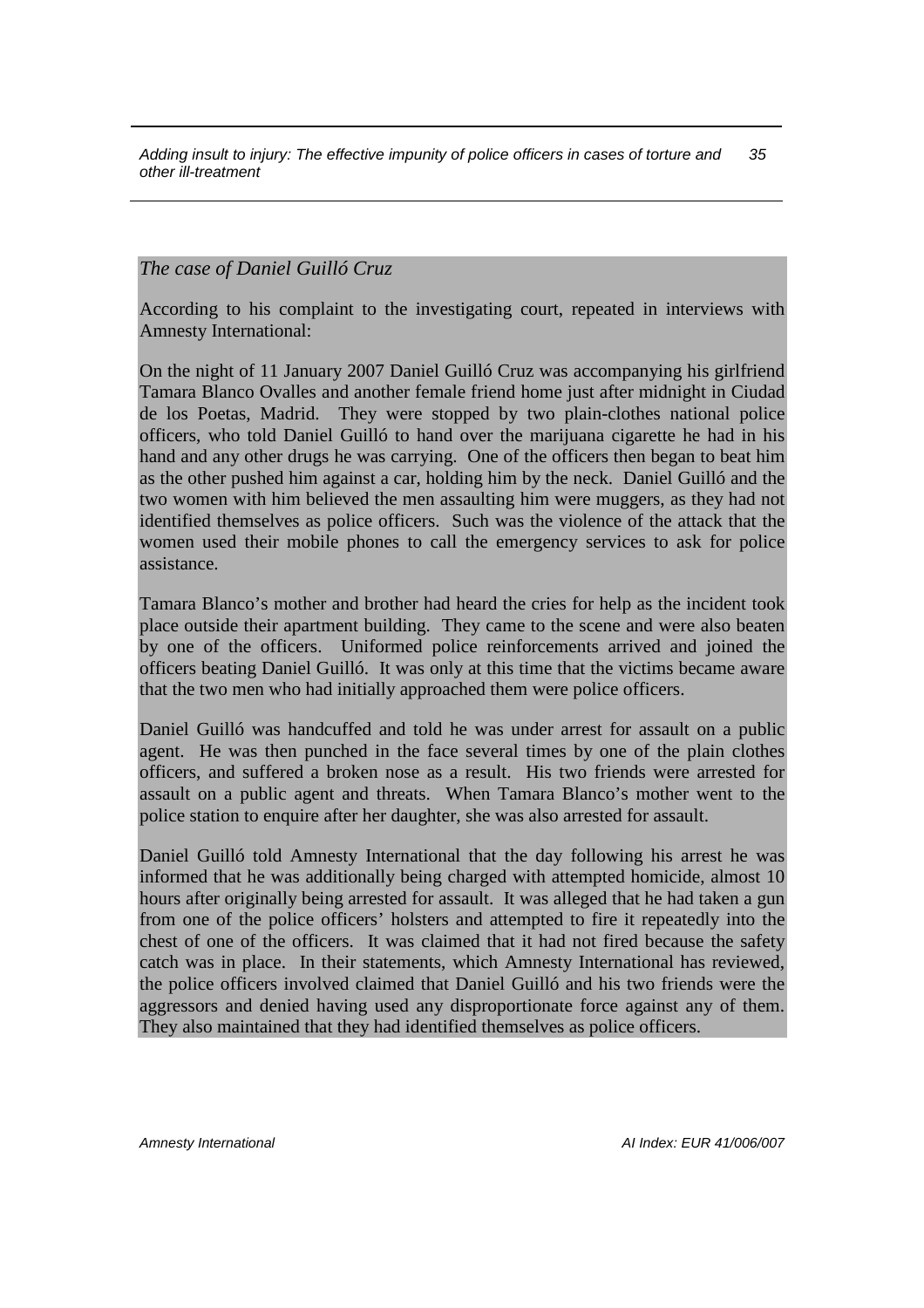Daniel Guilló denies that he took a gun from the police officers and believes that the charges of attempted homicide were fabricated in order to put pressure on him not to make a complaint against the police for ill-treatment (which he subsequently did anyway, on 19 January) or to discredit his version of events if he did so. Daniel Guilló's testimony was corroborated by local residents who were present at the scene, who refer in their statements to the investigating judge to the violent and apparently unmotivated beating he received from the police officers and the lack of aggression on his part. They did not see Daniel Guilló reach for a gun at any time, and a forensic report on the weapon found no fingerprints.

#### *Lack of impartiality, promptness and thoroughness in investigations*

**Prosecutors shall give due attention to the prosecution of crimes committed by public officials, particularly corruption, abuse of power, grave violations of human rights and other crimes recognized by international law and … the investigation of such offences.** 

*Article 15, UN Guidelines on the Role of Prosecutors*

**Generally, the main obstacle is manifested by the conflict of interest inherent in having the same institutions responsible for the investigation and prosecution of ordinary law-breaking being also responsible for the same functions in respect of law-breaking by members of those very institutions.**

*E/CN.4/2001/66, para.1310, Report of the Special Rapporteur on torture*

**The right to lodge complaints against maltreatment prohibited by article 7 must be recognized in the domestic law. Complaints must be investigated promptly and impartially by competent authorities so as to make the remedy effective**.

*Para 14, Human Rights Committee General Comment 20 on Article 7 of the ICCPR*

**To be effective, the investigation must also be conducted in a prompt and reasonably expeditious manner.** 

*Para 35, CPT General Report 14 (emphasis in original)*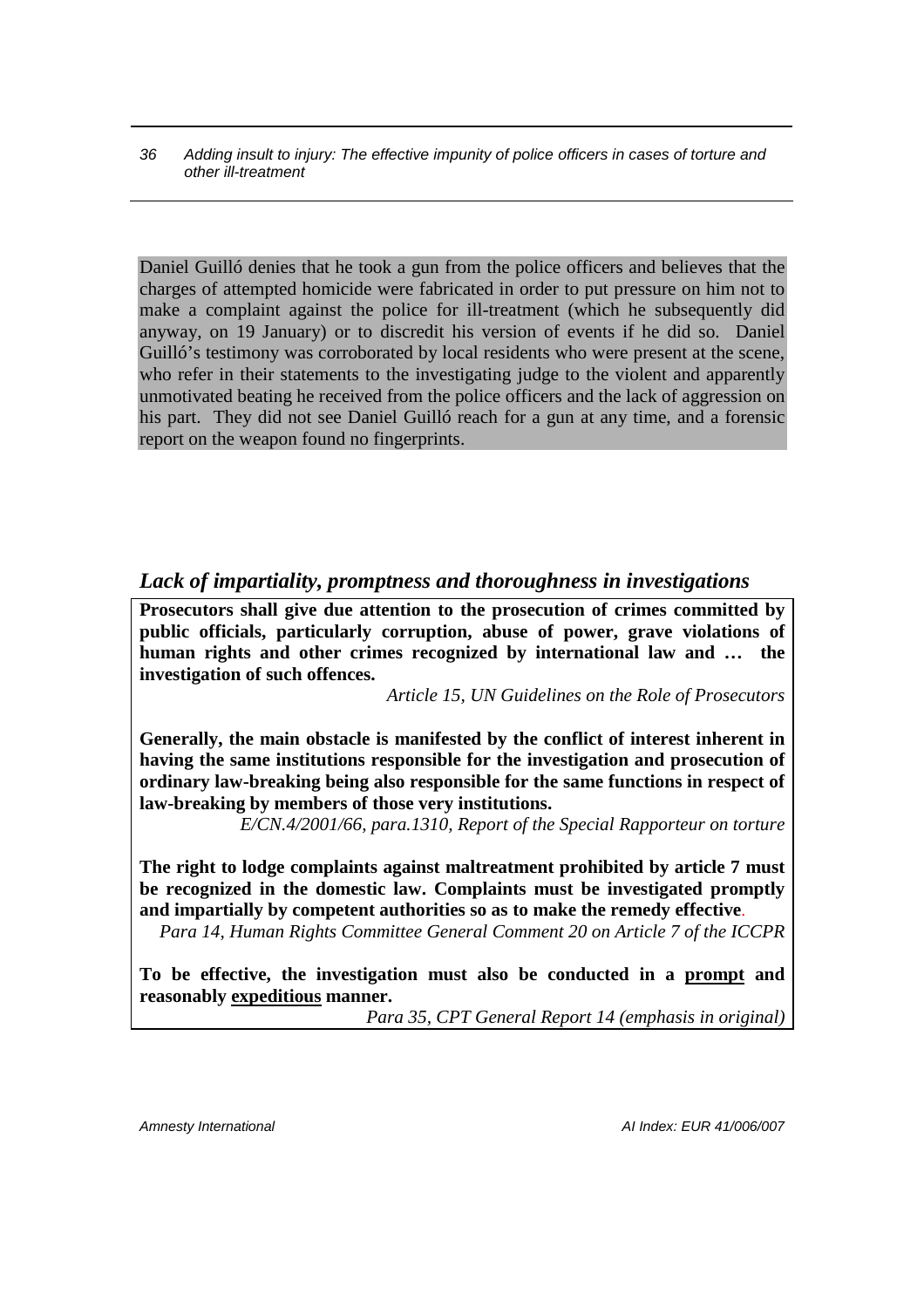To be considered "effective" according to international standards, an investigation into allegations of ill-treatment must be prompt, thorough and impartial. Some of the cases researched by Amnesty International for this report do not appear to meet these criteria.

In the course of its research, Amnesty International noted a recurring pattern of investigating judges favouring police testimony against that of alleged victims of ill-treatment and other witnesses, and despite the existence of other contradictory evidence, resulting in the dismissal of cases without further investigation purely on the basis of police statements. Even where multiple victims corroborate each other's testimony and police statements contradict each other and themselves, or where there is physical evidence such as medical reports to support victims' allegations, it appears that judges often accept the word of police witnesses as sufficient proof to provisionally discharge a case without further investigation. As a result, cases are often closed without thorough investigation, as seen for example in the cases of Javier S (see below), Jordi Vilaseca and Beauty Solomon. While recognising that the presumption of innocence applies to all persons charged with a crime, Amnesty International is concerned about a pattern that emerged in cases it investigated where it appeared that investigating judges were ignoring evidence that contradicted statements of police officers who were under investigation for criminal conduct. Enquiries by the Council of Europe Commissioner for Human Rights into a case of alleged police misconduct in Spain highlighted this contradiction by asking "How … can it be possible for a judge investigating allegations of ill-treatment simply to ask the alleged perpetrators for information and take their word for it and drop the cases without further investigation."<sup>34</sup>

A matter of particular concern to Amnesty International was the repeated reference by those interviewed to the concept of "presumption of truth" ("la presunción de la veracidad") in relation to police testimony, according to which the word of a police officer is *a priori* taken as truth. Amnesty International's research has indicated that police testimony is not just taken as truth in the absence of other evidence, but even when it is directly contradicted by other evidence. Individual police officers, parliamentarians, staff of human rights ombudspersons and public prosecutors all referred to this concept, although representatives of the judiciary and the Office of Public Prosecutions assured Amnesty International that the "presumption of truth" was not legal doctrine. The general confusion over the existence and/or legal status of the concept raises clear concerns over institutionalised and individual lack of impartiality in which police testimony is weighted more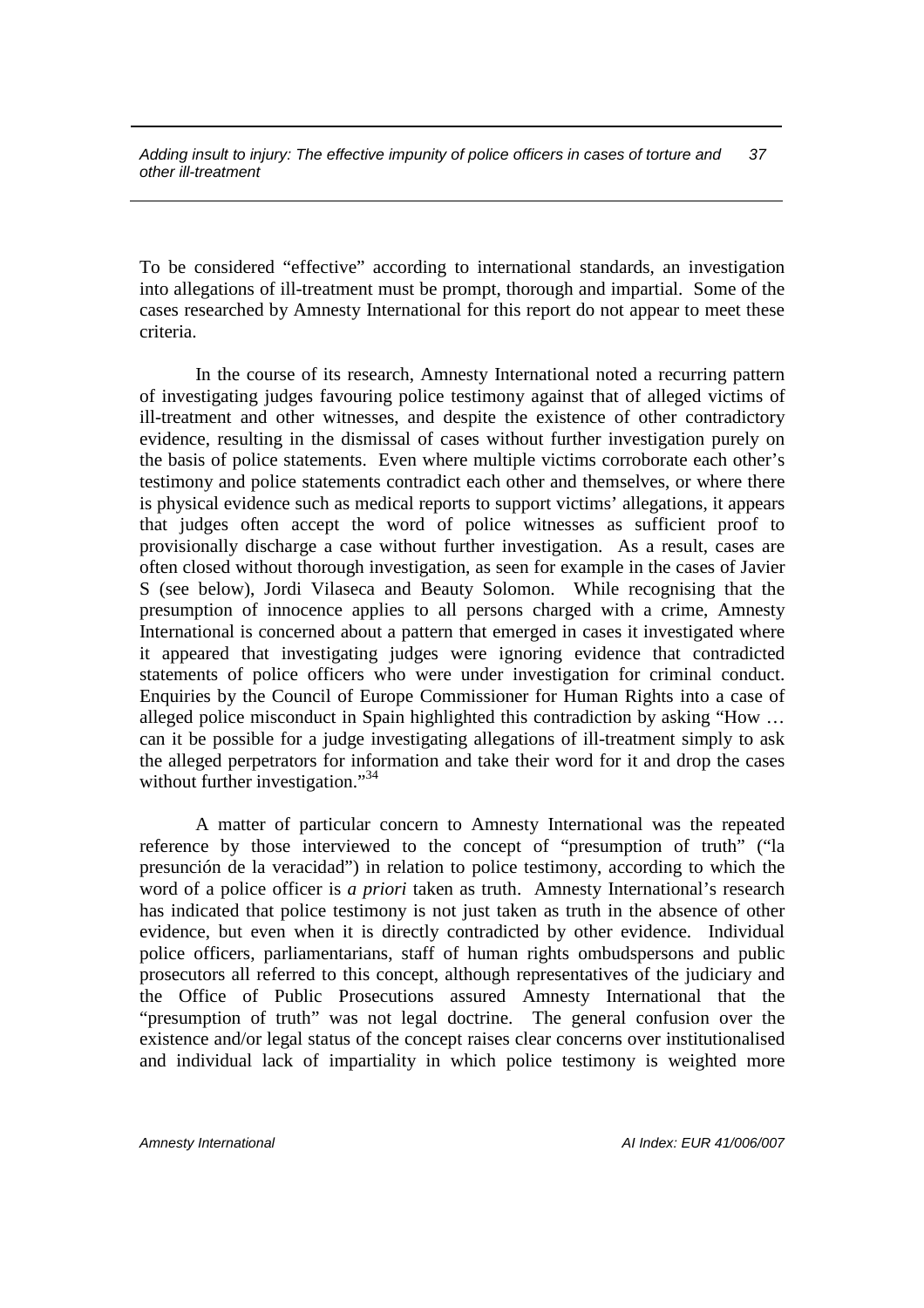favourably than any other evidence, even when that testimony is from a party with an interest in the case under investigation. Clearly, the application of "the presumption of truth" contravenes the obligation to ensure impartial investigation of crimes and to ensure that this is not only done but seen to be done. Lack, or perceived lack, of impartiality may also constitute a violation of articles 12 and 13 of the UN Convention against Torture, which place an obligation on states parties to conduct prompt and impartial investigations into all reasonable allegations of ill-treatment. In the case of Ben M'Barek v. Tunisia, the UN Committee against Torture determined that these articles had been violated because the investigating judge was found to have failed in his obligation to investigate impartially by not giving "equal weight to both accusation and defence" and failed to investigate the allegations with sufficient thoroughness.<sup>35</sup>

Amnesty International's research also highlights that where judges and public prosecutors show reluctance to investigate a case of alleged police ill-treatment, the investigatory stage may proceed extremely slowly. The UN Committee against Torture stated in the case of Abad vs. Spain that the promptness of an investigation into allegations of ill-treatment is essential "both to ensure that the victim cannot continue to be subjected to such acts and also because in general, unless the methods employed have permanent or serious effects, the physical traces of torture, and especially of cruel, inhuman or degrading treatment, soon disappear."36 In its 2005 report on Spain, the CPT reminded the Spanish authorities that "In order to comply with Article 3 of the ECHR an investigation must ... be conducted in a prompt and reasonably expeditious manner. Speed is of the essence at the outset of an investigation into ill-treatment, when immediate steps are required to seize any evidence that may support or undermine *prima facie* evidence of ill-treatment (e.g. police batons which may have been used, uniforms that might be bloodstained,  $etc).$ <sup>37</sup>

 The national human rights ombudsperson (*defensor del pueblo*) has repeatedly recommended to the law enforcement agencies that they open disciplinary proceedings as soon as they are aware of any criminal complaint against an officer, which will then remain suspended without prejudice pending the outcome of the judicial investigation<sup>38</sup>. Where law enforcement agencies have waited for judicial proceedings to end before opening a disciplinary investigation it is often too late to do so as the internal statute of limitations has expired.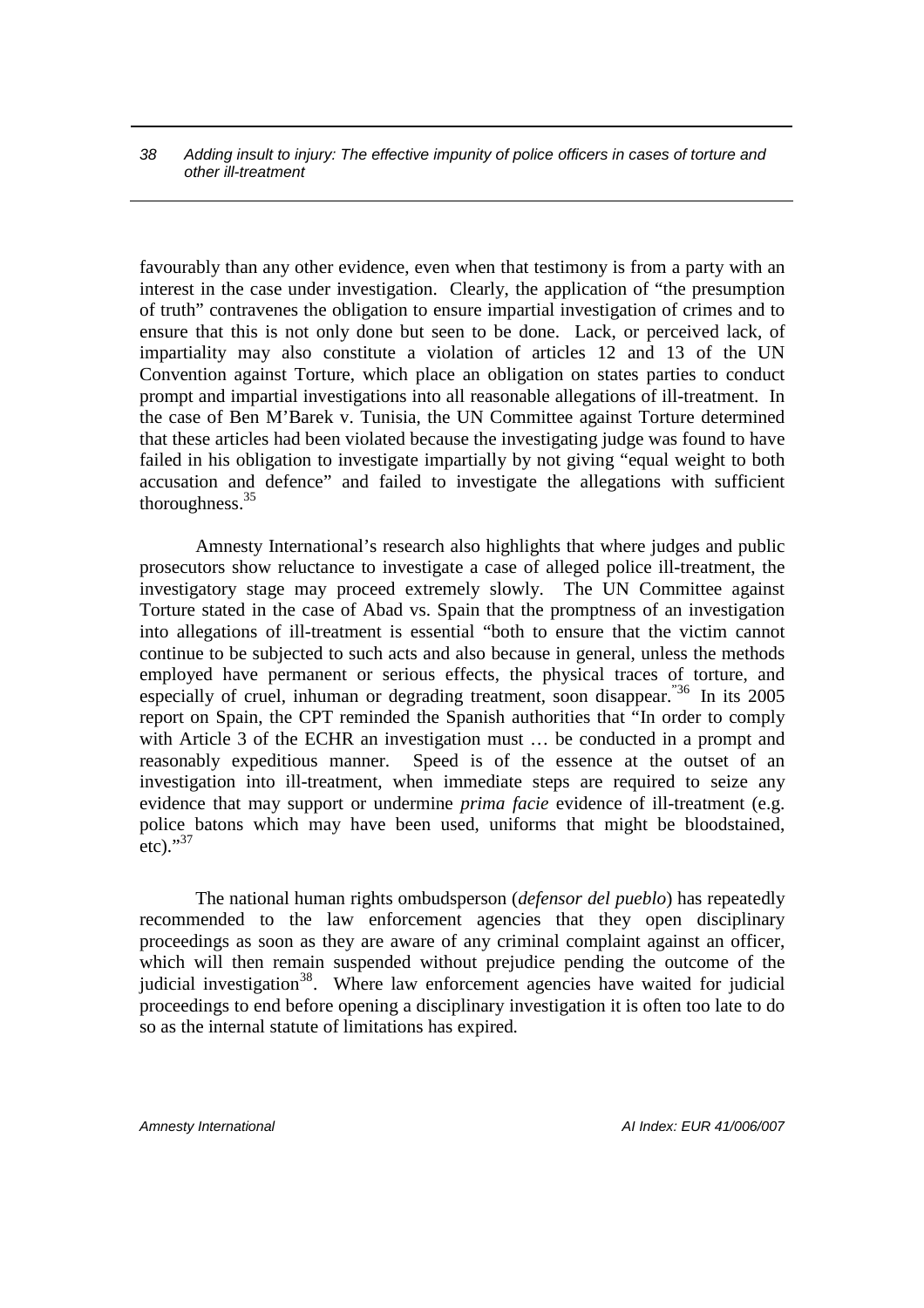The following case relates to three individuals who claim that the investigating judge has shown a lack of impartiality in investigating their complaints of illtreatment.

#### *The case of Juan Daniel Pintos Garrido, Alex Cisterna Amestica and Rodrigo Lanza Huidobro*

Juan Daniel Pintos Garrido, Alex Cisterna Amestica and Rodrigo Lanza Huidobro were arrested on 4 February 2006 after a local police officer (Guardia Urbana) was gravely injured in disputed circumstances outside a party in a house in Barcelona. All three men deny any involvement in the incident and have also claimed they were subjected to serious physical ill-treatment during arrest and while in detention at the police station. As of September 2007 they continue to be held in remand detention awaiting trial on charges of assault on a public officer and attempted homicide. In their complaints of ill-treatment submitted to the investigating court, the men stated the following:

In the early hours of the morning of 4 February 2006 Juan Pintos, Alex Cisterna and Rodrigo Lanza were walking home after spending the night out with friends. At approximately 6am they reached Sant Pere street where a number of local police officers and other individuals were already present. While talking to one of the local police officers to enquire whether he could pass through to get to the metro, Rodrigo Lanza states that a second local police officer beat him on the head and ribs, leaving him disorientated. At that moment the police officers began to charge at the assembled group and Rodrigo Lanza saw several people being hit by police with truncheons. He ran a short distance and collapsed on the ground, where another local police officer caught him, hit him, handcuffed him and took him to a police car.

After he tripped and fell while running away from the police charge, Juan Pintos was picked up by a police officer who hit him on the shoulder and head with a truncheon and began dragging him down the street by his jacket before pushing him against a wall and handcuffing him. The officer then began to pull Juan Pintos by his hair, pulling some of it out in the process. Juan Pintos was left sitting on the ground with his hands handcuffed behind him. Several police officers hit him with truncheons while one stamped on his hands and another kicked him in the right side of the face. After this he was pushed into a police van by a plain-clothes police officer.

Alex Cisterna stated that he was beaten about the face, stomach, hip, legs and arms by police officers as he also tried to run away. He was then handcuffed and dragged on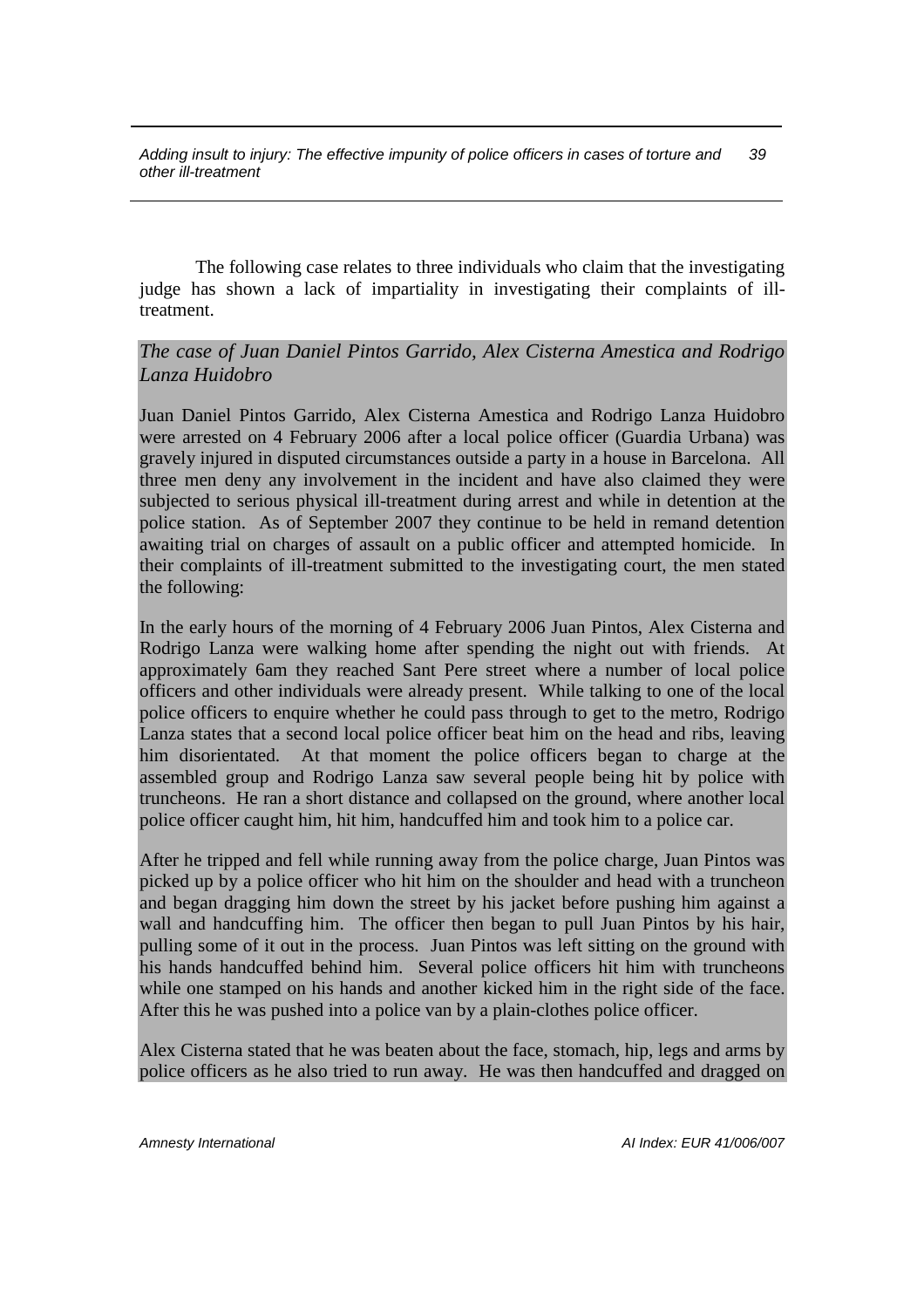the ground before being pulled up by the hair and thrown into the police car with Rodrigo Lanza. Alex Cisterna and Rodrigo Lanza were transferred to the van where Juan Pintos was detained a short while later. Together with other detainees they were taken to the local police force station of Ciutat Vella, Barcelona. During the journey they were threatened and insulted by the police officers in the van who told the men they would kill them if anything happened to the injured local police officer.

Upon arrival at the police station the men were put in separate cells, alone. An officer hit Alex Cisterna on the hip repeatedly while asking, "Does this hurt?" Rodrigo Lanza was punched in the face three times by a local police officer, injuring his nose and making him fall to the ground. The officer shouted "My colleague is in a coma. If he dies you'll be next, you son of a bitch." The same officer hit him in the legs, arms and back with his truncheon, spat on him, and twisted his arm.

A doctor came to examine the detainees and recommended they be treated in hospital. During transfer and at the hospital the police officers accompanying them made racist insults about the men's South American origins and threatened them with further illtreatment if they said anything to the doctors about the cause of their injuries. The officers remained present during the medical exam and none of the detainees told the examining doctor about the ill-treatment to which they had been subjected by the police. Rodrigo Lanza required stitches to his head. Juan Pintos's hand was put in plaster. While the doctor was absent one of the police officers squeezed his injured hand and twisted back his finger while laughing at him. Another police officer used his mobile phone to take a photograph of Juan Pintos and told him he would kill him if he saw him again.

After being examined at the hospital the detainees were returned to the local police station and then transferred to Sants-Montjuïc autonomous regional police force (Mossos d'Esquadra) station where they were put into individual cells. Before being transferred from the police station one of the officers handcuffed Alex Cisterna tightly across his bandaged wrist and asked "Does that hurt, you fucking *Sudaca*<sup>39</sup>?" Another police officer hit him on the leg. At the second police station Rodrigo Lanza was taken for fingerprinting and then to another room where he was made to strip to his underwear and was photographed in the presence of three police officers. According to Rodrigo Lanza's testimony, one of the officers slapped him in the face, causing him to fall to the floor after asking him if he knew why he had been arrested. Using one hand to partially strangle him, the officer knelt on his chest while asking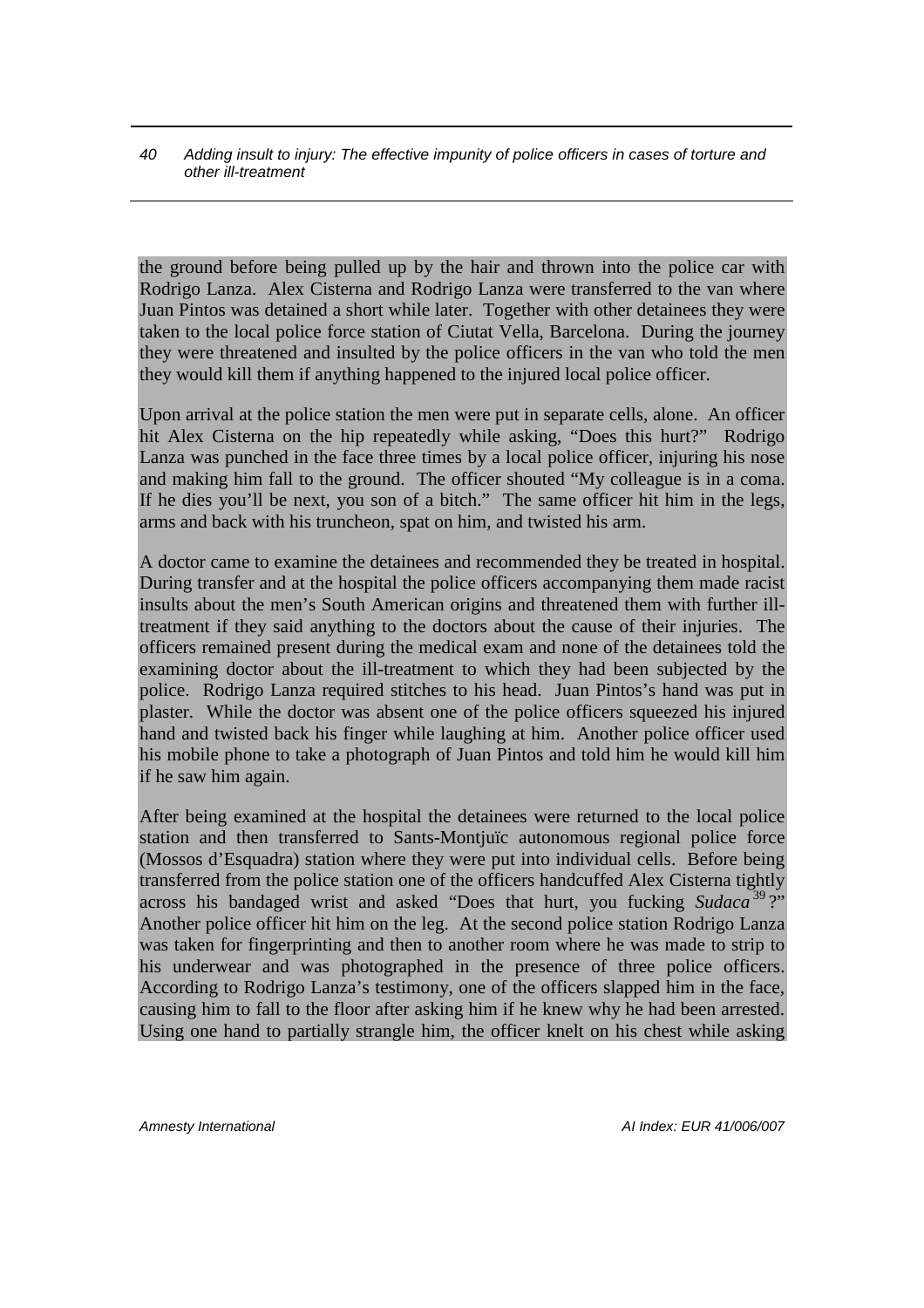"Does this hurt?" Juan Pintos was also made to strip and was photographed by a police officer whose face was covered by a hood.

Alex Cisterna was taken to a cell and punched by police officers who knocked him to the ground and left him bleeding from the mouth and nose. One of the officers kicked him in the stomach leaving him winded. They then picked him up by the hair and took him to wash his face. When he tried to drink some water they hit him on the head telling him, "We didn't say you could drink" and "You're a *Sudaca* and all *Sudacas* are pieces of shit." Later two police officers took him for fingerprinting and then returned him to the cell where he had been earlier where they beat him and kicked him again. They laughed and told him, "If we kill you nobody will care because you *Sudacas* are shit." Then they took him to wash his face again and returned him to his cell.

Amnesty International was informed that on 6 February Juan Pintos, Alex Cisterna and Rodrigo Lanza appeared before the investigating court and were remanded in pretrial detention under investigation for attempted homicide. The three men all made complaints of ill-treatment against the police. Their families and lawyers claim that the investigating judge (who is investigating both the charges against Juan Pintos, Alex Cisterna and Rodrigo Lanza as well as their complaints of ill-treatment against the police) has made comments which demonstrate a biased attitude towards the proceedings in favour of the police officers involved. They say the judge informed their lawyers that she would consider as a suspect (in relation to the injured police officer) any individual at the scene who was not a police officer and as a result the victims have not been able to present any witnesses who were present at the time of their arrest.

Although the complaints of ill-treatment were made by the complainants at the same time as the charges were brought against them concerning the injured police officer, at the same investigating court and under control of the same judge, the speed at which each case has been investigated differs greatly. The investigatory stage of the attempted homicide case was completed in June 2006 and the case was pending trial in September 2007. In contrast, nobody was called to make a witness statement on the allegations of ill-treatment until January 2007 (despite the fact that the same individuals had already appeared before the court to declare in the attempted homicide case). The investigating judge did not request information from the police forces involved - for example, the roster of officers on duty at the time of the complainants' detention - until 12 March 2007, more than a year after the events. Representatives of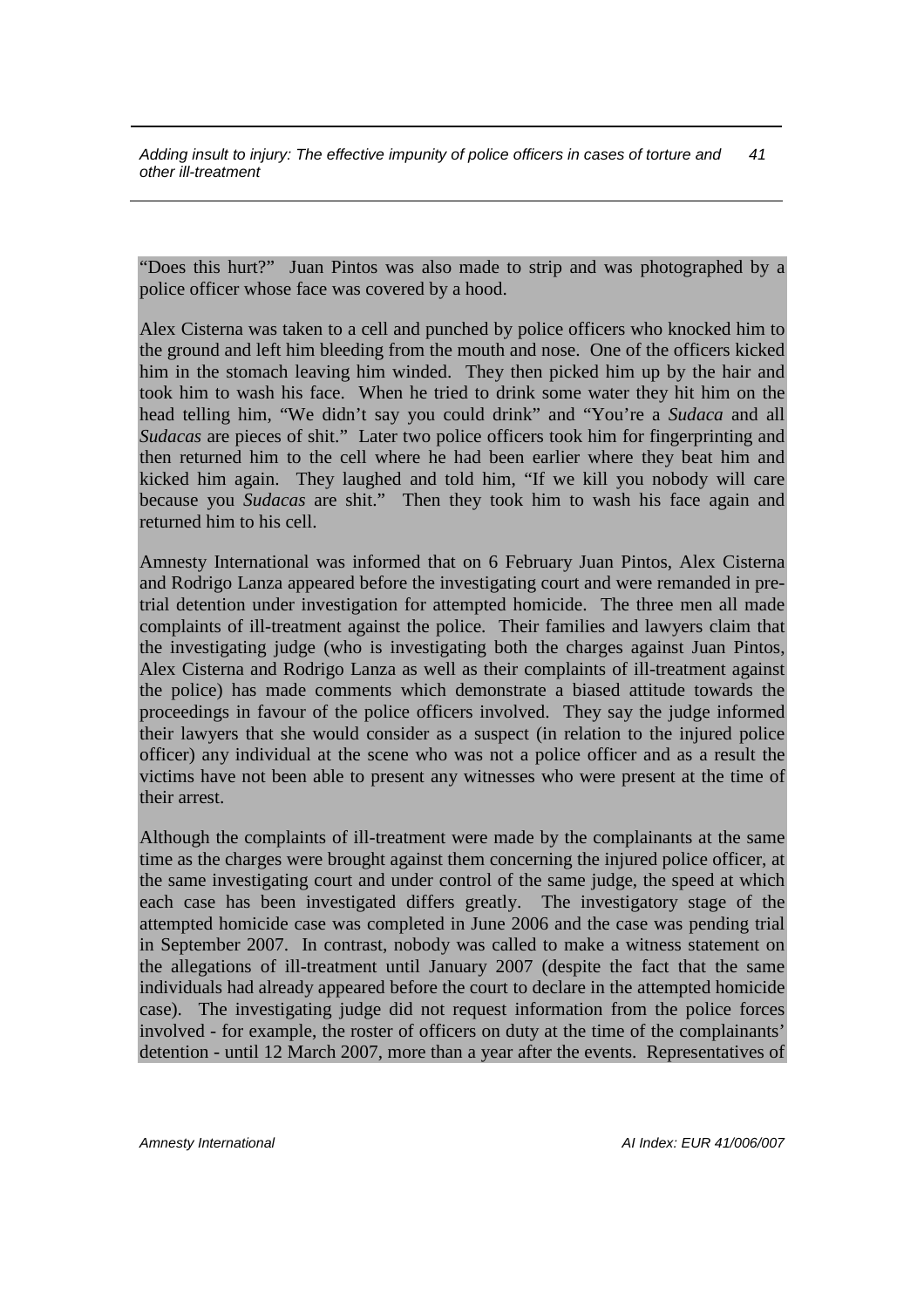the Mossos d'Esquadra internal affairs unit told an Amnesty International delegation in June 2007 that no internal investigation had been launched into the incident.

The complainants' lawyers requested that the judge organise an identity parade in order to identify the officers allegedly responsible for the ill-treatment. The defence and the public prosecutor opposed the suggestion. It was not until 18 July 2007 (almost 18 months after the incident) that the judge ordered Rodrigo Lanza to examine a photocopied A4 sheet of paper with 20 small, out of date, black and white photographs of police officers and told him to identify the officers responsible for his ill-treatment, including one who hit him from behind. Subsequently, the investigating judge provisionally discharged the three complaints of ill-treatment at the end of July. The complainants' have submitted an appeal. Their families have also informed Amnesty International that they question the impartiality of the judge and fear that the trial will be unfair.

The following case demonstrates how an apparent failure to investigate thoroughly can lead to permanent closure of the case.

*The case of Javier S<sup>40</sup>*

According to the complaint he submitted to the investigating court:

Javier S was arrested by two national police officers in Plaça de la Universitat (Barcelona) on the evening of 3 June 2005 while sitting with a small group of friends who had just participated in a gay pride demonstration. The officers grabbed him, beat him, stamped on his head, neck and back, and then handcuffed him before throwing him into a police car. He was not told why he had been arrested. Along with several others who had also been detained he was taken to the police station in Via Augusta.

Upon arrival at the police station the detainees - nine in total - were subjected to insults, including homophobic comments. They were refused permission to use the toilet, to have something to drink or to see a doctor. Javier S was beaten with a truncheon on the chest and punched in the face several times by an officer who shouted, "You little faggot, you can't take anything!" One of the police officers kicked him in the chest leaving a boot mark imprinted on his shirt and punched him repeatedly. As a result Javier S was unable to breathe for several seconds and began to have muscle spasms. The other detainees and one of the police officers present were concerned for his welfare and asked for him to be taken to hospital but this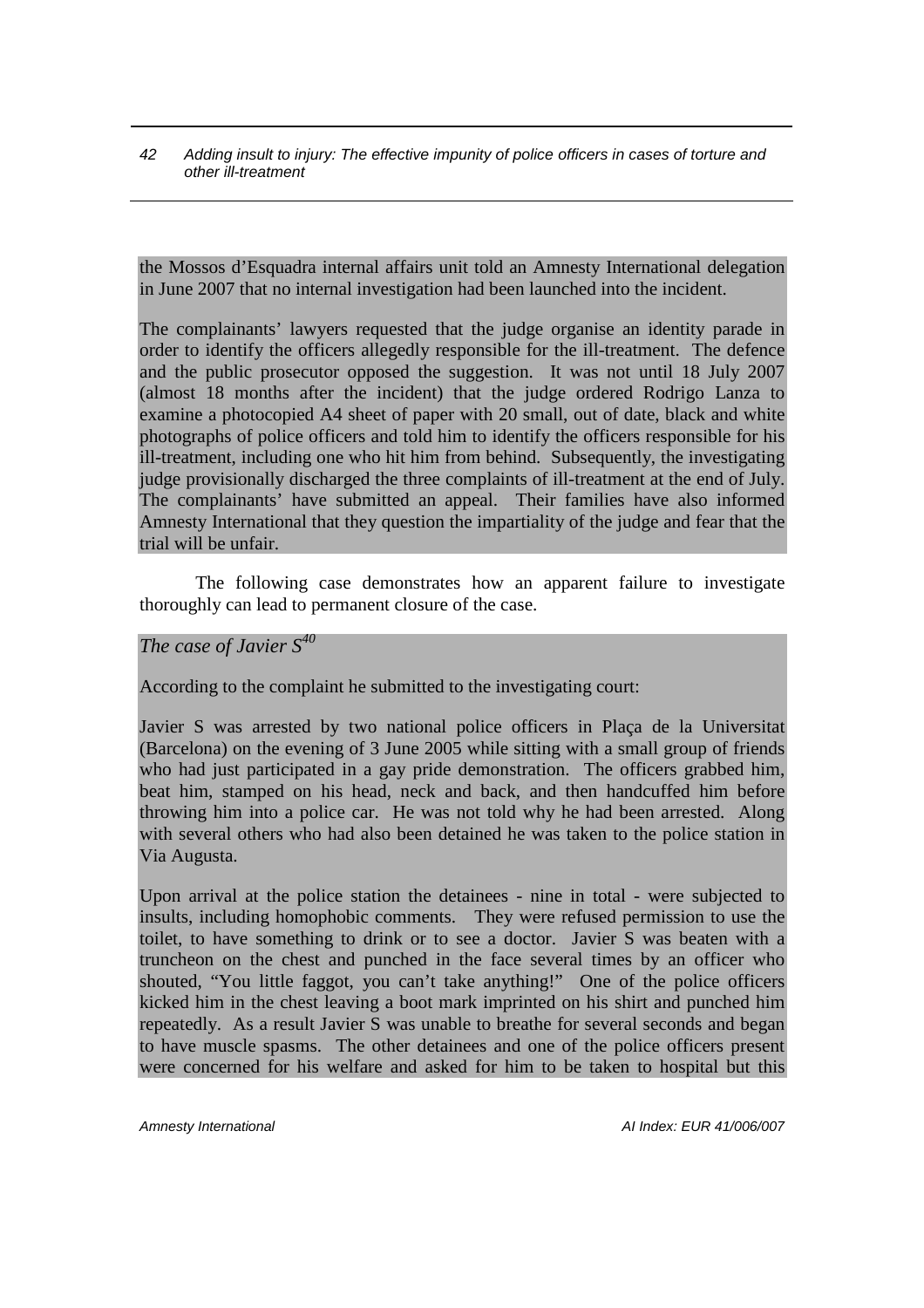request was denied. After a few minutes two police officers picked him up from the bench and he believed he was being taken for medical treatment. However, instead of doing so, the same police officer who had kicked him hit Javier S in the chest again while trying to wipe away his boot print. He insulted Javier S continuously saying, "You're such a little faggot." Javier S was later taken to Hospital del Mar for a medical examination. The doctor gave him some medication and instructions on how to deal with his injuries but upon return to the police station the police officers ignored the medical advice and did not give him the medication. Javier S spent the night sleeping on the floor of the police cell without a mattress before being transferred the next day to the police station in Via Laietana.

Javier S told Amnesty International that immediately after their release from police custody on 7 June 2005, he and four others of those arrested with him made formal complaints of ill-treatment at Investigating Court 22. Their complaints were rejected by the judge on 2 September who concluded that the police had acted with the minimal force necessary at the time of the arrest. The judge did not comment on the allegations of ill-treatment inside the police station and did not call any of the plaintiffs to make a statement. According to court documents to which Amnesty International has had access, the judge concluded that "there is no reason to consider… that the police report is contrary to the truth."<sup>41</sup> He reasoned that although police action should be independently investigated, "this requirement does not imply that the police … must always and automatically be excluded on grounds of partiality from reporting on the events."<sup>42</sup> The complainants appealed against this decision on 19 October and the judge continued to reject the complaint. Javier S appealed again, to the Provincial Criminal Court of Barcelona, which on 7 December overruled the lower court's decision and ordered it to investigate the allegations. In contrast to the investigating court, the appeal court noted in its decision the "patent lack of impartiality" and indeed "positive interest"  $43$  of the police to produce reports favourable to their colleagues when investigating such allegations.

As a result, the investigating court ordered several police officers to appear and give statements. Javier S, his lawyer, and the other complainants went to the court on 15 February 2006 to participate in the proceedings but Javier S told Amnesty International only the lawyers were allowed to enter the building. However, while waiting outside Javier S and the other plaintiffs saw the "accused" police officers arriving and realised that only one of them had been present during the incident. Javier S informed his lawyer of this fact, who transmitted this information to the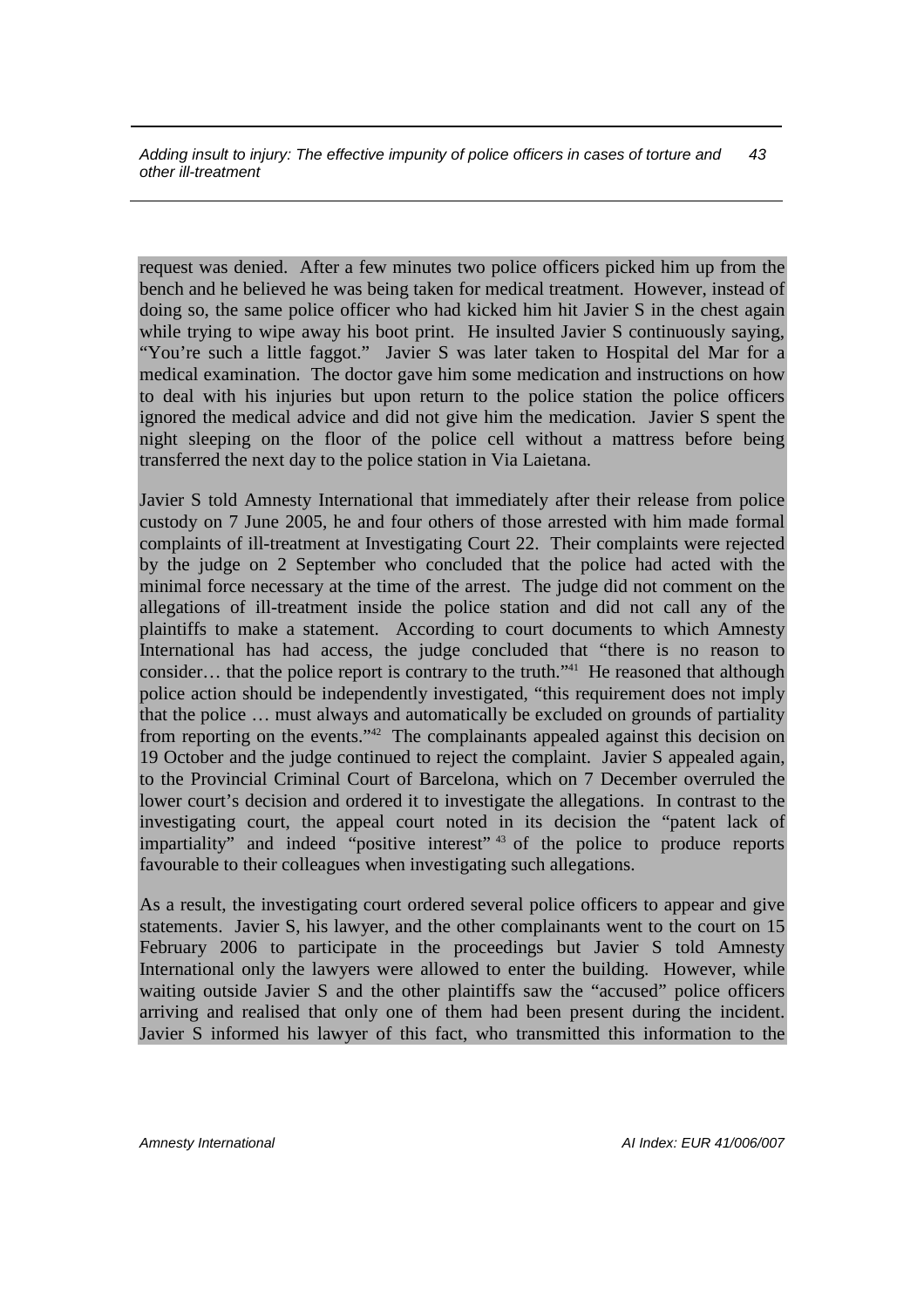investigating judge and refused to participate further in the proceeding, calling it a "farce."

On 8 March 2006 the investigating judge closed the case again on the basis that the testimonies given by the police officers who had appeared in court (and who the complainants claimed were not the ones present in the police station during the incident) did not indicate any misconduct had occurred. The complainants appealed again, calling for the investigating judge to request from the police station a full list of officers on duty on the day of the incident in order to identify and question those believed to have been involved in the assaults, but to date they have been unsuccessful in reopening the case.

The repeated closure of the case and the judge's failure to investigate promptly, thoroughly and impartially have resulted in the case being closed without ever reaching trial. The only recourse left to the complainants is to petition the Constitutional Court on the grounds of denial of due process, which is a lengthy and expensive procedure Javier S says he is financially unable to pursue. The complainants continue to feel great anger and frustration at what they view as a double failure of the police and judicial system. With the support of a local NGO, the Gay Liberation Front of Catalonia (Front d'Alliberament Gai de Catalonia), Javier S has continued to seek justice through other channels, including through the state government representative in Catalonia (delegado del gobierno) and the regional human rights ombudsperson (Síndic de Greuges), both of whom have assured him that an investigation would take place. However, to date he has received no further information from either.

The case of Daniel Díaz Gallego is an example of how both the investigating and appeal court have granted greater credibility to police testimony than other forms of evidence.

#### *The Case of Daniel Díaz Gallego and others*

On 3 October 2005 Manuel Matilla and Daniel Díaz were sentenced to three years and six months' imprisonment for assault on a public agent, assault, and public disorder. Israel Sánchez was sentenced to 18 months' imprisonment for public disorder and assault on a public agent. Marcos V was sentenced to six months' imprisonment for assault on a public agent. Another man, arrested at the same time as the others and on

Amnesty International **All and August 2008/007** All and AI Index: EUR 41/006/007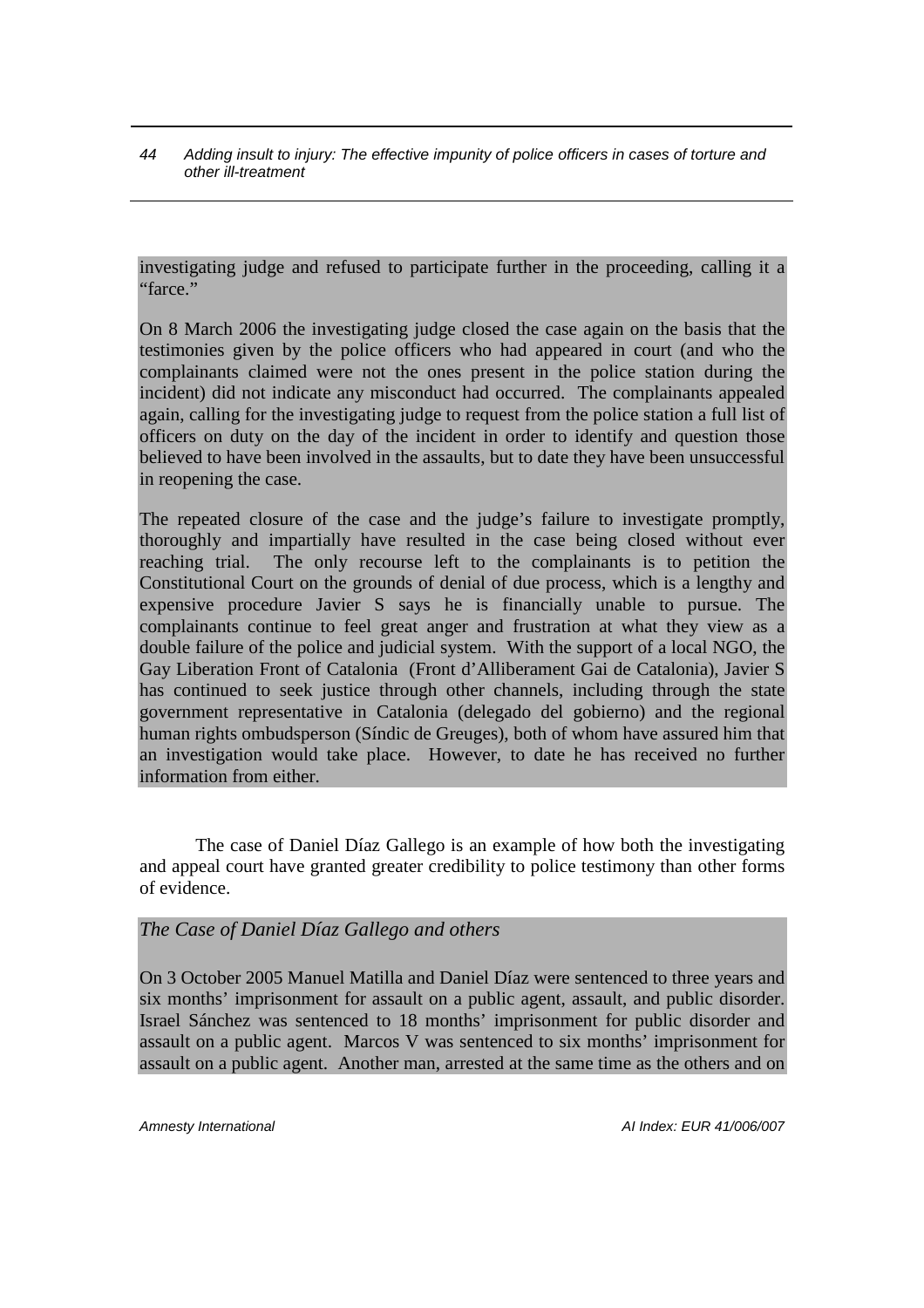the same charges, was acquitted on the grounds that he had not been identified as a suspect by the police officers testifying before the court. According to information available to Amnesty International he was the only one of the accused who had not filed a complaint of ill-treatment.

The Provincial Criminal Court of Madrid upheld the sentences on appeal on 25 April 2007. In its judgement the court stated that the defendants were originally convicted "exclusively on the testimony of the other local police officers [present at the scene of the arrest] …without bearing in mind the other evidence gathered or the discrepancies between the testimonies given in court and those given by the same witnesses earlier in the investigation", <sup>44</sup> but did not appear to consider this inappropriate.

#### *Failure to impose appropriate sanctions*

**Each State Party shall make these offences [acts of torture and complicity in torture] punishable by appropriate penalties which take into account their grave nature.** 

*Article 4, UN Convention against Torture*

**When ill-treatment has been proven, the imposition of a suitable penalty should follow… The imposition of light sentences can only engender a climate of impunity.** 

*Para.41, CPT General Report 14*

Amnesty International is concerned about cases in which the sentence imposed on police officers convicted of ill-treatment (including ill-treatment leading to death in custody), do not adequately reflect the grave nature of the offence. This contributes to a climate of effective impunity amongst law enforcement officials and is inconsistent with international standards.

#### *The case of Juan Martínez Galdeano*

On 24 July 2005, Juan Martínez Galdeano presented himself at the Civil Guard police station in Roquetas de Mar, Almería, to request assistance following a traffic dispute. According to the facts established by the Provincial Criminal Court of Almería, following an altercation with the officers present, Juan Martínez Galdeano was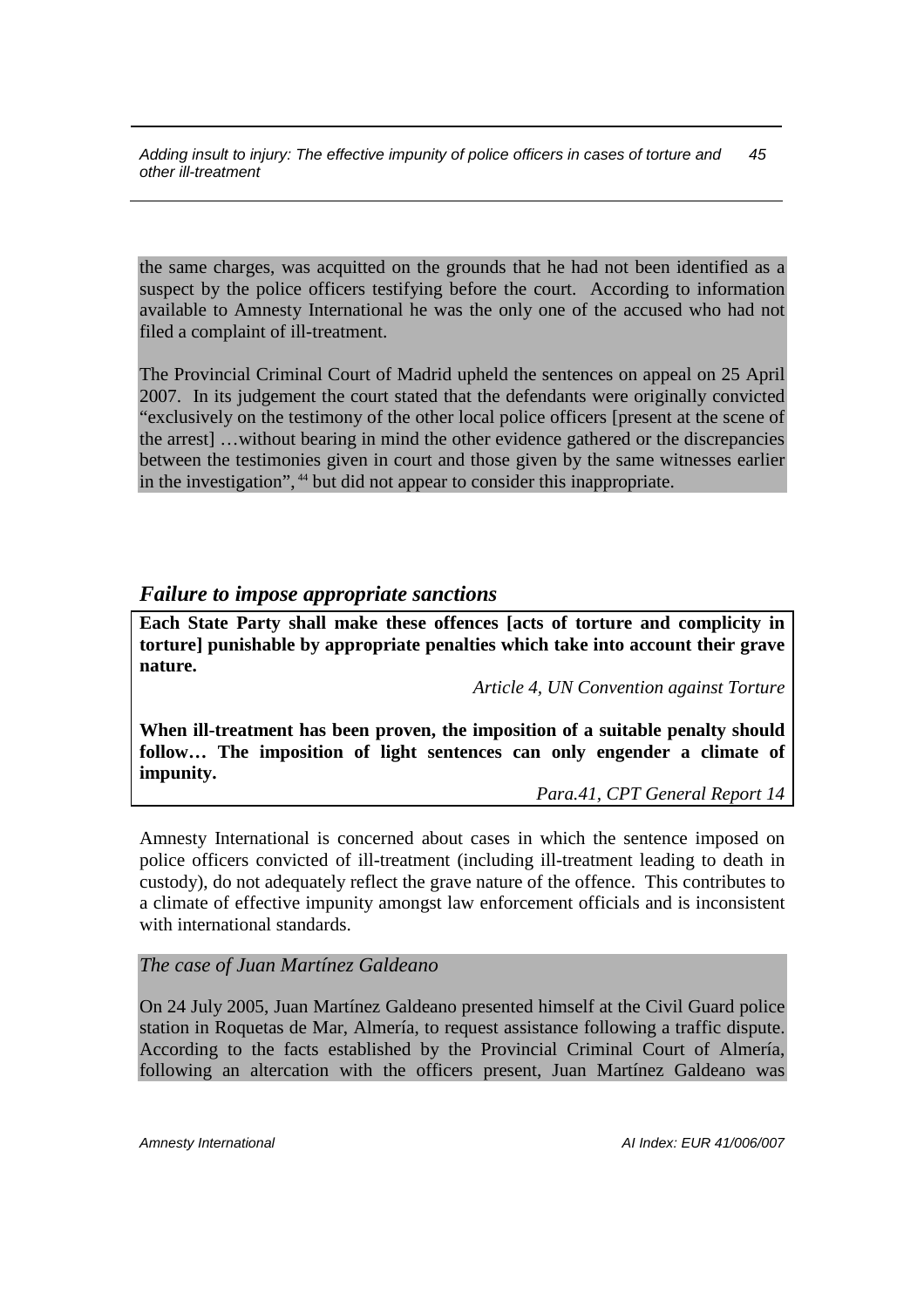arrested for disobedience and resisting agents of authority. As he became increasingly agitated the situation deteriorated further and he was handcuffed and beaten with truncheons (including a non-regulation extendible truncheon) by officers present. A non-regulation electro-shock ("Taser") weapon was also used against him.

Juan Martínez Galdeano died in the police station. The original autopsy conducted on 29 July 2005 was unable conclusively to determine the key factor which caused his death, which was recorded as "an acute respiratory or cardio-respiratory insufficiency" <sup>45</sup> but did note that there was "a direct causal relation between the subject's detention and his death."<sup>46</sup> His body was marked by a large number of bruises believed by the pathologist to have been caused by blows received and physical restraint techniques. A further autopsy on 10 January 2006 concluded the cause of death was an adverse reaction to cocaine aggravated by the violence committed against him.

On 26 July 2005 an internal investigation was launched on the basis of video footage from CCTV cameras in the police station and the information was passed to the judicial authorities, Investigating Court 1 of Roquetas de Mar. As a result, nine police officers were charged with inhuman treatment and assault. All nine were released on bail and the commanding officer was suspended from duty. Charges against one of the officers were later dropped.

On 19 March 2007 the case reached trial stage in the Provincial Criminal Court of Almería and the verdict was issued on 27 April. Five of the accused officers were acquitted. Two were convicted of causing injury and abuse of authority, and were fined. The commanding officer, José Manuel Rivas, was found guilty of minor assault and causing injury. He was sentenced to 15 months' imprisonment, fined, and banned from office for three years. The sentence is being appealed by both the prosecution and the defence.

In 1996, the UN Human Rights Committee stated in its concluding observations on Spain's report that it was concerned that "investigations [into suspected acts of ill-treatment] are not always systematically carried out by the public authorities and that when members of the security forces are found guilty of such acts and sentenced to deprivation of liberty, they are often pardoned or released early, or simply do not serve the sentence." $47$  This practise has also been criticised by the UN Committee against Torture in its 2005 decision on the case of Kepa Urra Guridi (see below) $48$ .

Amnesty International **All and August 2008/007** All and AI Index: EUR 41/006/007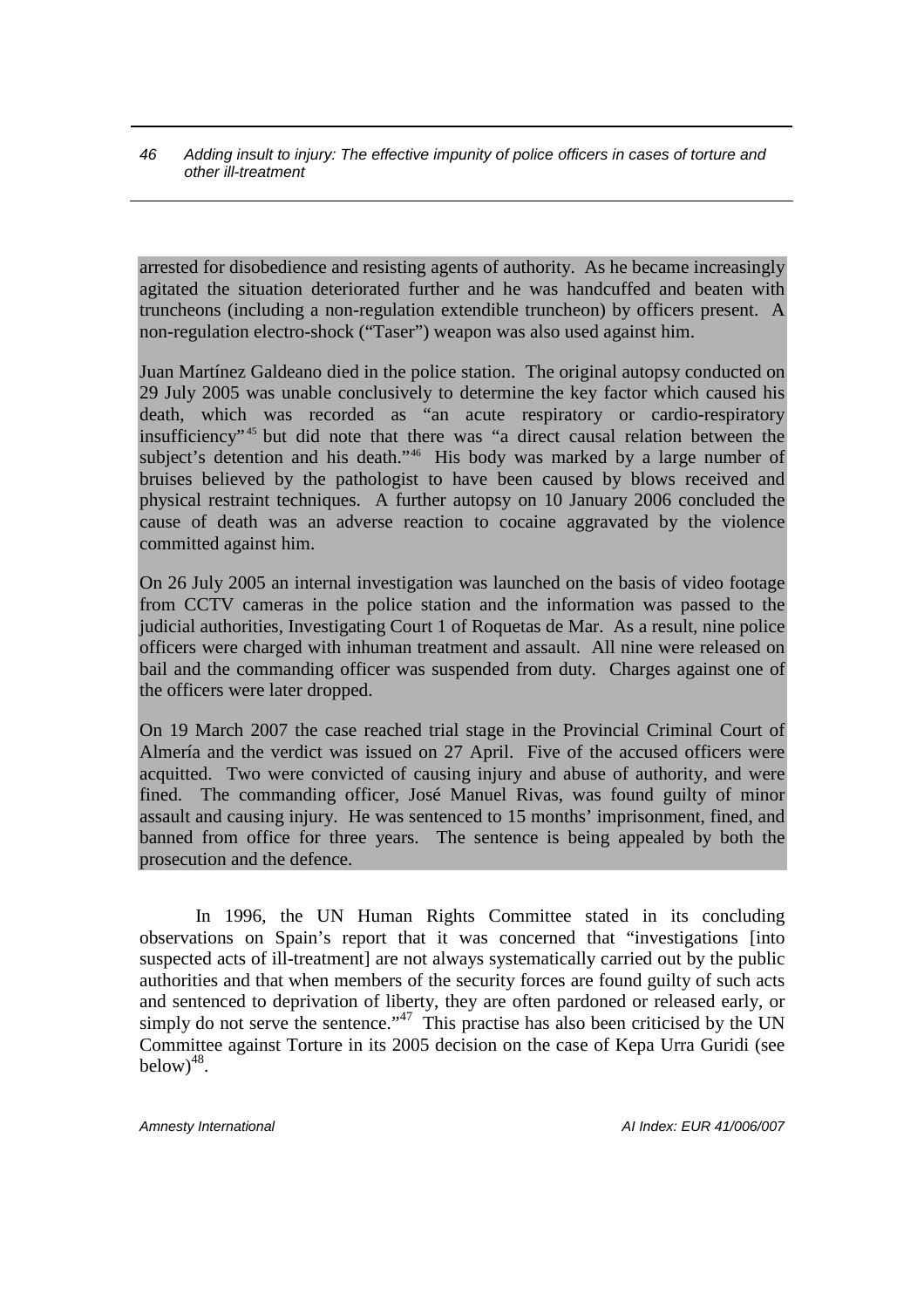#### **UN Committee against Torture decision, 17 May 2005. Communication No. 212/2002, Kepa Urra Guridi**

Kepa Urra Guridi was arrested on 22 January 1992 in a Civil Guard anti-terrorism operation. He claimed to have been tortured while in custody. On 7 November 1997 the Provincial Criminal Court of Vizcaya convicted three Civil Guard officers of torture, sentencing them to just over four years' imprisonment and six years' suspension from duty in the law enforcement agencies. The officers were also ordered to pay the victim compensation of half a million pesetas (approximately US\$3,374 at the time).

The Office of Public Prosecutions appealed against the sentence to the Supreme Court, requesting a reduction in sentence and review of the facts. On 30 September 1998 the Supreme Court reduced the sentence to one year's imprisonment for each officer. The Court reasoned that the applicant had been tortured in order to obtain information but that the injuries inflicted did not require medical treatment beyond first aid and as a result the one year sentence was proportional to the gravity of the crime.

The Ministry of Justice requested a pardon ("indulto") for the three officers, which was granted by the Council of Ministers on 16 July 1999. The officers were suspended from public duty for one month and a day, but in spite of this one of the officers remained on active duty.

The UN Committee against Torture considered that the actions of the State were contrary to its obligations under Article 2 of the UN Convention against Torture, according which requires State parties to take effective measures to prevent acts of torture. The Committee also concluded that the reduction of the sentences and granting of pardons violated Article 4 of the Convention which obliges the authorities to ensure that acts of torture are punishable by appropriate penalties which take into account the grave nature of the offence. The Committee concluded that the victim had not received adequate reparation, as required by Article 14, which should include restitution, compensation, rehabilitation and guarantees of non-repetition. As such, the Committee concluded that the State had violated the Convention.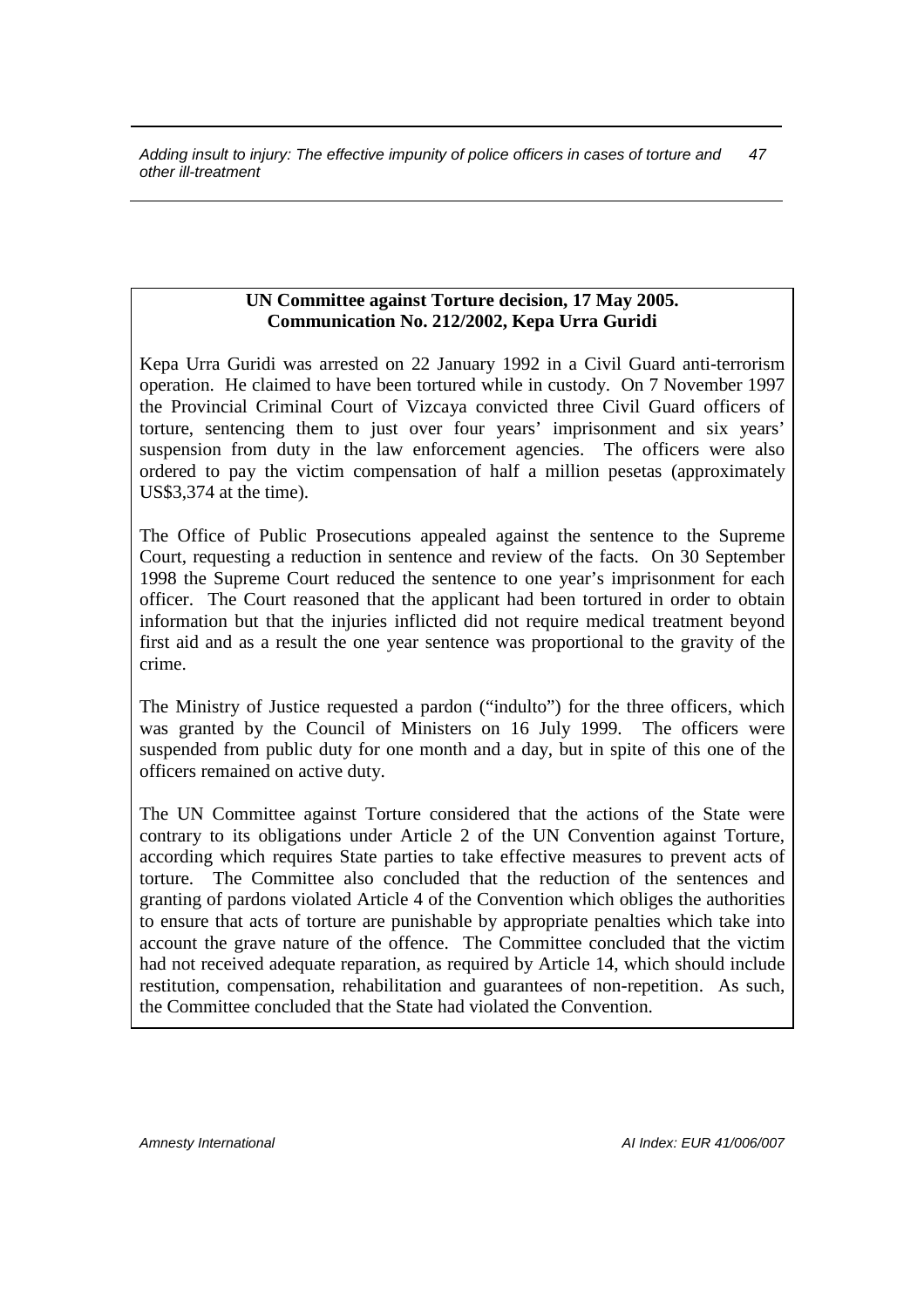Amnesty International is concerned that in the face of investigations into ill-treatment which are ineffective and not impartial, law enforcement officials are perceived by themselves and by the public to be above the law and the climate of impunity spreads. There is also a risk that those who escape justice will continue to ill-treat detainees.

One of the accused in a case of ill-treatment investigated by Amnesty International is a national police officer, who, according to sources interviewed by the organisation, has been accused of ill-treatment in at least four other unrelated cases. Only one of these cases has reached trial, which was ongoing in September 2007; the other cases were closed at the initial investigatory stage. A lawyer representing one of the individuals making a complaint against the officer alleged to an Amnesty International delegation that the officer was well-known among those working locally in the legal profession for his aggressive behaviour. The lawyer said, "When I go to visit a client in his station, I no longer go alone. Once he threw me out of there physically. He could do anything to you and what witnesses do you have? None. But he has all the other officers to back him up."<sup>49</sup>

In the course of its research Amnesty International noted that several of the officers accused of ill-treatment in the case of Sergio LD were also alleged to have been present during the ill-treatment of Daniel Díaz, Manuel Matilla, Israel Sánchez and Marcos V.

One of the officers convicted in relation to the ill-treatment of Juan Martínez Galdeano (see above) was the subject of a complaint of serious ill-treatment made by another detainee, on 25 February 2005, filed at Investigating Court 2 of El Ejido, Almería. The complainant stated that he had been severely beaten while handcuffed and threatened with death both at the time of arrest and during his three-day detention in police custody. Newspapers reported that the investigating court had taken no action to investigate this complaint at the time of Juan Martínez Galdeano's death five months later and the officer in question was still on active duty. This runs contrary to the recommendations of the UN Committee against Torture which has advised that officers under investigation for ill-treatment be suspended from duty for the duration of the proceedings<sup>50</sup> to ensure they are removed from any position of control or power, whether direct or indirect, over complainants, witnesses and their families, as well as those conducting the investigation and to avoid the possibility that they could ill-treat somebody else. According to the internal investigation by the Civil Guard into the death of Juan Martínez Galdeano, the Civil Guard hierarchy had not been informed of any previous allegations of ill-treatment.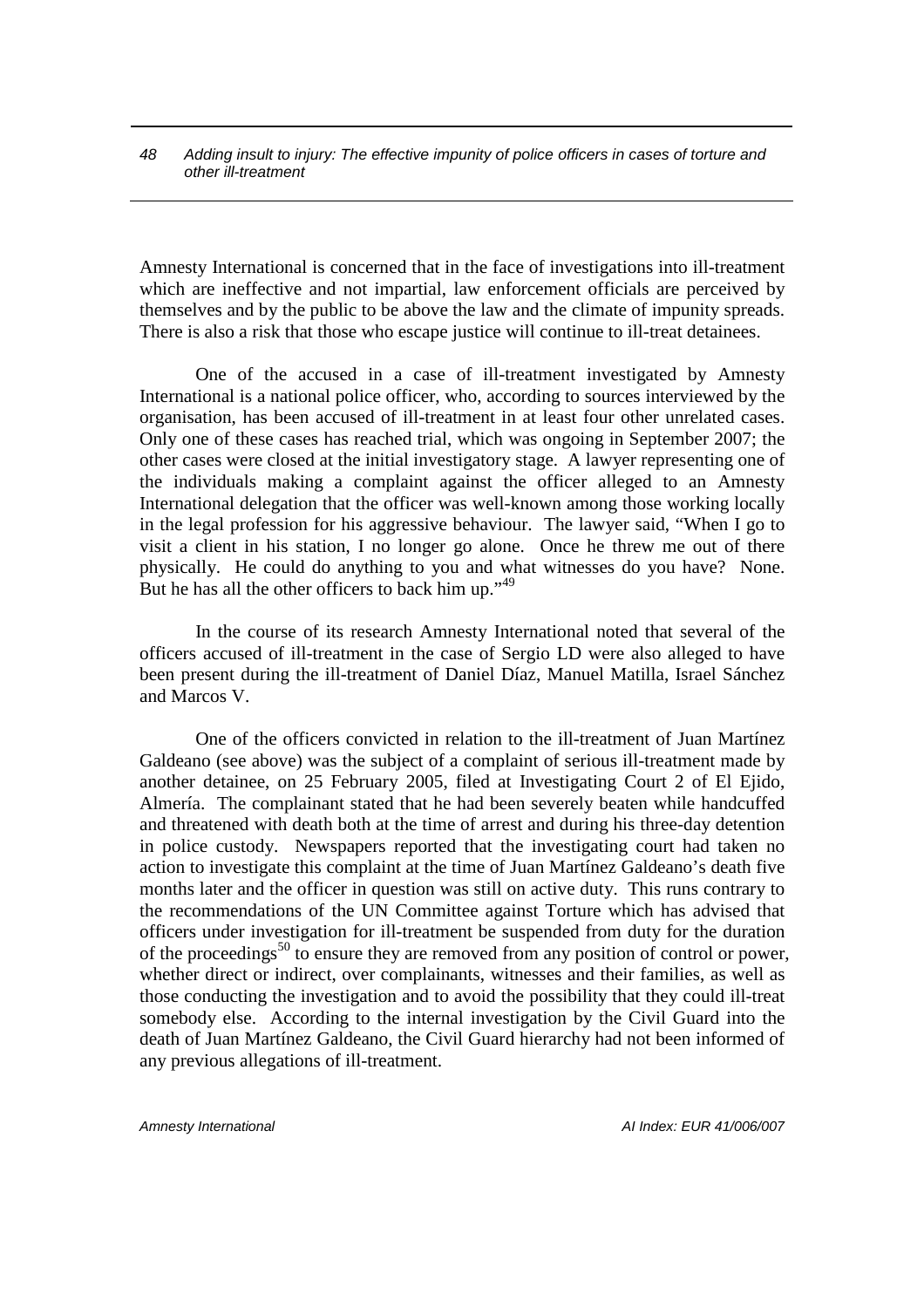In one case researched by Amnesty International the failure to impose adequate sanctions on law enforcement officials convicted of serious human rights violations extends to actively rewarding such individuals through promotion. Amnesty International considers that this fuels a climate of impunity instead of sending a clear message that ill-treatment will be punished by both internal disciplinary and criminal proceedings which reflect the grave nature of the offence.

#### *The case of José Arregui*

On 4 February 1981 José Arregui was arrested by national police officers in Madrid on terrorism related charges and detained in a cell at the Regional Information Brigade. On 12 February he received medical treatment at the General Penitentiary Hospital of Carabanchel. Numerous injuries were noted in the medical reports. He died the following day from a bronchopneumonial illness while being transferred to another hospital. Although the autopsy confirmed this illness as his cause of death, it also noted evidence of physical violence on the body, including suspected cigarette burns on his feet. An investigation was opened into possible ill-treatment and two police officers were brought to trial – the sergeant and the officer who took the police statement, Juan Antonio Gil Rubiales.

In 1983 the Provincial Criminal Court of Madrid acquitted the two officers on grounds of lack of evidence linking them to the injuries suffered by the deceased. On the order of the Supreme Court in 1985 the Provincial Criminal Court was required to restate its judgement on the grounds that the original judgement issued was insufficiently clear. The court confirmed its acquittal of the two suspects but this time on the grounds that there was no evidence of ill-treatment at all, notwithstanding the existence of forensic reports to the contrary. In September 1989 the Supreme Court overruled the Provincial Criminal Court and convicted both officers for the crime of torture, sentencing them to two and three years of suspension without pay from their posts respectively and a maximum of four months' detention ("arresto").

Following his suspension, Juan Antonio Gil Rubiales returned to work in 1992 in the Public Security Unit of the National Police in Madrid. From here he was subsequently promoted, first to Chief of the Police Intervention Unit in Gran Canaria (1996), then to Chief of Police in Arona, Tenerife, and most recently to Provincial Superintendent of Santa Cruz de Tenerife (March 2005).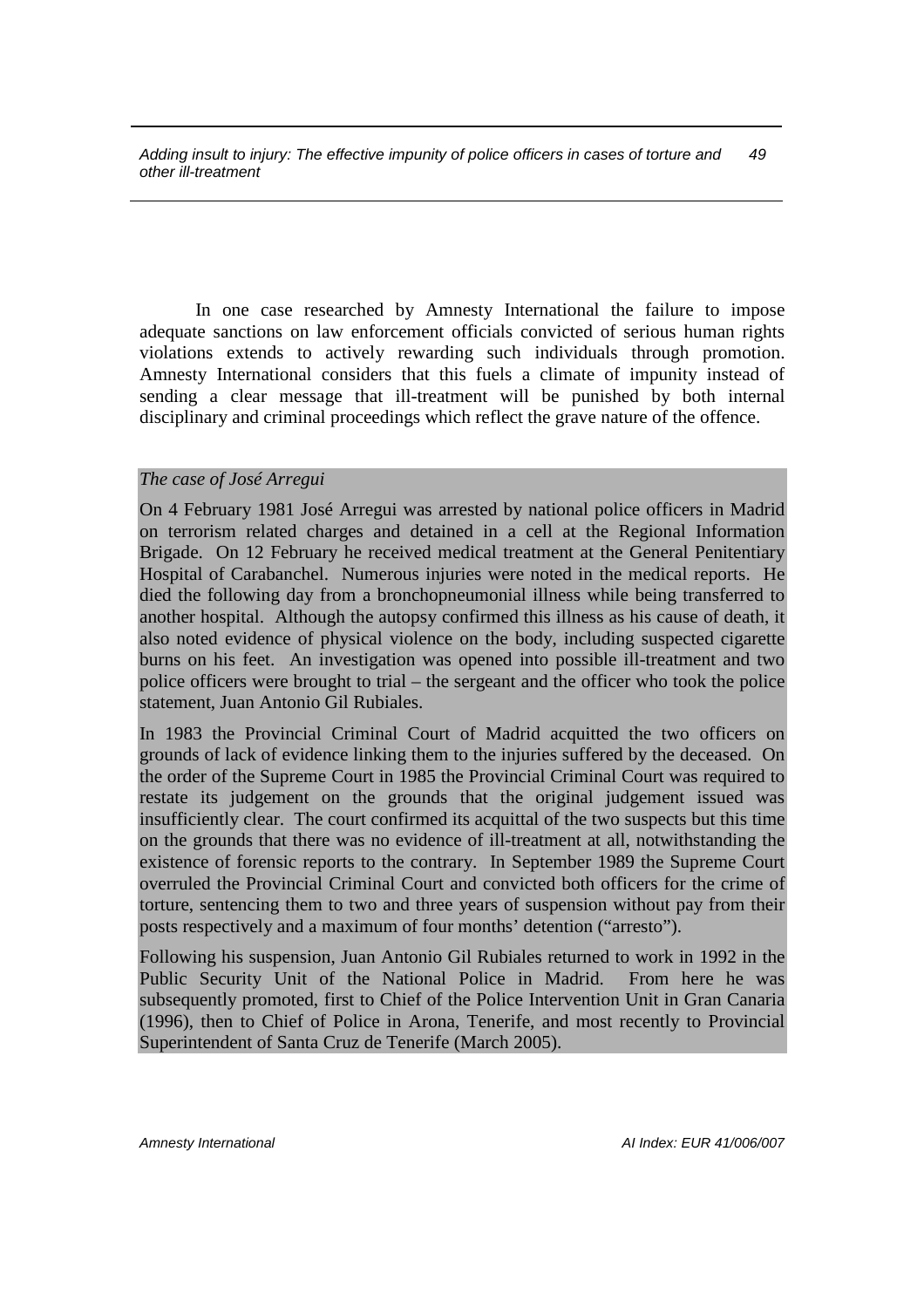# **CONCLUSIONS AND RECOMMENDATIONS**

Amnesty International considers that the continuing allegations of ill-treatment by police officers result from multiple failings by the Spanish authorities to comply with their international legal obligations which require them to take a range of legislative, judicial, and administrative measures to prevent ill-treatment, bring those responsible to justice, and ensure victims receive reparation. While Amnesty International does not consider ill-treatment by the Spanish law enforcement officials to be routine, based on its research the organization does contest the suggestion that it is rare and that the responsibility for its occurrence lies exclusively with a handful of rogue police officers.

Torture and other ill-treatment are violations of human rights, prohibited under international law in all circumstances. All complaints and reports ill-treatment should be promptly, impartially and effectively investigated by a body independent of the alleged perpetrators. Victims of such acts should be accorded prompt and adequate reparation from the state including restitution, fair and adequate financial compensation, appropriate medical care and rehabilitation, and guarantees of nonrepetition.

Law enforcement officials responsible for ill-treatment must be held accountable at all levels – disciplinary and criminal. Effective disciplinary investigations are an important means of identifying and rectifying systemic failings which facilitate ill-treatment. The findings of independent investigative or monitoring bodies are also important in this regard.

In concluding this report Amnesty International is setting out below a number of recommendations to the Spanish authorities which the organization believes would help to prevent ill-treatment and end impunity for law enforcement officials responsible for such acts.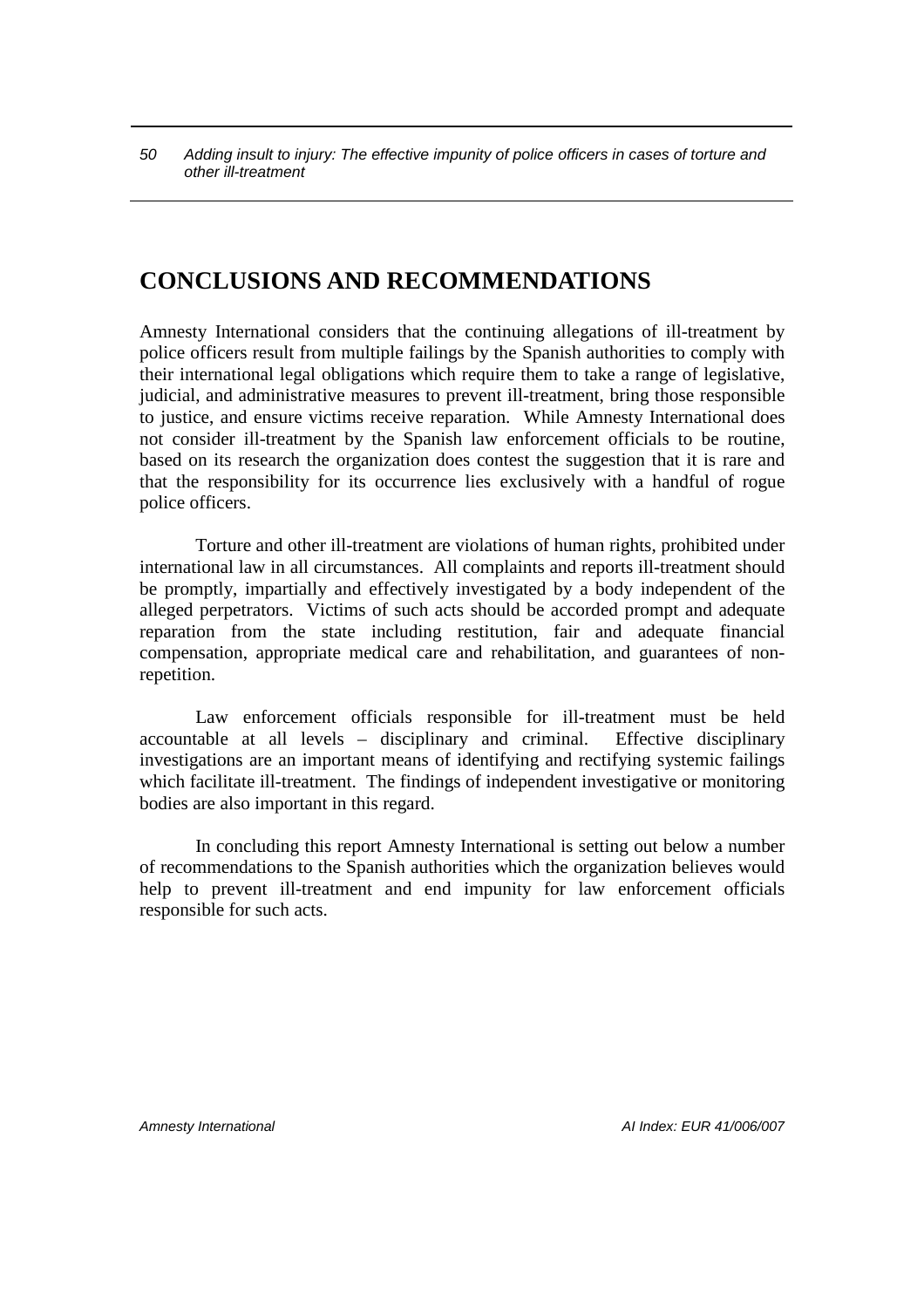**Specifically, Amnesty International recommends:** 

#### **On the investigation of allegations of serious human rights violations by law enforcement officials:**

#### **The Spanish government should:**

- Reform the system of investigating allegations of serious human rights violations, including torture and other ill-treatment, by law enforcement officials to bring it into line with international standards to ensure that investigations are prompt, independent, impartial and thorough. Investigations should be conducted by personnel who are competent, impartial and independent of the alleged perpetrators and the agency they serve. The government should give careful consideration to the possibility of creating a fully resourced independent mechanism, as recommended by the CPT following its 2001 visit to Spain, to investigate all allegations of serious human rights violations by law enforcement officials, including killings (including fatal shootings), torture, and other ill-treatment. Such a mechanism would have the power to order disciplinary proceedings to be instigated against law enforcement officials and to refer a case directly to the judicial authorities for criminal prosecution where appropriate.
- Take immediate action to fully implement the recommendations of international bodies regarding the prevention and punishment of torture and other ill-treatment, including those of the CPT, the Council of Europe Commissioner for Human Rights, the UN Human Rights Committee and the UN Committee against Torture.

#### **The Minister of Interior, and autonomous Counsellors of Interior as appropriate, should:**

• Conduct an external audit of the functioning and effectiveness of the internal investigatory mechanisms, to ensure that investigations into allegations of serious human rights violations are conducted in accordance with international standards.

#### **The Office of the Public Prosecutor should:**

• Immediately initiate criminal proceedings wherever there is reasonable ground to believe that ill-treatment has been committed by law enforcement officials, even in the absence of an express complaint.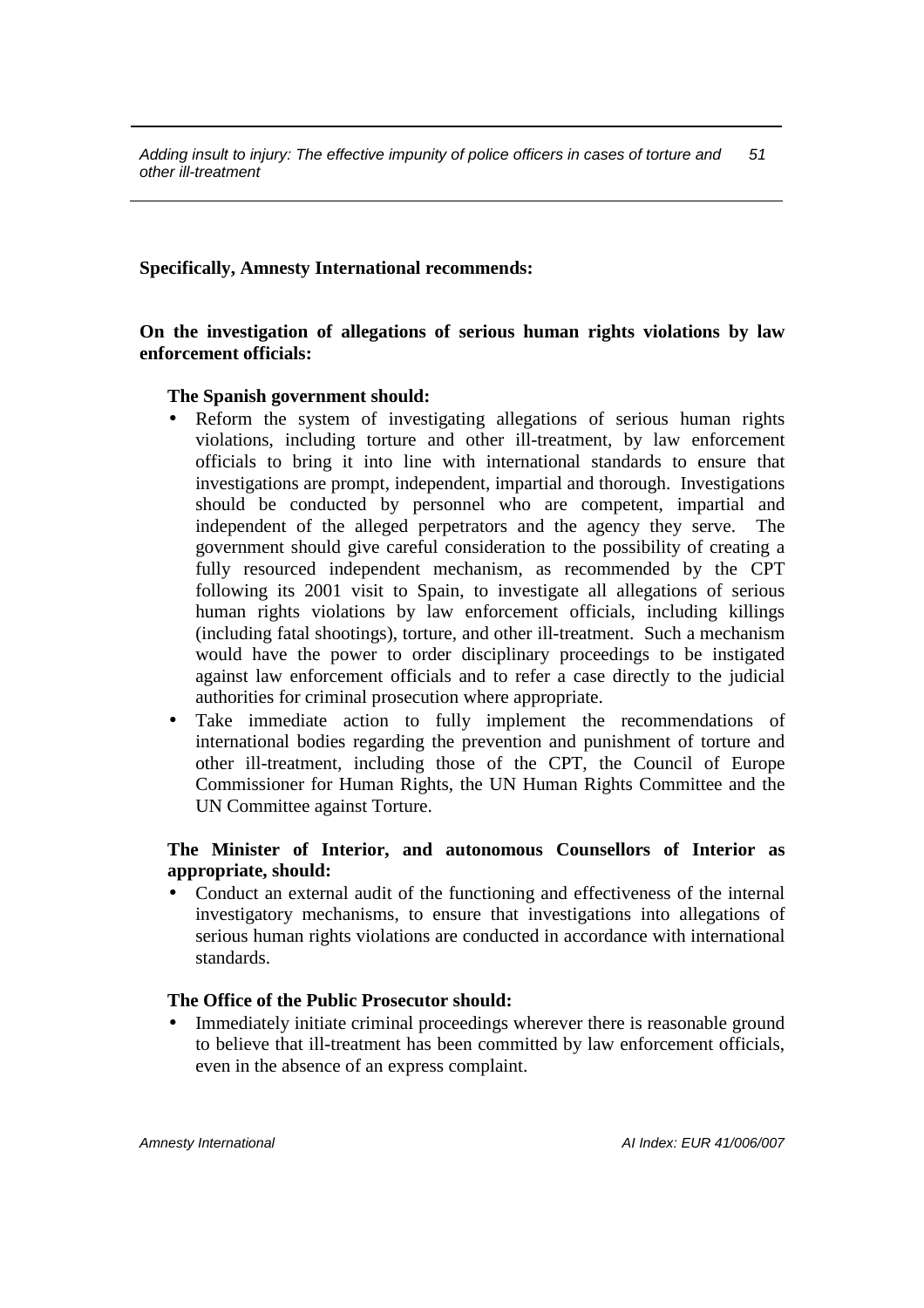#### **The judicial authorities should:**

- Ensure that judges conduct a prompt, thorough and impartial investigation wherever there is reasonable ground to believe that ill-treatment has been committed by law enforcement officials, even in the absence of an express complaint.
- Ensure that where complaints are filed by a detainee alleging human rights violations by law enforcement officials and by law enforcement officials against the detainee, neither complaint is used to undermine the investigation of the other. Complainants should receive protection from any form of intimidation or reprisal.

#### **On the prevention of torture and other ill-treatment:**

#### **The Spanish government should:**

• Deliver the clear message to law enforcement officials as well as the general public, and instruct senior law enforcement officials to do the same, that illtreatment of detainees is absolutely prohibited in all circumstances and will be subject to criminal and disciplinary investigation and sanctions.

#### **The Minister of Interior, and autonomous Counsellors of Interior as appropriate, should:**

• Ensure that urgent steps are taken to introduce video- and audio-recording of all custody areas of police stations and any other places where detainees may be present, except where this would violate their right to consult with a lawyer or doctor in private. These recordings must be kept in a secure facility for a reasonable period of time in order to ensure they are available for viewing by investigators if so required.

#### **The judicial authorities should:**

• Ensure that sentences for ill-treatment are commensurate with the grave nature of the offence.

#### **The police authorities should:**

• Immediately initiate disciplinary proceedings against any law enforcement official who is reasonably suspected of committing ill-treatment, even in the absence of an express complaint, and alert the judicial and prosecuting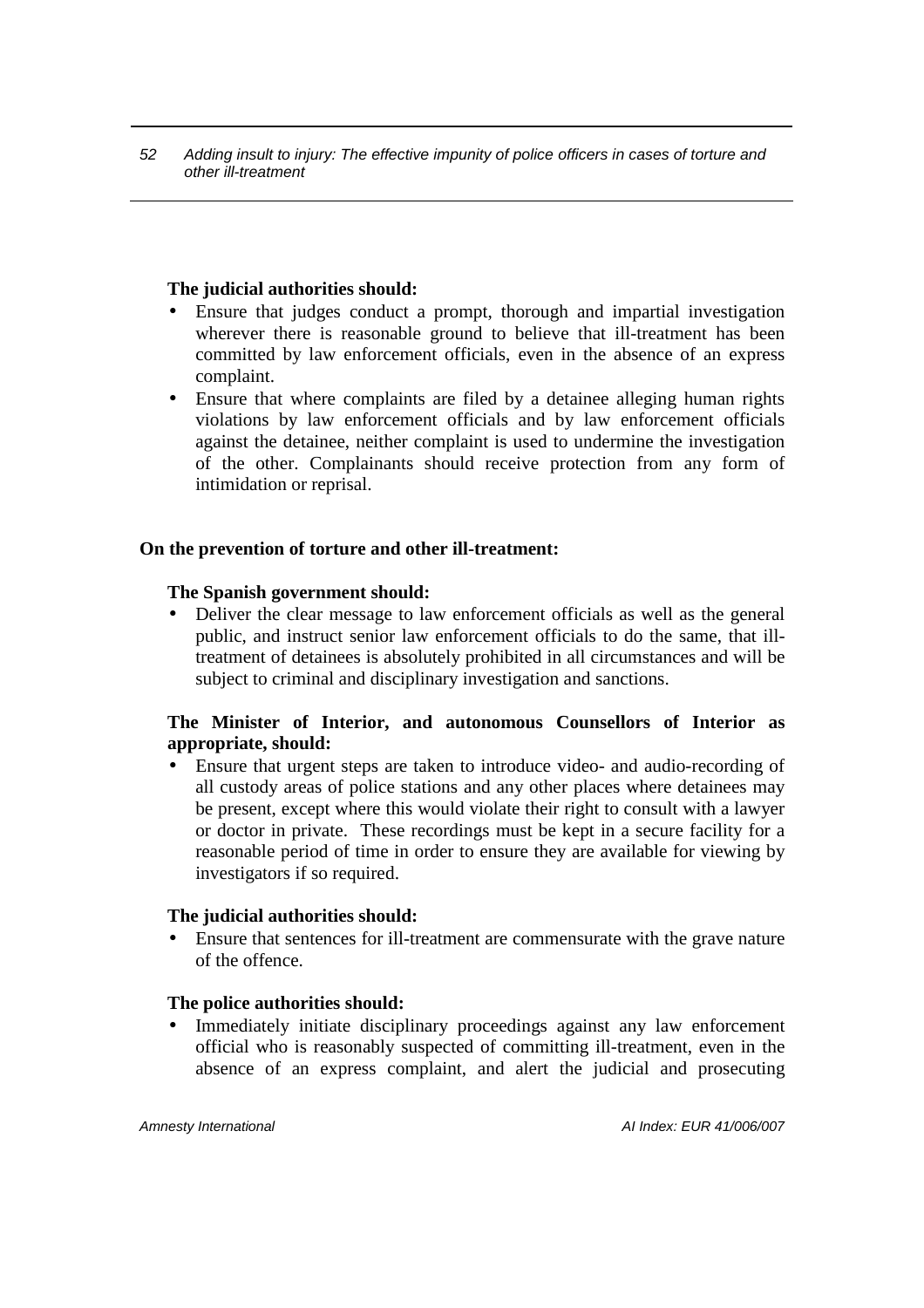authorities to any possible criminal conduct. Disciplinary sanctions available for gross misconduct should include provision for dismissal without reinstatement.

- Suspend from active duty any law enforcement official under disciplinary or criminal investigation for ill-treatment for the duration of the proceedings.
- Ensure that all detainees are examined by a doctor (including, if requested, a doctor of their own choice in addition to the police doctor) as soon as possible upon being brought into detention, and whenever necessary thereafter. Medical exams should be conducted out of the hearing and, unless otherwise expressly requested by the doctor in a particular case, out of the sight of law enforcement officials.
- Ensure that law enforcement officials wear visible name tags or numbers so that they can be clearly identified at all times. They should not wear hoods, balaclavas or other devices to conceal their personal identity unless they are authorised to do so in exceptional instances where this is determined to be necessary for their own protection. In such cases the need for each official to be identifiable by such means as a unique traceable identification number is particularly important.

#### **On access to an effective remedy:**

#### **The Minister of Interior, and autonomous Counsellors of Interior as appropriate, should:**

• Establish effective mechanisms to ensure that any person wishing to submit a complaint against law enforcement officials is not in any way obstructed from so doing. Where a complaint is rejected as inadmissible, the complainant should be given clear and detailed reasons for the decision, in writing, and information on appeals mechanisms and alternative avenues of recourse.

#### **The Office of the Public Prosecutor should:**

• Establish mechanisms to record and publish comprehensive data relating to complaints of ill-treatment against law enforcement officials and including the outcomes of each investigation.

#### **The judicial authorities should:**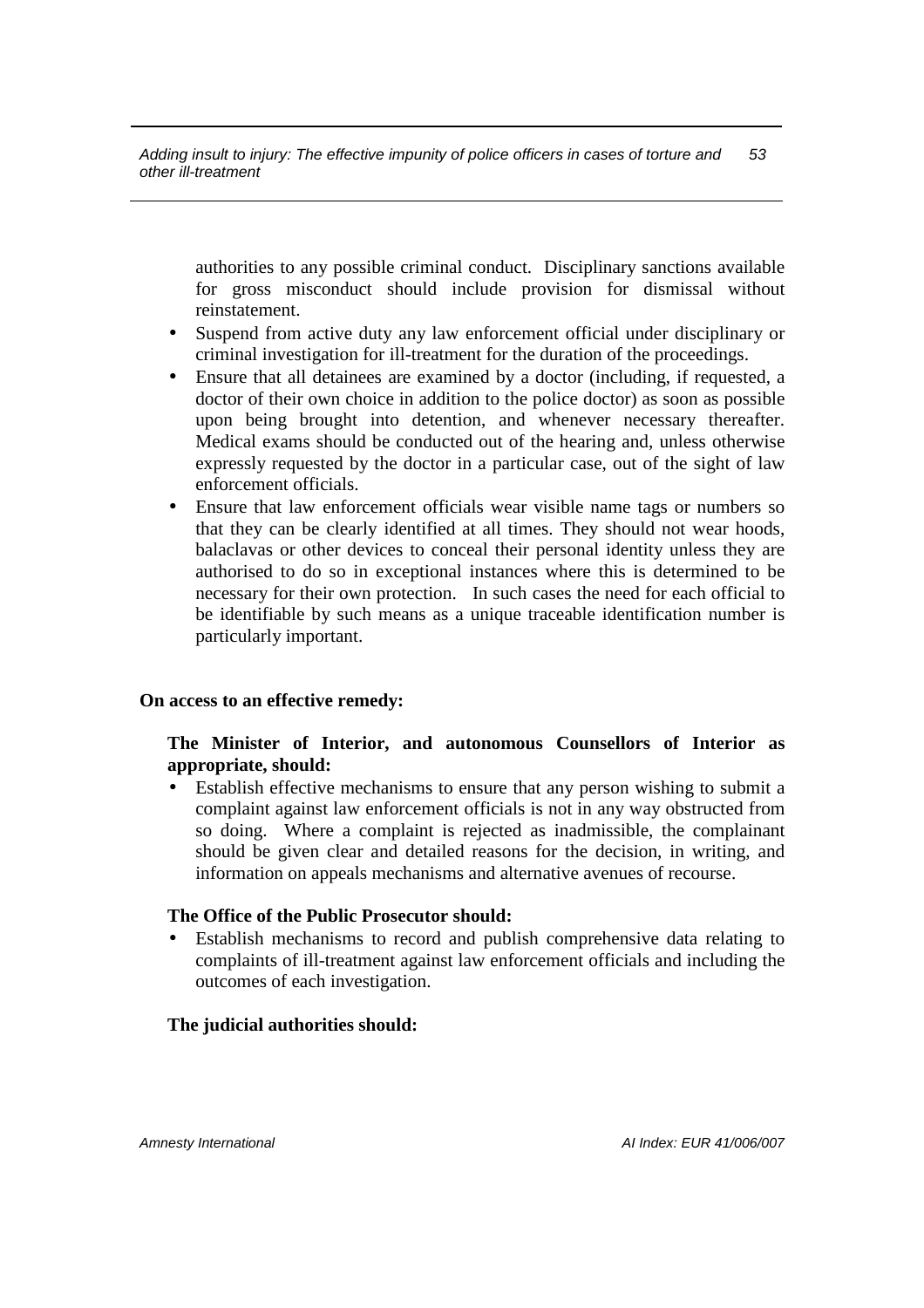- 54 Adding insult to injury: The effective impunity of police officers in cases of torture and other ill-treatment
	- Ensure that victims of ill-treatment have access to an effective remedy and receive adequate reparation, including compensation, restitution, rehabilitation, satisfaction and guarantees of non-repetition.

#### **On training of law enforcement officials:**

#### **The Minister of Interior, and autonomous Counsellors of Interior as appropriate, should:**

• Develop and effectively implement, through initial and ongoing training, protocols and guidelines on the appropriate use of force by law enforcement officials which are fully consistent with international human rights standards.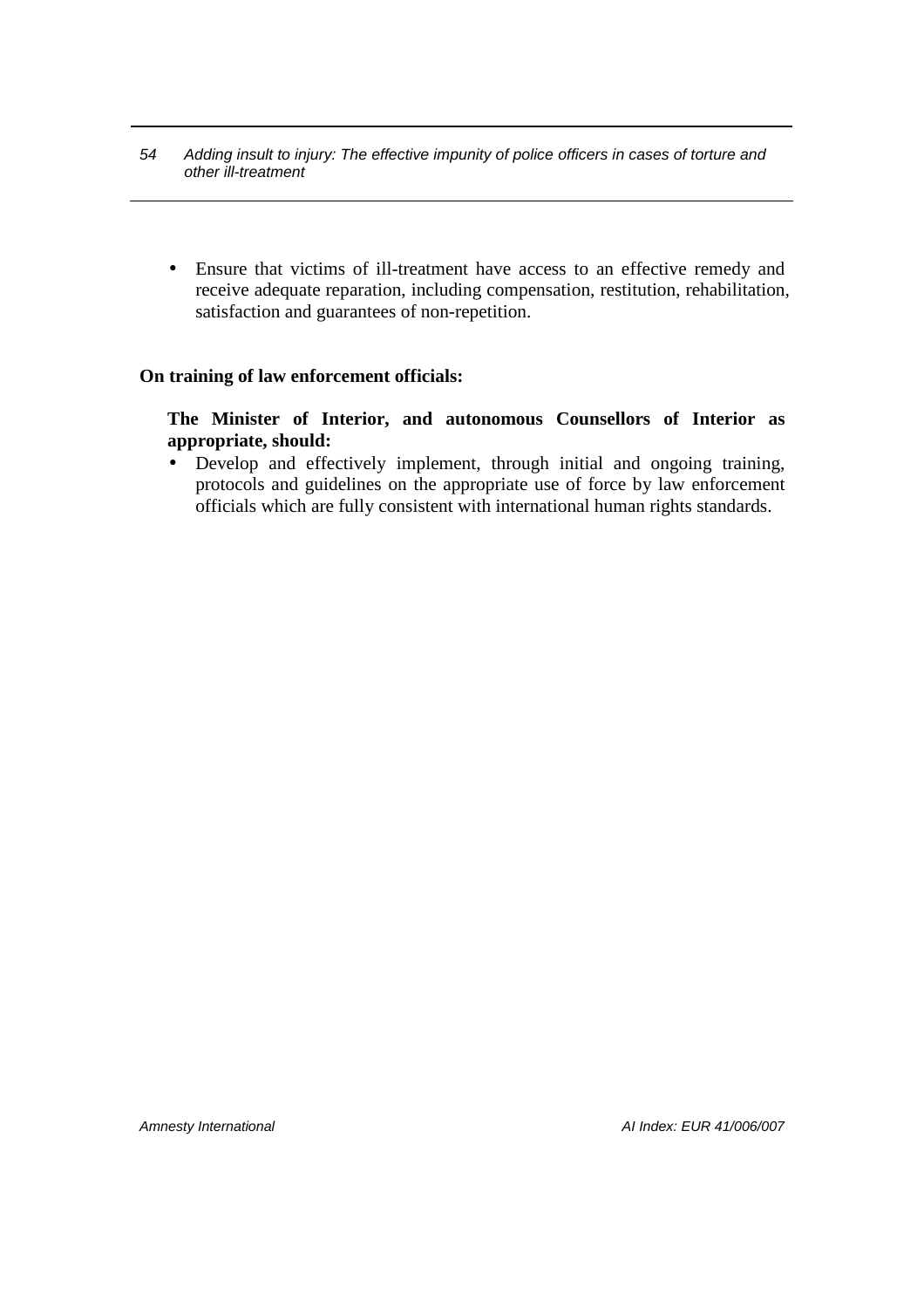# **APPENDIX 1**

# **Principles on the Effective Investigation and Documentation of Torture and Other Cruel, Inhuman or Degrading Treatment or Punishment**

Adopted by General Assembly resolution 55/89 Annex, 4 December 2000

1. The purposes of effective investigation and documentation of torture and other cruel, inhuman or degrading treatment or punishment (hereinafter "torture or other illtreatment") include the following:

(a) Clarification of the facts and establishment and acknowledgement of individual and State responsibility for victims and their families;

(b) Identification of measures needed to prevent recurrence;

(c) Facilitation of prosecution and/or, as appropriate, disciplinary sanctions for those indicated by the investigation as being responsible and demonstration of the need for full reparation and redress from the State, including fair and adequate financial compensation and provision of the means for medical care and rehabilitation.

2. States shall ensure that complaints and reports of torture or ill-treatment are promptly and effectively investigated. Even in the absence of an express complaint, an investigation shall be undertaken if there are other indications that torture or illtreatment might have occurred. The investigators, who shall be independent of the suspected perpetrators and the agency they serve, shall be competent and impartial. They shall have access to, or be empowered to commission investigations by, impartial medical or other experts. The methods used to carry out such investigations shall meet the highest professional standards and the findings shall be made public.

3. (a) The investigative authority shall have the power and obligation to obtain all the information necessary to the inquiry. The persons conducting the investigation shall have at their disposal all the necessary budgetary and technical resources for effective investigation. They shall also have the authority to oblige all those acting in an official capacity allegedly involved in torture or ill-treatment to appear and testify. The same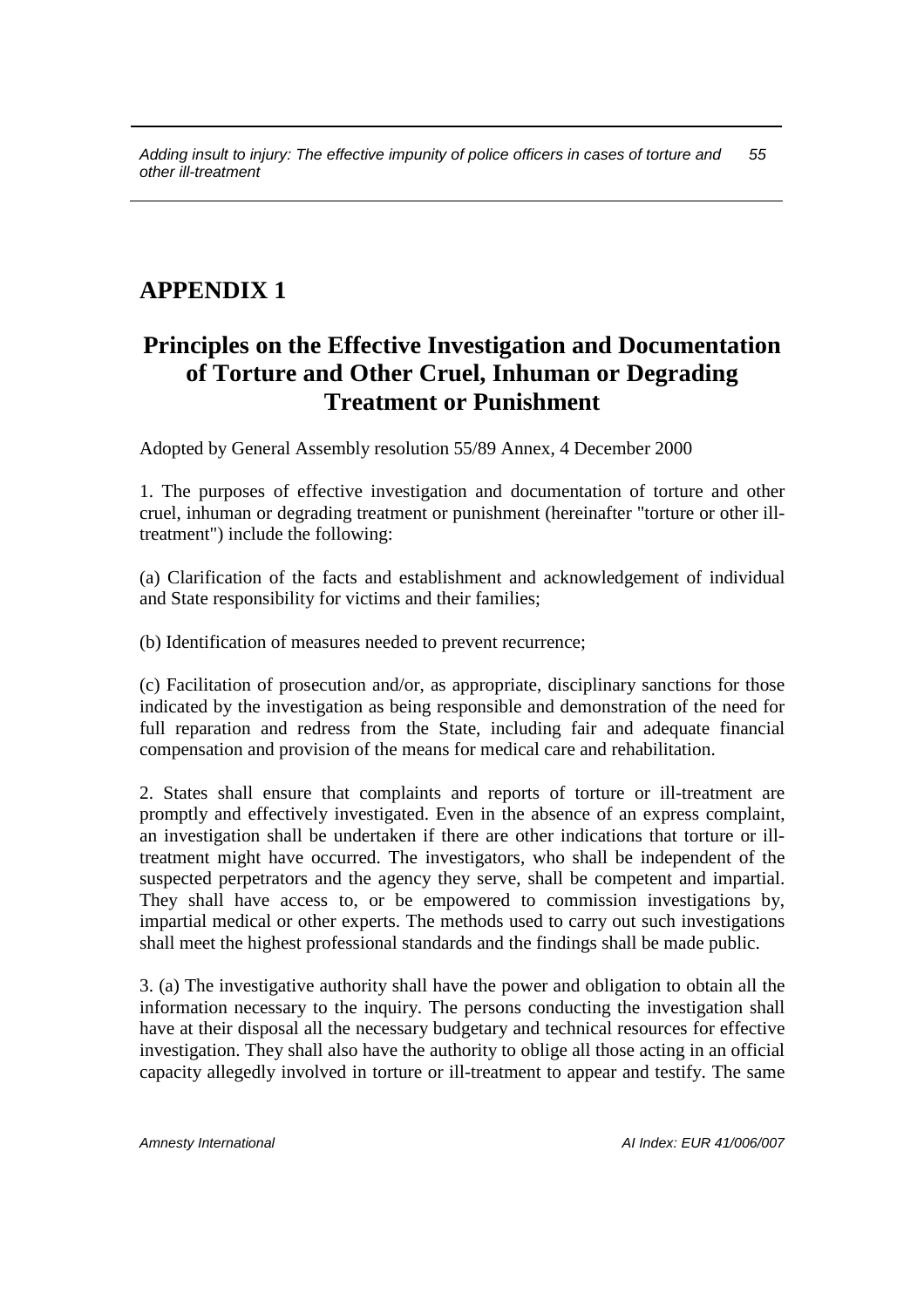shall apply to any witness. To this end, the investigative authority shall be entitled to issue summonses to witnesses, including any officials allegedly involved, and to demand the production of evidence.

(b) Alleged victims of torture or ill-treatment, witnesses, those conducting the investigation and their families shall be protected from violence, threats of violence or any other form of intimidation that may arise pursuant to the investigation. Those potentially implicated in torture or ill-treatment shall be removed from any position of control or power, whether direct or indirect, over complainants, witnesses and their families, as well as those conducting the investigation.

4. Alleged victims of torture or ill-treatment and their legal representatives shall be informed of, and have access to, any hearing, as well as to all information relevant to the investigation, and shall be entitled to present other evidence.

5. (a) In cases in which the established investigative procedures are inadequate because of insufficient expertise or suspected bias, or because of the apparent existence of a pattern of abuse or for other substantial reasons, States shall ensure that investigations are undertaken through an independent commission of inquiry or similar procedure. Members of such a commission shall be chosen for their recognized impartiality, competence and independence as individuals. In particular, they shall be independent of any suspected perpetrators and the institutions or agencies they may serve. The commission shall have the authority to obtain all information necessary to the inquiry and shall conduct the inquiry as provided for under these Principles.

(b) A written report, made within a reasonable time, shall include the scope of the inquiry, procedures and methods used to evaluate evidence as well as conclusions and recommendations based on findings of fact and on applicable law. Upon completion, the report shall be made public. It shall also describe in detail specific events that were found to have occurred and the evidence upon which such findings were based and list the names of witnesses who testified, with the exception of those whose identities have been withheld for their own protection. The State shall, within a reasonable period of time, reply to the report of the investigation and, as appropriate, indicate steps to be taken in response.

6. (a) Medical experts involved in the investigation of torture or ill-treatment shall behave at all times in conformity with the highest ethical standards and, in particular,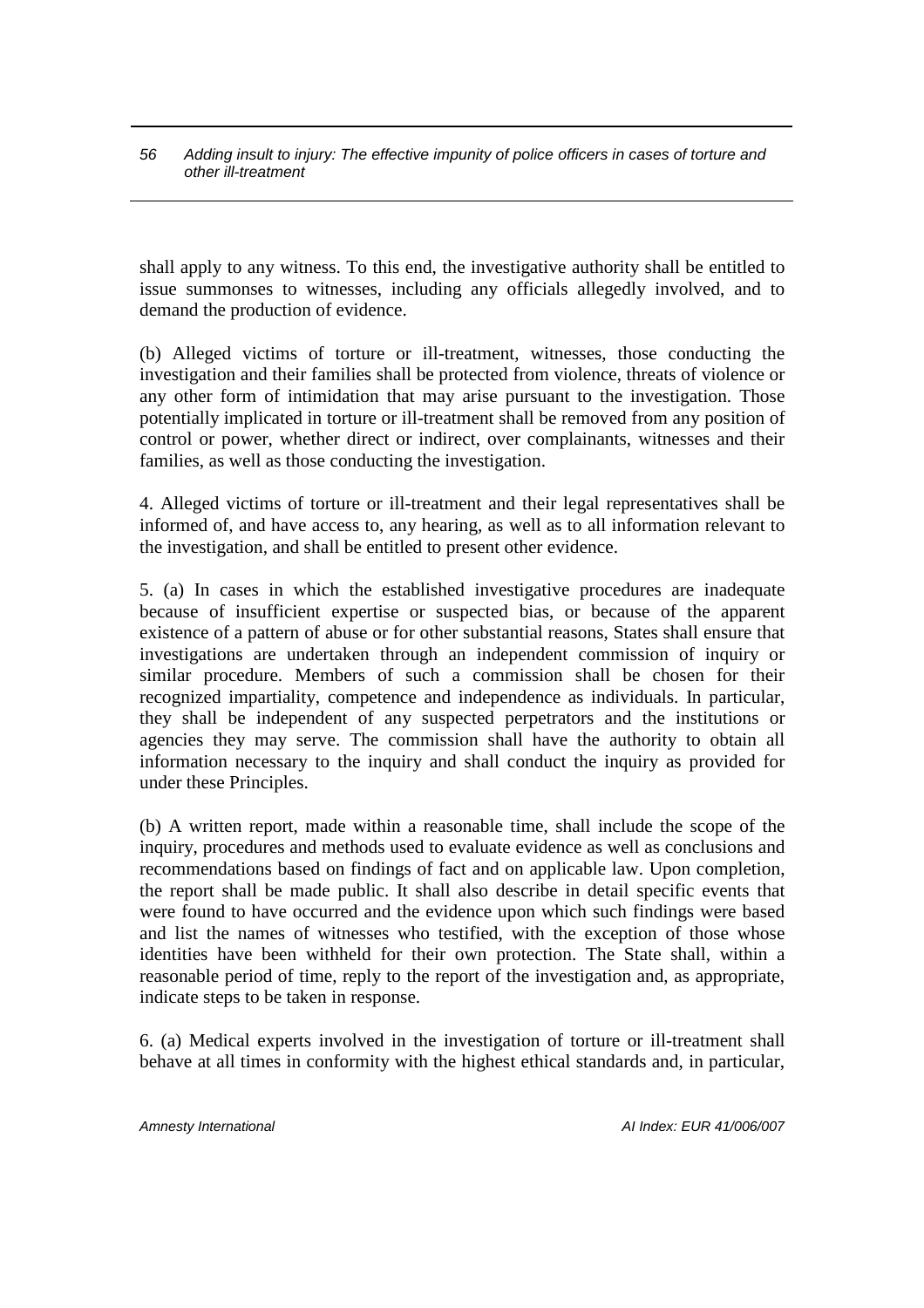shall obtain informed consent before any examination is undertaken. The examination must conform to established standards of medical practice. In particular, examinations shall be conducted in private under the control of the medical expert and outside the presence of security agents and other government officials.

(b) The medical expert shall promptly prepare an accurate written report, which shall include at least the following:

(i) Circumstances of the interview: name of the subject and name and affiliation of those present at the examination; exact time and date; location, nature and address of the institution (including, where appropriate, the room) where the examination is being conducted (e.g., detention centre, clinic or house); circumstances of the subject at the time of the examination (e.g., nature of any restraints on arrival or during the examination, presence of security forces during the examination, demeanour of those accompanying the prisoner or threatening statements to the examiner); and any other relevant factors;

(ii) History: detailed record of the subject's story as given during the interview, including alleged methods of torture or ill-treatment, times when torture or illtreatment is alleged to have occurred and all complaints of physical and psychological symptoms;

(iii) Physical and psychological examination: record of all physical and psychological findings on clinical examination, including appropriate diagnostic tests and, where possible, colour photographs of all injuries;

(iv) Opinion: interpretation as to the probable relationship of the physical and psychological findings to possible torture or ill-treatment. A recommendation for any necessary medical and psychological treatment and/or further examination shall be given;

(v) Authorship: the report shall clearly identify those carrying out the examination and shall be signed.

(c) The report shall be confidential and communicated to the subject or his or her nominated representative. The views of the subject and his or her representative about the examination process shall be solicited and recorded in the report. It shall also be provided in writing, where appropriate, to the authority responsible for investigating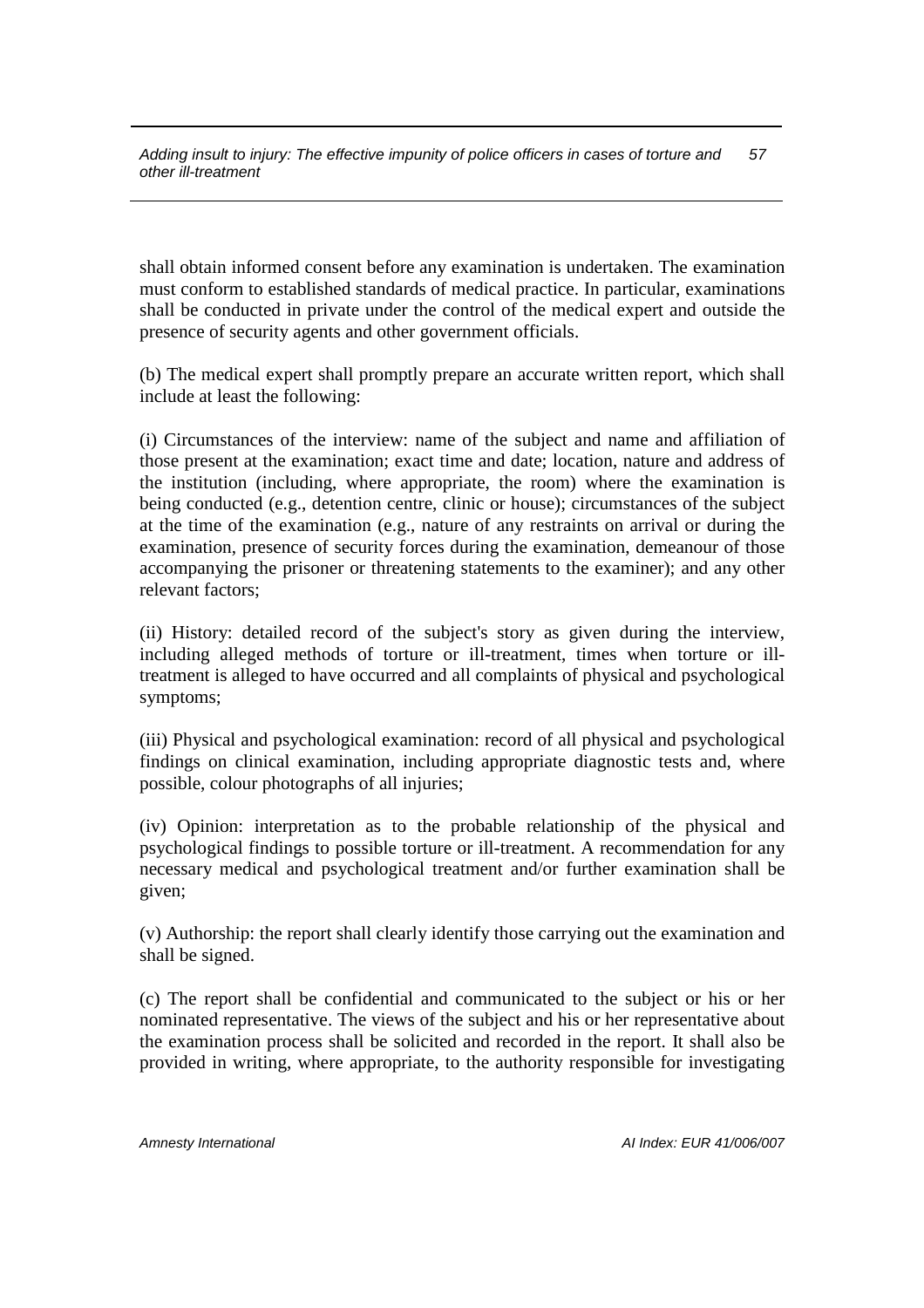the allegation of torture or ill-treatment. It is the responsibility of the State to ensure that it is delivered securely to these persons. The report shall not be made available to any other person, except with the consent of the subject or on the authorization of a court empowered to enforce such a transfer.

# **APPENDIX 2**

# **14th General Report on the CPT's activities covering the period 1 August 2003 to 31 July 2004 Combating impunity**

25. The *raison d'être* of the CPT is the "prevention" of torture and inhuman or degrading treatment or punishment; it has its eyes on the future rather than the past. However, assessing the effectiveness of action taken when ill-treatment has occurred constitutes an integral part of the Committee's preventive mandate, given the implications that such action has for future conduct.

 The credibility of the prohibition of torture and other forms of ill-treatment is undermined each time officials responsible for such offences are not held to account for their actions. If the emergence of information indicative of ill-treatment is not followed by a prompt and effective response, those minded to ill-treat persons deprived of their liberty will quickly come to believe – and with very good reason – that they can do so with impunity. All efforts to promote human rights principles through strict recruitment policies and professional training will be sabotaged. In failing to take effective action, the persons concerned – colleagues, senior managers, investigating authorities – will ultimately contribute to the corrosion of the values which constitute the very foundations of a democratic society.

 Conversely, when officials who order, authorise, condone or perpetrate torture and ill-treatment are brought to justice for their acts or omissions, an unequivocal message is delivered that such conduct will not be tolerated. Apart from its considerable deterrent value, this message will reassure the general public that no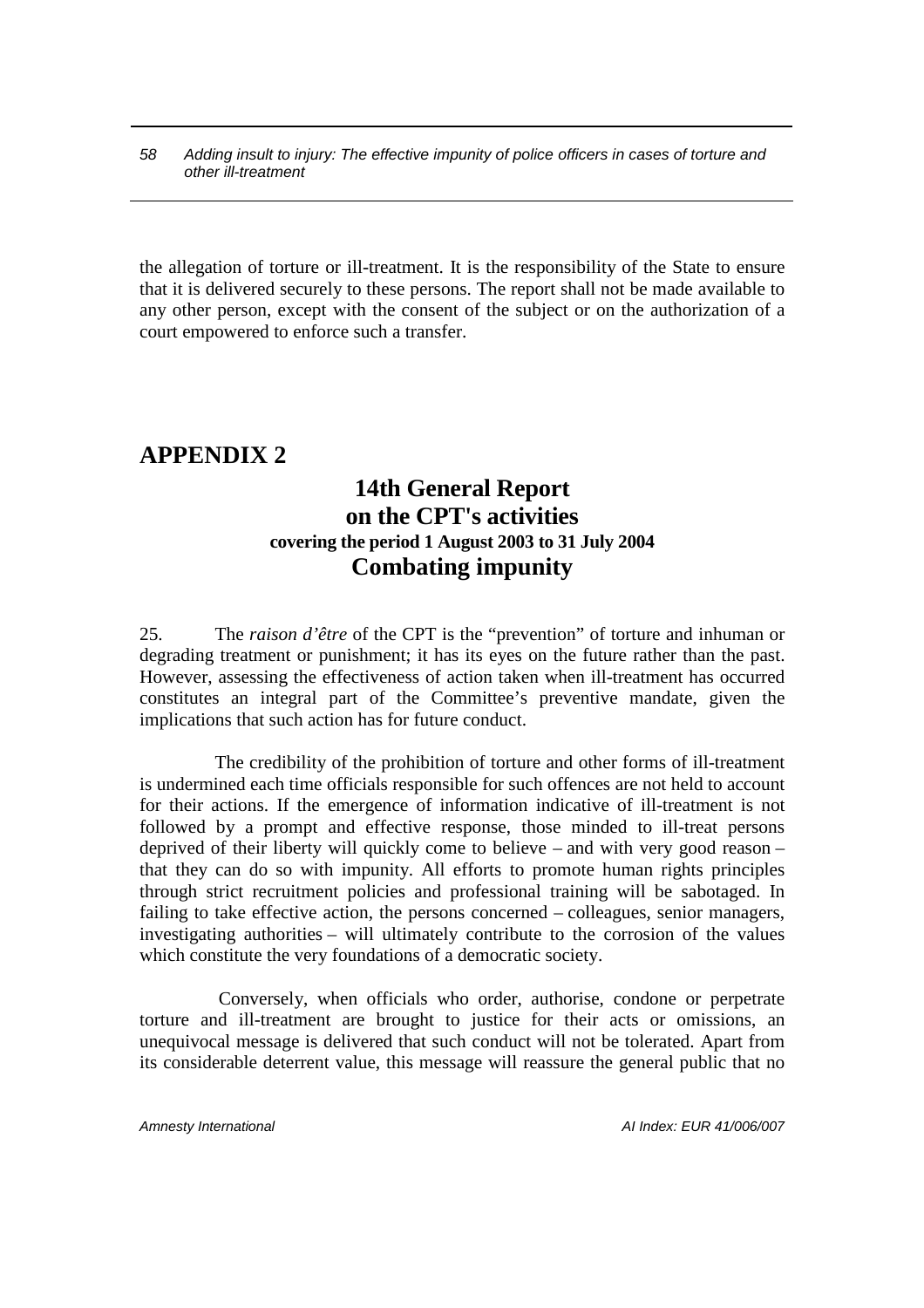one is above the law, not even those responsible for upholding it. The knowledge that those responsible for ill-treatment have been brought to justice will also have a beneficial effect for the victims.

26. Combating impunity must start at home, that is within the agency (police or prison service, military authority, etc.) concerned. Too often the esprit de corps leads to a willingness to stick together and help each other when allegations of ill-treatment are made, to even cover up the illegal acts of colleagues. Positive action is required, through training and by example, to **promote a culture** where it is regarded as unprofessional – and unsafe from a career path standpoint – to work and associate with colleagues who have resort to ill-treatment, where it is considered as correct and professionally rewarding to belong to a team which abstains from such acts.

 An atmosphere must be created in which the right thing to do is to report illtreatment by colleagues; there must be a clear understanding that culpability for illtreatment extends beyond the actual perpetrators to anyone who knows, or should know, that ill-treatment is occurring and fails to act to prevent or report it. This implies the existence of a clear reporting line as well as the adoption of whistleblower protective measures.

27. In many States visited by the CPT, torture and acts such as ill-treatment in the performance of a duty, coercion to obtain a statement, abuse of authority, etc. constitute specific criminal offences which are prosecuted *ex officio*. The CPT welcomes the existence of legal provisions of this kind.

 Nevertheless, the CPT has found that, in certain countries, prosecutorial authorities have considerable discretion with regard to the opening of a preliminary investigation when information related to possible ill-treatment of persons deprived of their liberty comes to light. In the Committee's view, even in the absence of a formal complaint, such authorities should be under a **legal obligation to undertake an investigation** whenever they receive credible information, from any source, that illtreatment of persons deprived of their liberty may have occurred. In this connection, the legal framework for accountability will be strengthened if public officials (police officers, prison directors, etc.) are formally required to notify the relevant authorities immediately whenever they become aware of any information indicative of illtreatment.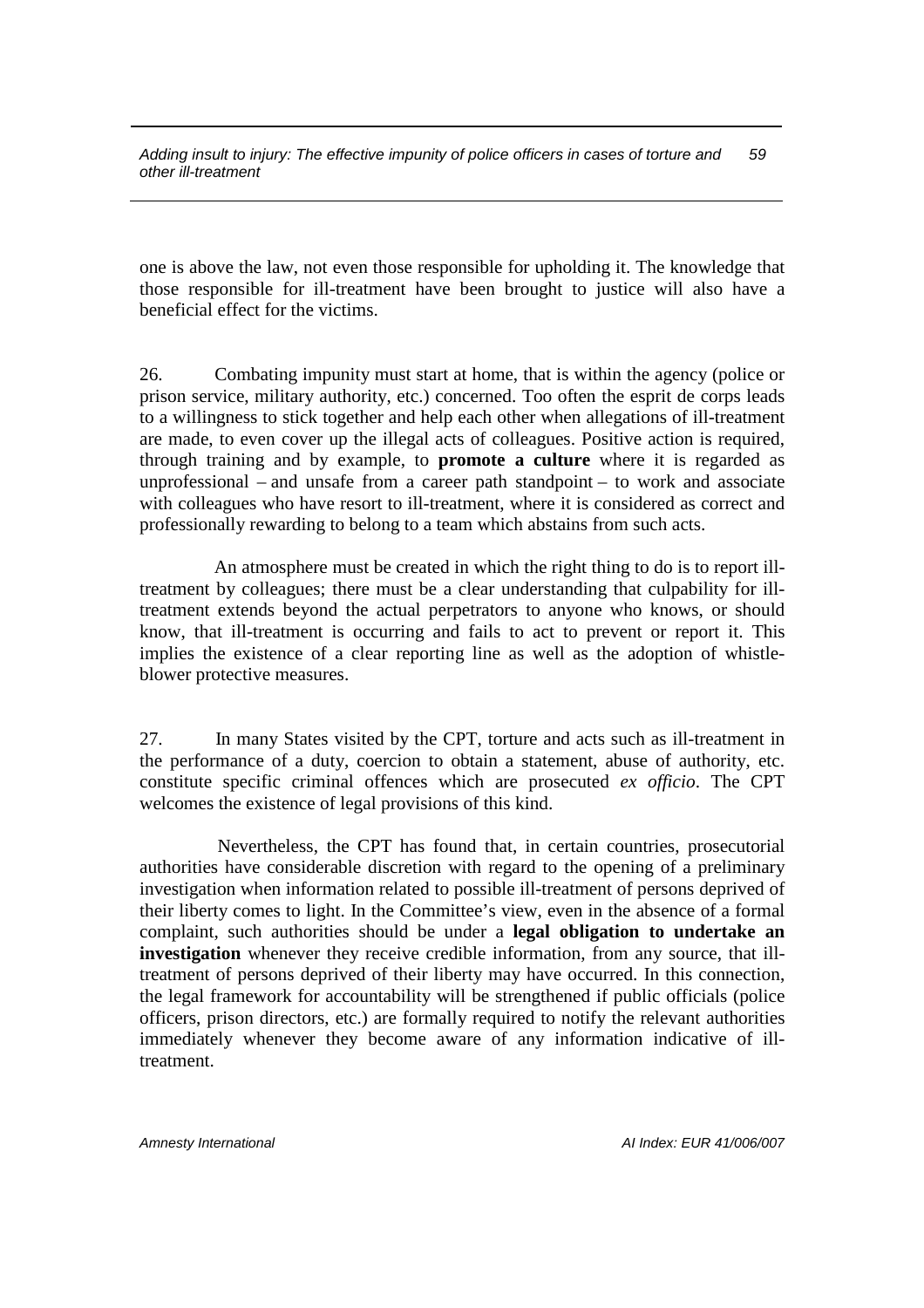28. The existence of a suitable legal framework is not of itself sufficient to guarantee that appropriate action will be taken in respect of cases of possible illtreatment. Due attention must be given to **sensitising the relevant authorities** to the important obligations which are incumbent upon them.

 When persons detained by law enforcement agencies are brought before prosecutorial and judicial authorities, this provides a valuable opportunity for such persons to indicate whether or not they have been ill-treated. Further, even in the absence of an express complaint, these authorities will be in a position to take action in good time if there are other indicia (e.g. visible injuries; a person's general appearance or demeanour) that ill-treatment might have occurred.

 However, in the course of its visits, the CPT frequently meets persons who allege that they had complained of ill-treatment to prosecutors and/or judges, but that their interlocutors had shown little interest in the matter, even when they had displayed injuries on visible parts of the body. The existence of such a scenario has on occasion been borne out by the CPT's findings. By way of example, the Committee recently examined a judicial case file which, in addition to recording allegations of illtreatment, also took note of various bruises and swellings on the face, legs and back of the person concerned. Despite the fact that the information recorded in the file could be said to amount to *prima-facie* evidence of ill-treatment, the relevant authorities did not institute an investigation and were not able to give a plausible explanation for their inaction.

 It is also not uncommon for persons to allege that they had been frightened to complain about ill-treatment, because of the presence at the hearing with the prosecutor or judge of the very same law enforcement officials who had interrogated them, or that they had been expressly discouraged from doing so, on the grounds that it would not be in their best interests.

 It is imperative that prosecutorial and judicial authorities take resolute action when any information indicative of ill-treatment emerges. Similarly, they must conduct the proceedings in such a way that the persons concerned have a real opportunity to make a statement about the manner in which they have been treated.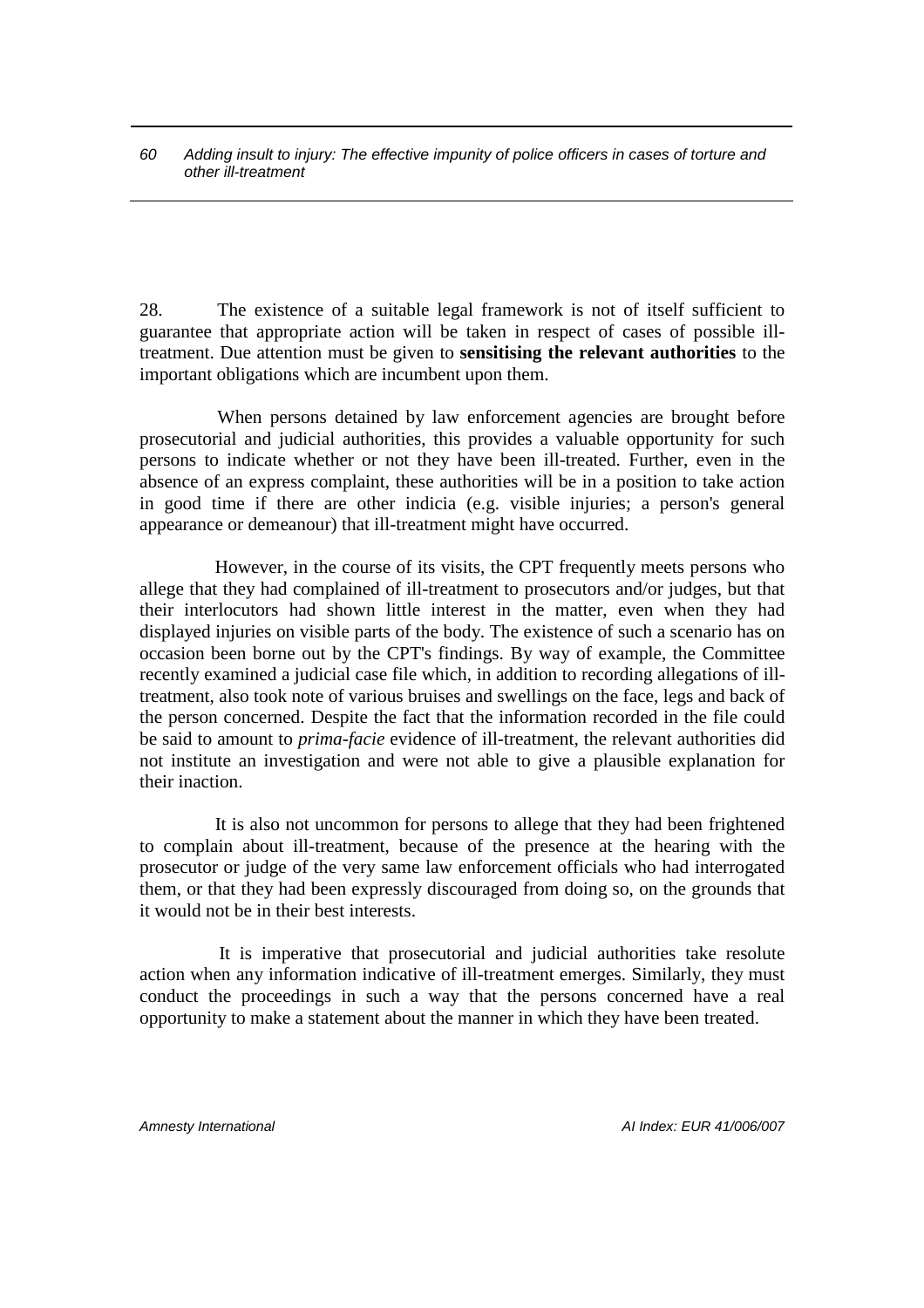29. **Adequately assessing allegations of ill-treatment** will often be a far from straightforward matter. Certain types of ill-treatment (such as asphyxiation or electric shocks) do not leave obvious marks, or will not, if carried out with a degree of proficiency. Similarly, making persons stand, kneel or crouch in an uncomfortable position for hours on end, or depriving them of sleep, is unlikely to leave clearly identifiable traces. Even blows to the body may leave only slight physical marks, difficult to observe and quick to fade. Consequently, when allegations of such forms of ill-treatment come to the notice of prosecutorial or judicial authorities, they should be especially careful not to accord undue importance to the absence of physical marks. The same applies *a fortiori* when the ill-treatment alleged is predominantly of a psychological nature (sexual humiliation, threats to the life or physical integrity of the person detained and/or his family, etc.). Adequately assessing the veracity of allegations of ill-treatment may well require taking evidence from all persons concerned and arranging in good time for on-site inspections and/or specialist medical examinations.

 Whenever criminal suspects brought before prosecutorial or judicial authorities allege ill-treatment, those allegations should be recorded in writing, a forensic medical examination (including, if appropriate, by a forensic psychiatrist) should be immediately ordered, and the necessary steps taken to ensure that the allegations are properly investigated. Such an approach should be followed whether or not the person concerned bears visible external injuries. Even in the absence of an express allegation of ill-treatment, a forensic medical examination should be requested whenever there are other grounds to believe that a person could have been the victim of ill-treatment.

30. It is also important that no barriers should be placed between persons who allege ill-treatment (who may well have been released without being brought before a prosecutor or judge) and doctors who can provide forensic reports recognised by the prosecutorial and judicial authorities. For example, access to such a doctor should not be made subject to prior authorisation by an investigating authority.

31. The CPT has had occasion, in a number of its visit reports, to assess the activities of the authorities empowered to conduct official investigations and bring criminal or disciplinary charges in cases involving allegations of ill-treatment. In so doing, the Committee takes account of the case law of the European Court of Human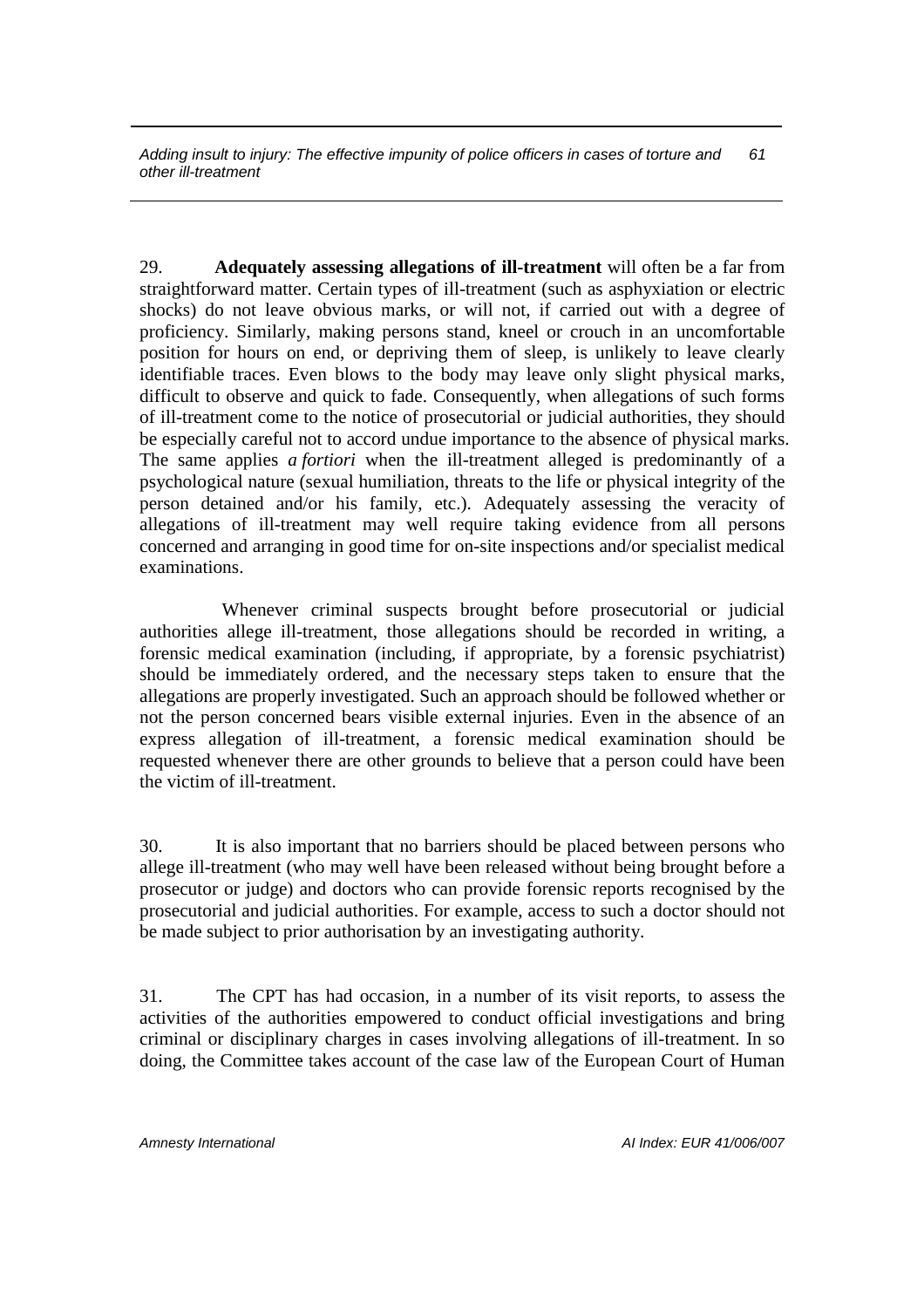Rights as well as the standards contained in a panoply of international instruments. It is now a well established principle that **effective investigations**, capable of leading to the identification and punishment of those responsible for ill-treatment, are essential to give practical meaning to the prohibition of torture and inhuman or degrading treatment or punishment.

 Complying with this principle implies that the authorities responsible for investigations are provided with all the necessary resources, both human and material. Further, investigations must meet certain basic criteria.

32. For an investigation into possible ill-treatment to be effective, it is essential that the persons responsible for carrying it out are independent from those implicated in the events. In certain jurisdictions, all complaints of ill-treatment against the police or other public officials must be submitted to a prosecutor, and it is the latter – not the police – who determines whether a preliminary investigation should be opened into a complaint; the CPT welcomes such an approach. However, it is not unusual for the day-to-day responsibility for the operational conduct of an investigation to revert to serving law enforcement officials. The involvement of the prosecutor is then limited to instructing those officials to carry out inquiries, acknowledging receipt of the result, and deciding whether or not criminal charges should be brought. It is important to ensure that the officials concerned are not from the same service as those who are the subject of the investigation. Ideally, those entrusted with the operational conduct of the investigation should be completely independent from the agency implicated. Further, prosecutorial authorities must exercise close and effective supervision of the operational conduct of an investigation into possible ill-treatment by public officials. They should be provided with clear guidance as to the manner in which they are expected to supervise such investigations.

33. An investigation into possible ill-treatment by public officials must comply with the criterion of thoroughness. It must be capable of leading to a determination of whether force or other methods used were or were not justified under the circumstances, and to the identification and, if appropriate, the punishment of those concerned. This is not an obligation of result, but of means. It requires that all reasonable steps be taken to secure evidence concerning the incident, including, inter alia, to identify and interview the alleged victims, suspects and eyewitnesses (e.g. police officers on duty, other detainees), to seize instruments which may have been

Amnesty International **All 2006/007** All 2006/007 All 2006/007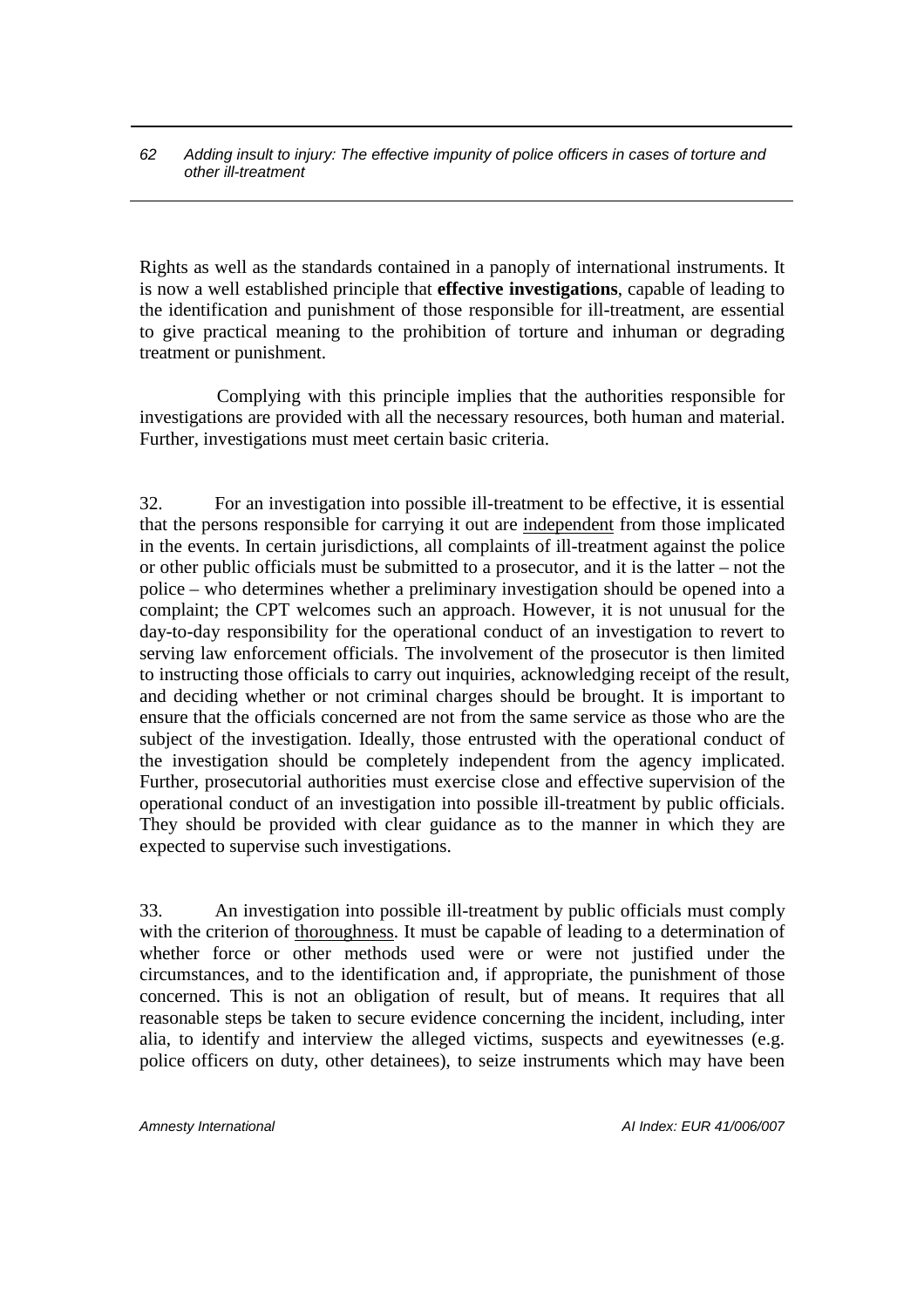used in ill-treatment, and to gather forensic evidence. Where applicable, there should be an autopsy which provides a complete and accurate record of injury and an objective analysis of clinical findings, including the cause of death.

 The investigation must also be conducted in a comprehensive manner. The CPT has come across cases when, in spite of numerous alleged incidents and facts related to possible ill-treatment, the scope of the investigation was unduly circumscribed, significant episodes and surrounding circumstances indicative of illtreatment being disregarded.

34. In this context, the CPT wishes to make clear that it has strong misgivings regarding the practice observed in many countries of law enforcement officials or prison officers wearing masks or balaclavas when performing arrests, carrying out interrogations, or dealing with prison disturbances; this will clearly hamper the identification of potential suspects if and when allegations of ill-treatment arise. This practice should be strictly controlled and only used in exceptional cases which are duly justified; it will rarely, if ever, be justified in a prison context.

 Similarly, the practice found in certain countries of blindfolding persons in police custody should be expressly prohibited; it can severely hamper the bringing of criminal proceedings against those who torture or ill-treat, and has done so in some cases known to the CPT.

35. To be effective, the investigation must also be conducted in a prompt and reasonably expeditious manner. The CPT has found cases where the necessary investigative activities were unjustifiably delayed, or where prosecutorial or judicial authorities demonstrably lacked the requisite will to use the legal means at their disposal to react to allegations or other relevant information indicative of ill-treatment. The investigations concerned were suspended indefinitely or dismissed, and the law enforcement officials implicated in ill-treatment managed to avoid criminal responsibility altogether. In other words, the response to compelling evidence of serious misconduct had amounted to an "investigation" unworthy of the name.

36. In addition to the above-mentioned criteria for an effective investigation, there should be a sufficient element of public scrutiny of the investigation or its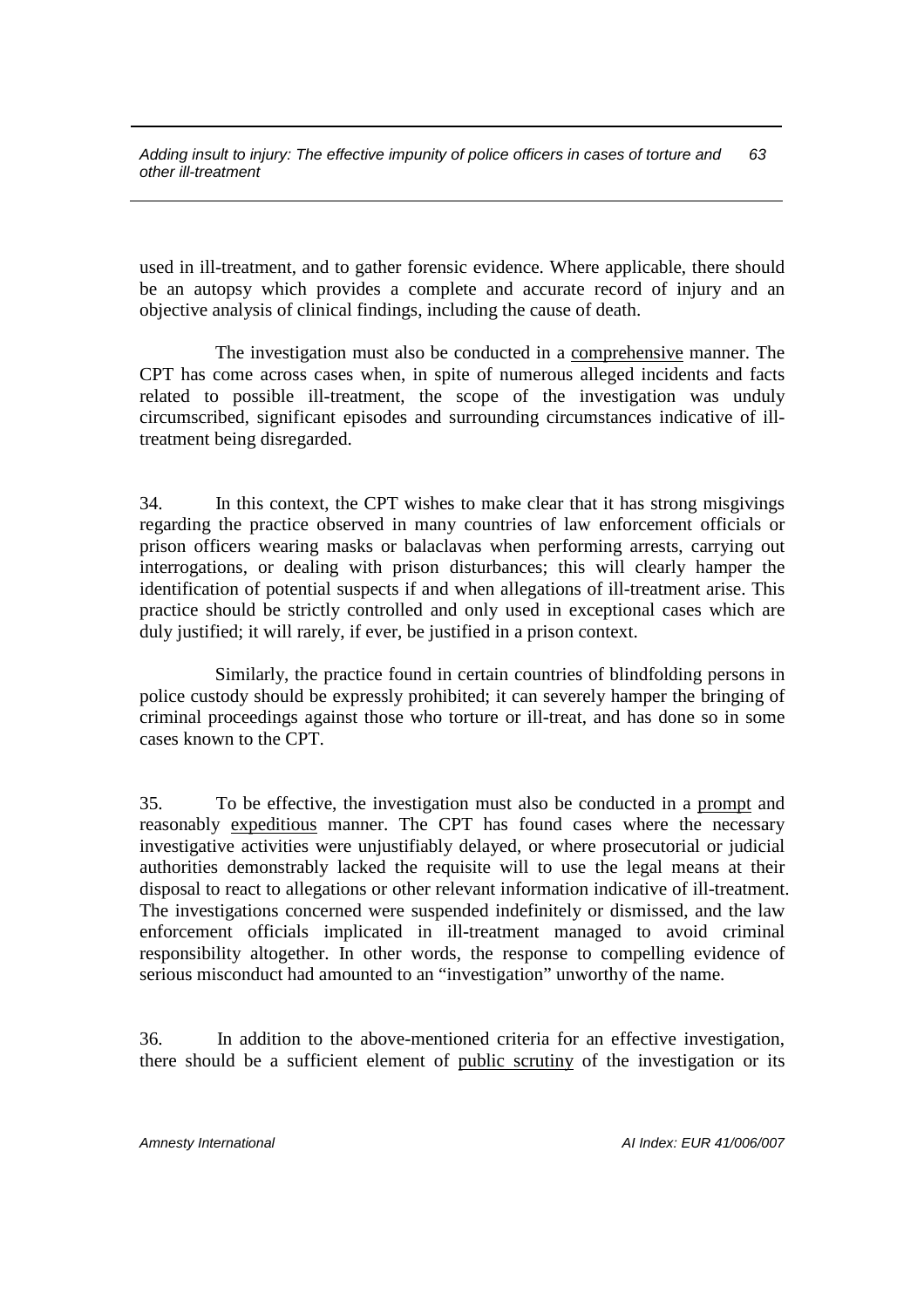results, to secure accountability in practice as well as in theory. The degree of scrutiny required may well vary from case to case. In particularly serious cases, a public inquiry might be appropriate. In all cases, the victim (or, as the case may be, the victim's next-of-kin) must be involved in the procedure to the extent necessary to safeguard his or her legitimate interests.

37. **Disciplinary proceedings** provide an additional type of redress against illtreatment, and may take place in parallel to criminal proceedings. Disciplinary culpability of the officials concerned should be systematically examined, irrespective of whether the misconduct in question is found to constitute a criminal offence. The CPT has recommended a number of procedural safeguards to be followed in this context; e.g., adjudication panels for police disciplinary proceedings should include at least one independent member.

38. Inquiries into possible disciplinary offences by public officials may be performed by a separate internal investigations department within the structures of the agencies concerned. Nevertheless, the CPT strongly encourages the creation of a fully-fledged independent investigation body. Such a body should have the power to direct that disciplinary proceedings be instigated.

 Regardless of the formal structure of the investigation agency, the CPT considers that its functions should be properly publicised. Apart from the possibility for persons to lodge complaints directly with the agency, it should be mandatory for public authorities such as the police to register all representations which could constitute a complaint; to this end, appropriate forms should be introduced for acknowledging receipt of a complaint and confirming that the matter will be pursued.

 If, in a given case, it is found that the conduct of the officials concerned may be criminal in nature, the investigation agency should always notify directly  $$ without delay – the competent prosecutorial authorities.

39. Great care should be taken to ensure that persons who may have been the victims of ill-treatment by public officials are not dissuaded from lodging a complaint. For example, the potential negative effects of a possibility for such officials to bring proceedings for defamation against a person who wrongly accuses them of ill-

Amnesty International **All and August 2008/007** All and AI Index: EUR 41/006/007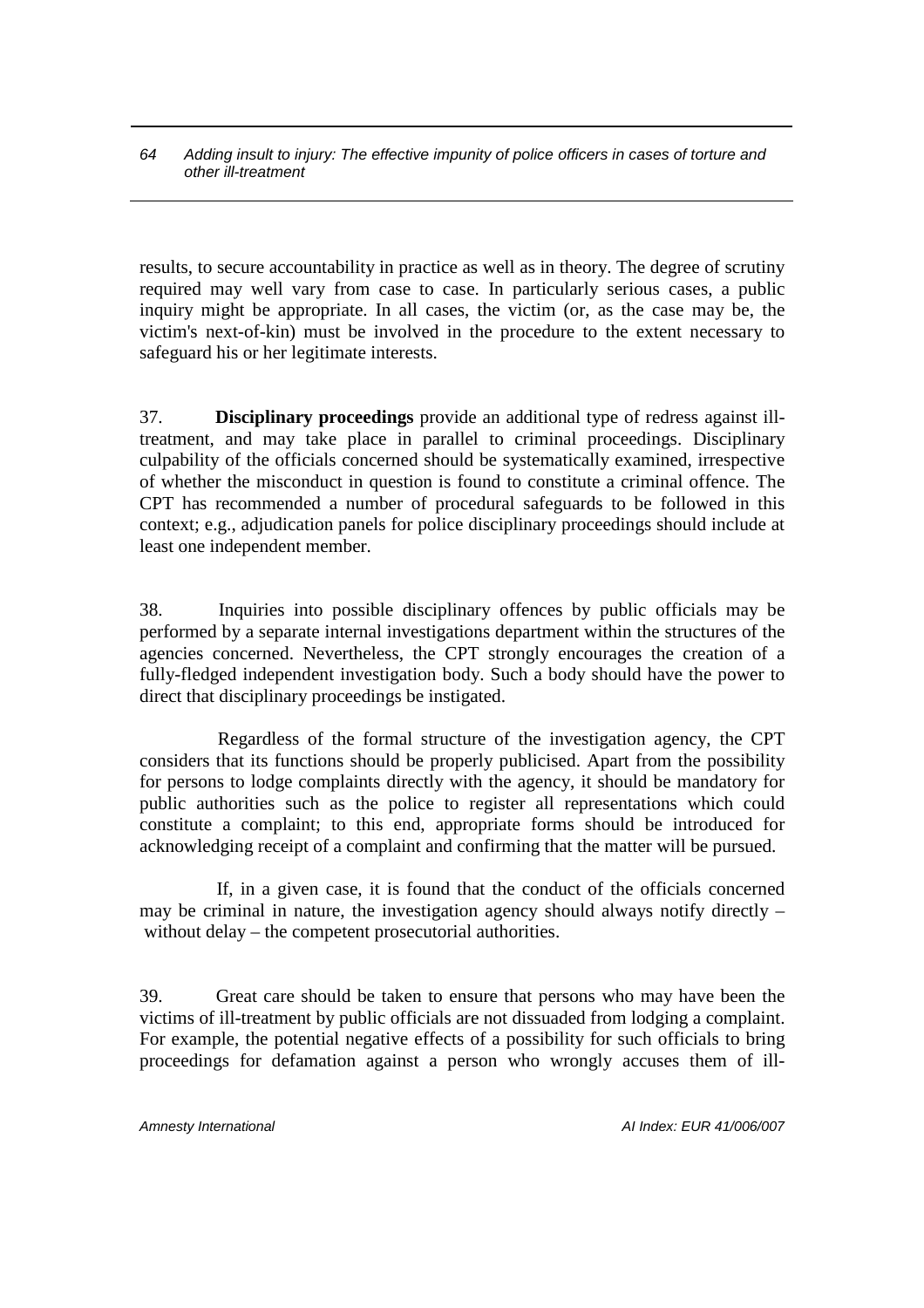treatment should be kept under review. The balance between competing legitimate interests must be evenly established. Reference should also be made in this context to certain points already made in paragraph 28.

40. Any evidence of ill-treatment by public officials which emerges during **civil proceedings** also merits close scrutiny. For example, in cases in which there have been successful claims for damages or out-of-court settlements on grounds including assault by police officers, the CPT has recommended that an independent review be carried out. Such a review should seek to identify whether, having regard to the nature and gravity of the allegations against the police officers concerned, the question of criminal and/or disciplinary proceedings should be (re)considered.

41. It is axiomatic that no matter how effective an investigation may be, it will be of little avail if the **sanctions imposed for ill-treatment** are inadequate. When illtreatment has been proven, the imposition of a suitable penalty should follow. This will have a very strong dissuasive effect. Conversely, the imposition of light sentences can only engender a climate of impunity.

 Of course, judicial authorities are independent, and hence free to fix, within the parameters set by law, the sentence in any given case. However, via those parameters, the intent of the legislator must be clear: that the criminal justice system should adopt a firm attitude with regard to torture and other forms of ill-treatment. Similarly, sanctions imposed following the determination of disciplinary culpability should be commensurate to the gravity of the case.

42. Finally, no one must be left in any doubt concerning the **commitment of the State authorities** to combating impunity. This will underpin the action being taken at all other levels. When necessary, those authorities should not hesitate to deliver, through a formal statement at the highest political level, the clear message that there must be "zero tolerance" of torture and other forms of ill-treatment.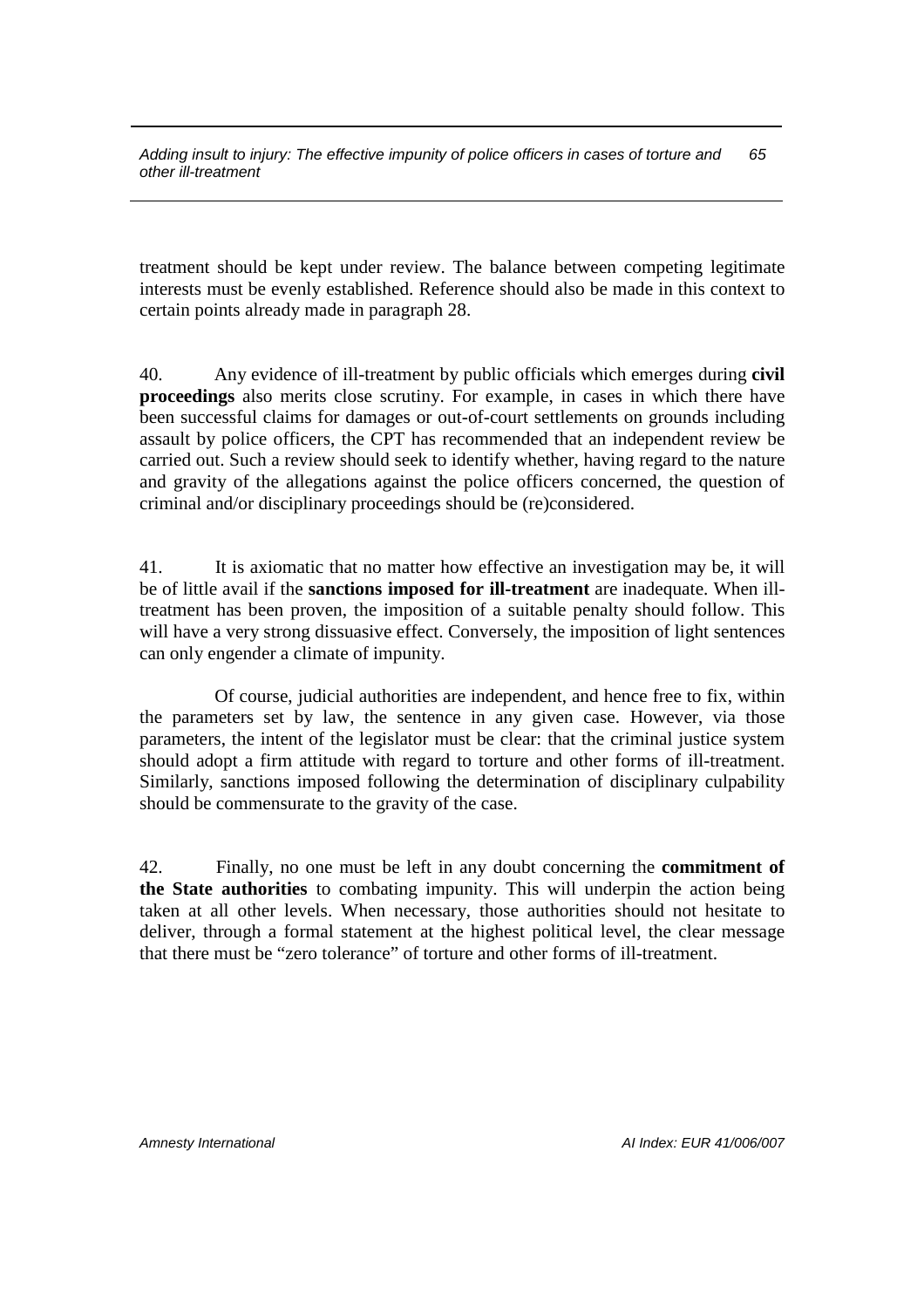<sup>3</sup> Committee for the Prevention of Torture, General Report 14, 2004, para 25 (CPT, General Report 14).

<sup>4</sup> The Committee for the Prevention of Torture (CPT) is comprised of legal, medical, and law enforcement experts drawn from States parties to the ECHR, which conducts periodic and ad hoc visits to places of detention in States parties. Upon authorisation of the state concerned it publishes the reports of its visits which contain its observations and recommendations aimed at eradicating torture and other ill-treatment. It also publishes annual general reports which include thematic and general recommendations aimed at preventing torture and other ill-treatment.

5 Spanish Constitution of 1978, Article 15.

 $\overline{a}$ 

<sup>6</sup> Law 10/1995 of 23 November, Spanish Criminal Code.

<sup>7</sup> Report to the Spanish Government on the visit to Spain carried out by the European Committee for the Prevention of Torture (CPT) from 12 to 19 December 2005. CPT/Inf(2007)30, para 46 (CPT Report on Spain 2005).

<sup>8</sup>CPT Report on Spain 2005, para 48.

<sup>9</sup>Response of the Spanish Government to the report of the European Committee for the Prevention of Torture and Inhuman or Degrading Treatment or Punishment (CPT) on its visit to Spain from 22 to 26 July 2001. CPT/Inf (2003) 23.

 $10$ The Committee against Torture is a body of independent experts which supervises implementation of the provisions of the UN Convention against Torture and Other Cruel, Inhuman or Degrading Treatment or Punishment by states parties.

<sup>11</sup> Conclusions and recommendations of the Committee against Torture: Spain. 23/12/2002. CAT/C/CR/29/3, para 8.

 $12$  A case can be provisionally discharged ("archivado") at the investigating stage if the prosecuting authorities decide to take no further action upon it. This decision can be appealed and so is a "provisional" rather than "final" measure. However, the case will remain effectively closed unless positive action is taken to re-open it, e.g. via an appeal from the complainant.

<sup>13</sup> Spain operates an "inquisitorial" criminal justice system, in which an investigating judge (juez de instrucción) is responsible for conducting the initial investigations into criminal offences. The task of the investigating judge is to gather all the evidence necessary to prosecute an offence. If the investigating judge deems that there is a valid case to answer, he or she passes the case and all evidence collected on to a trial court to be heard.

<sup>&</sup>lt;sup>1</sup> For the purposes of this report, the term "ill-treatment" is used throughout to include torture and all other forms of cruel, inhuman and degrading treatment or punishment, unless the context clearly indicates otherwise.

<sup>&</sup>lt;sup>2</sup>The terminology "law enforcement official" and "police officer" are used in this report to refer to an agent of any public police force in Spain including those at the national, autonomous regional and local level, and the Civil Guard.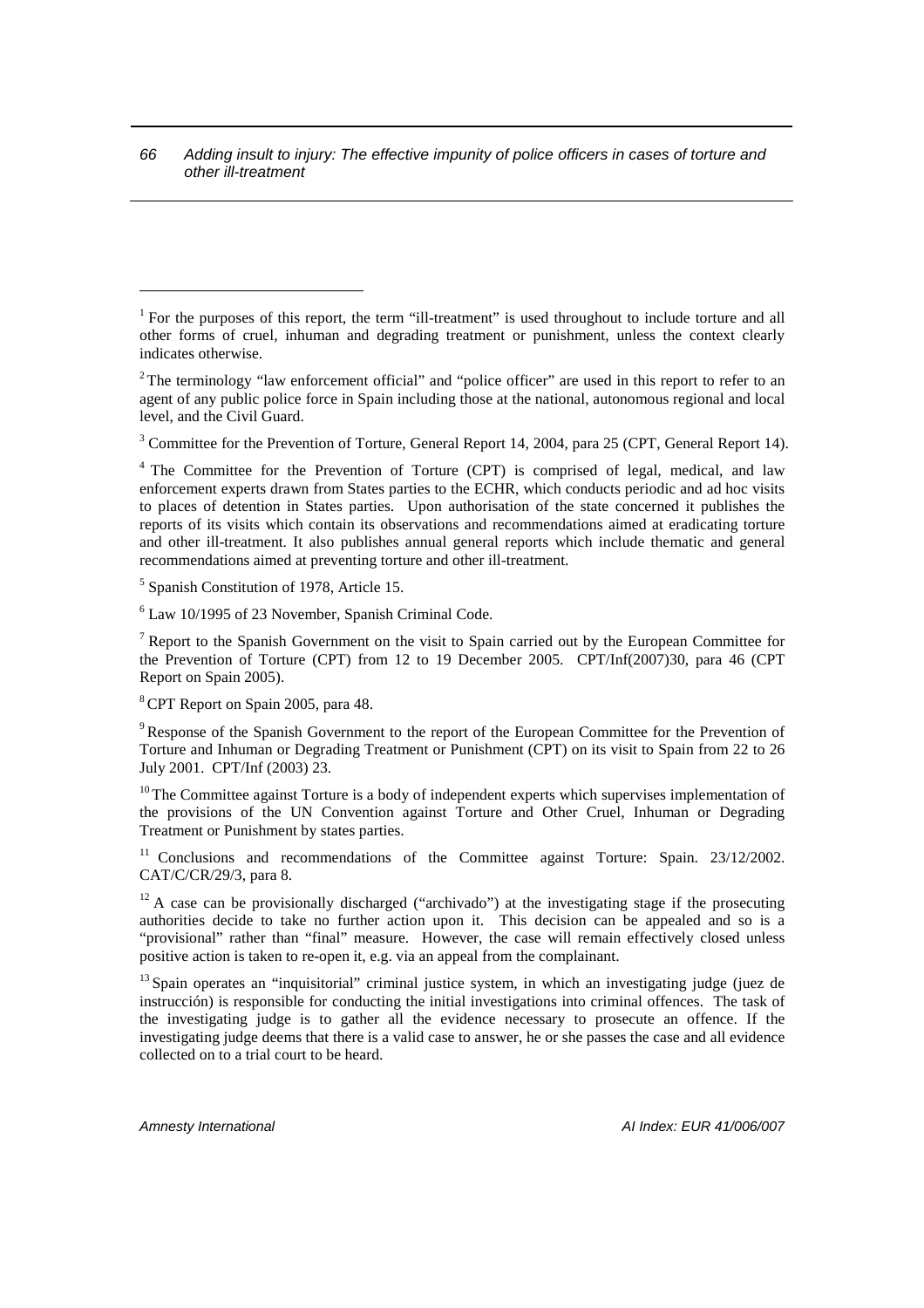$14$  Report of the Special Rapporteur on the question of torture, Theo van Boven, E/CN.4/2004/56/Add.2, para 59.

<sup>15</sup> Report to the Spanish Government on the visit to Spain carried out by the European Committee for the Prevention of Torture, (CPT) from 22 to 26 July 2001. CPT/Inf (2003) 22, para 6 (CPT Report on Spain 2001).

<sup>16</sup> CPT Report on Spain 2001, para 33.

 $\overline{a}$ 

<sup>17</sup> Report by Mr Alvaro Gil-Robles, Commissioner for Human Rights, on his visit to Spain,  $10 - 19$ March 2005. CommDH(2005)8, para 15 (Commissioner for Human Rights Report on Spain 2005).

<sup>18</sup> CPT General Report 14, para.25.

<sup>19</sup> Commissioner for Human Rights Report on Spain 2005, para 12.

 $20$  CPT Report on Spain 2005, para 32.

<sup>21</sup> Due to the nature of the charges against Jordi Vilaseca, it was necessary for an official from the national police force to be involved in the operation, as it was outside the competency of the autonomous regional police force.

 $22$  Full name withheld to protect privacy

<sup>23</sup> UN Principles on the Effective Investigation and Documentation of Torture and Other Cruel, Inhuman or Degrading Treatment or Punishment, Principle 2.

<sup>24</sup> Irène Ursoa Parot v. Spain, 2 May 1995, para 10.4.

<sup>25</sup> CPT General Report 14, para 27.

<sup>26</sup> Full name withheld to protect privacy.

27 CPT General Report 12, para 36.

<sup>28</sup> See the 2002 Amnesty International report Spain - Crisis of Identity: Race-related torture and ill*treatment by state agents* (AI Index: EUR 41/001/2002).

 $29$  CPT Report on Spain 2005, para.54.

<sup>30</sup> Mossos d'Esquadra police officer interviewed by Amnesty International delegation, 19 June 2007, Barcelona.

<sup>31</sup> UN Code of Conduct for Law Enforcement Officials, GA Resolution 34/169 of 17 December 1979.

<sup>32</sup> Commentary to Article 3 of the UN Code of Conduct for Law Enforcement Officials, GA Resolution 34/169 of 17 December 1979.

<sup>33</sup> UN Basic Principles on the Use of Force and Firearms by Law Enforcement Officials, Article 15.

<sup>34</sup> Commissioner for Human Rights Report on Spain 2005, para 14.

<sup>35</sup> Ben M'Barek v. Tunisia. Committee against Torture, 1996, para 11.10.

<sup>36</sup>Encarnación Blanco Abad v. Spain, Committee against Torture, 1996, para 8.2.

Amnesty International AI Index: EUR 41/006/007